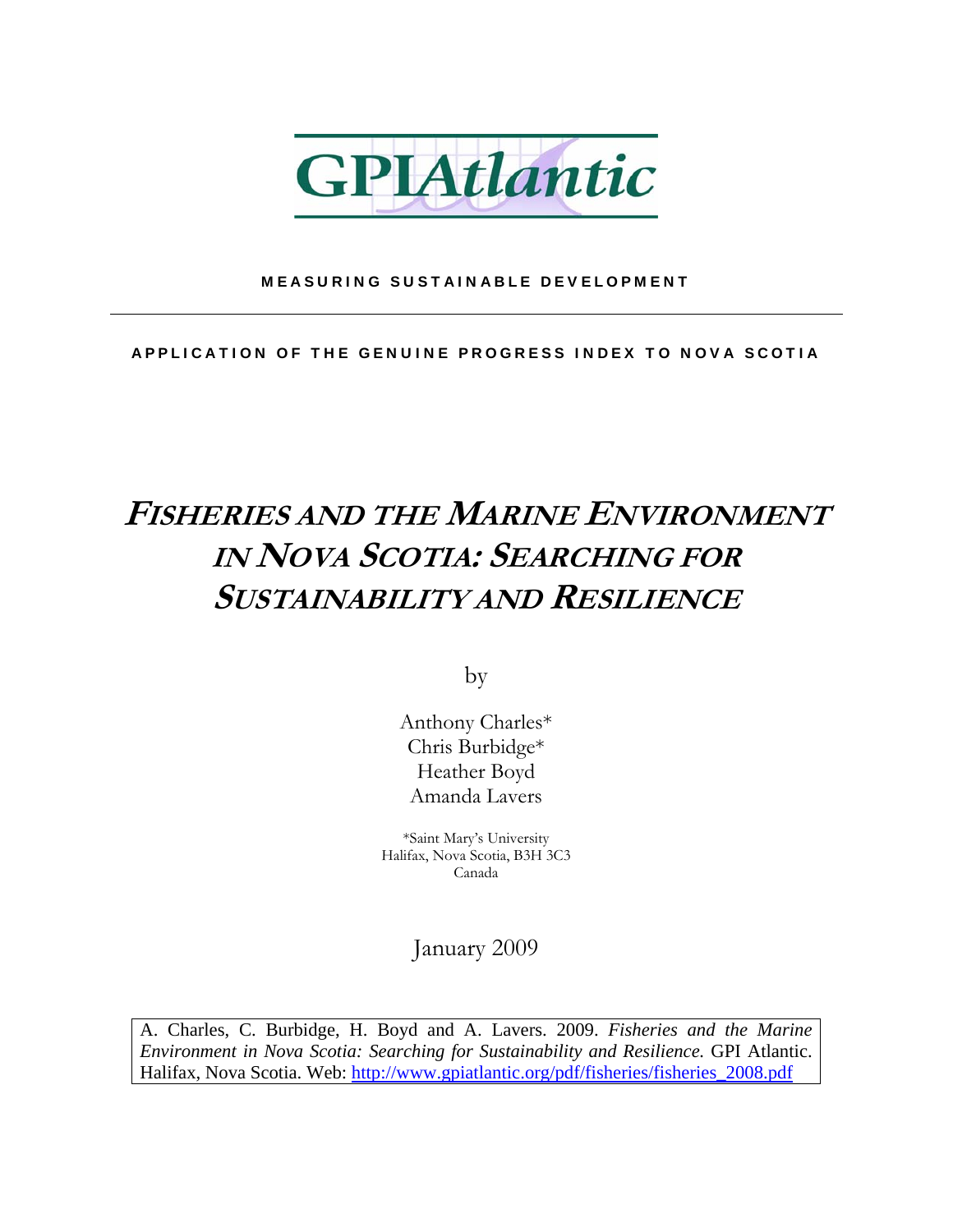

### TABLE OF CONTENTS

| 1. | Introduction: why we need new indicators for fisheries and the marine environment  9     |  |  |  |  |  |
|----|------------------------------------------------------------------------------------------|--|--|--|--|--|
| 2. |                                                                                          |  |  |  |  |  |
| 3. |                                                                                          |  |  |  |  |  |
| 4. | Mean trophic level of harvested species: are we fishing down the marine food web?23      |  |  |  |  |  |
| 5. |                                                                                          |  |  |  |  |  |
| 6. |                                                                                          |  |  |  |  |  |
| 7. | Employment: a measure of socioeconomic wellbeing of fishers and fishing communities31    |  |  |  |  |  |
| 8. |                                                                                          |  |  |  |  |  |
| 9. | Age structure of fishers: a measure of fishery and community resilience 35               |  |  |  |  |  |
|    | 10. Institutional expenditures: resources to effectively manage fisheries and the marine |  |  |  |  |  |
|    |                                                                                          |  |  |  |  |  |
|    |                                                                                          |  |  |  |  |  |
|    |                                                                                          |  |  |  |  |  |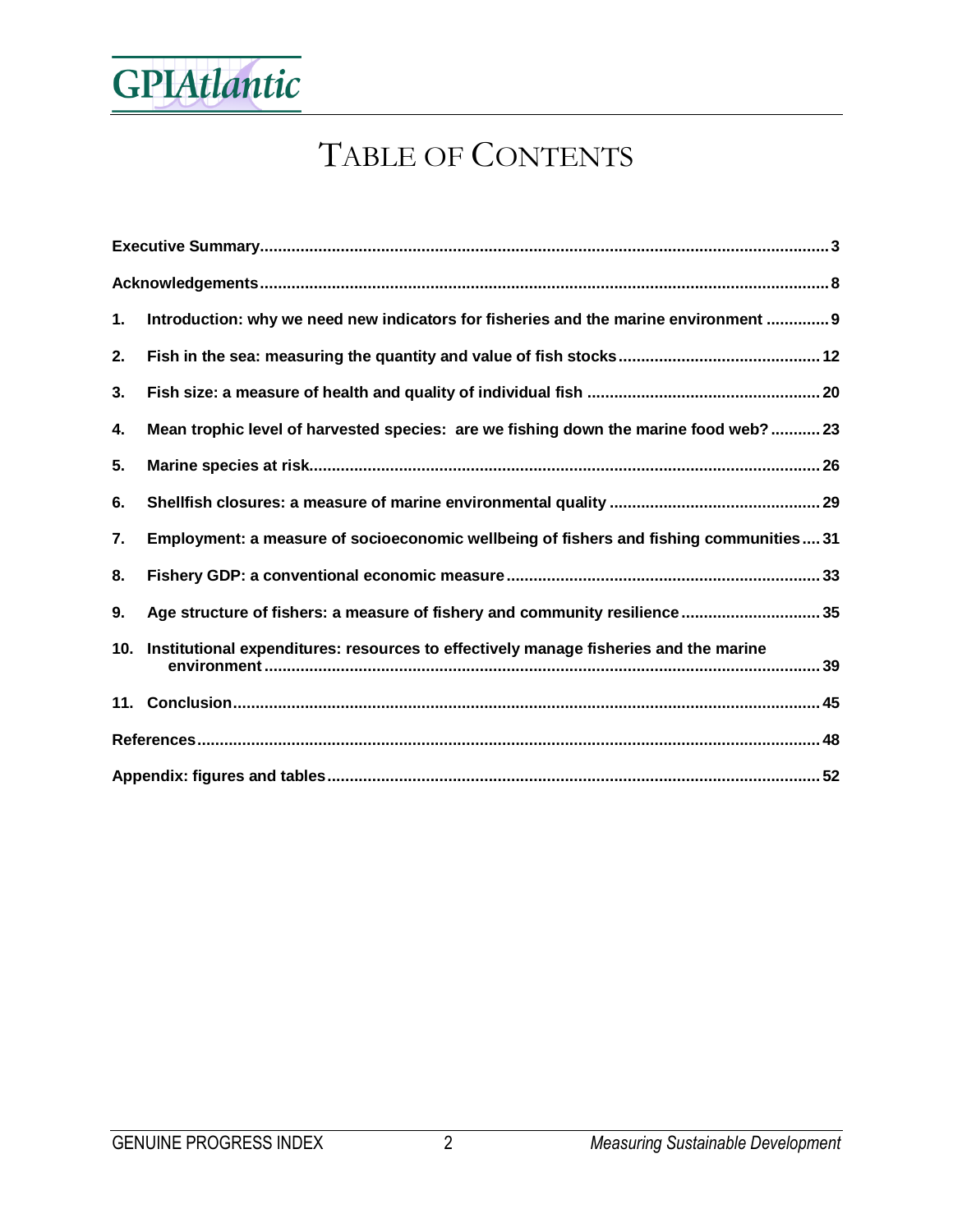### Executive Summary

While conventional measures of marine resource industries, such as Gross Domestic Product (GDP) and employment, have been used as the basis for making decisions about management of fisheries and other marine uses, these measures overlook important aspects of fishery systems and the marine environment. The danger in relying too heavily on these measures is that they can send misleading signals to managers and policy makers. Atlantic Canada was 'ground zero' for what is perhaps the most widely used example of the shortcomings of traditional economic measures in renewable resource industries; the collapse of the once lucrative groundfish fishery (for cod and similar bottom-dwelling species) in the 1990s. The stability and high value of the fishery GDP through the 1980s (see Figure 1), along with the growing employment levels in the industry during this period (see Figure 15), did not warn of the declining health of the groundfish stocks and the impending collapse of the fishery.

Resilience reflects the ability of a fishery or a marine ecosystem to bounce back from shocks and to maintain its healthy state. It is, thus, a highly desirable attribute – both in ecological systems (in which genuine progress is assessed by the capacity of the ecosystem to maintain its "health" over time) and in human systems (in which resilient socioeconomic sectors and communities are able to bounce back from dramatic changes in their natural resource base, the economy, and social conditions). Multiple attributes are required to make a fishery resilient. Indeed, *diversity* in the larger sense has been identified by observers as key to resilience in human communities, just as biodiversity is a key indicator of ecosystem resilience.

If we are to have sustainable and resilient fisheries and a healthy marine environment in Nova Scotia, we require a more in-depth understanding of their ecological, socioeconomic and institutional components and the interactions between them. This report, part of the *Nova Scotia Genuine Progress Index (GPI) Fisheries and Marine Environment Accounts*, helps to fulfil this need by offering indicators that can and should be monitored and applied on a regular basis to evaluate the wellbeing and sustainability of fisheries and the marine environment.

Nine key indicators that measure ecological, socioeconomic and institutional aspects of Nova Scotia's fisheries and marine environment are highlighted in this report. The majority of the indicators presented here appeared in the original (2002) *GPI Fisheries and Marine Environment Accounts* report, but have been updated to illustrate recent trends. This report also includes newly developed indicators designed to measure additional aspects of Nova Scotia's fisheries and marine environment.

#### *Ecological Indicators*

The ecological indicators in this report measure various aspects of Nova Scotia's fisheries and marine environment ranging from the health of commercial fish stocks and of non-fished species to the state of marine food-webs and water quality. Some key findings from these ecological indicators are presented here.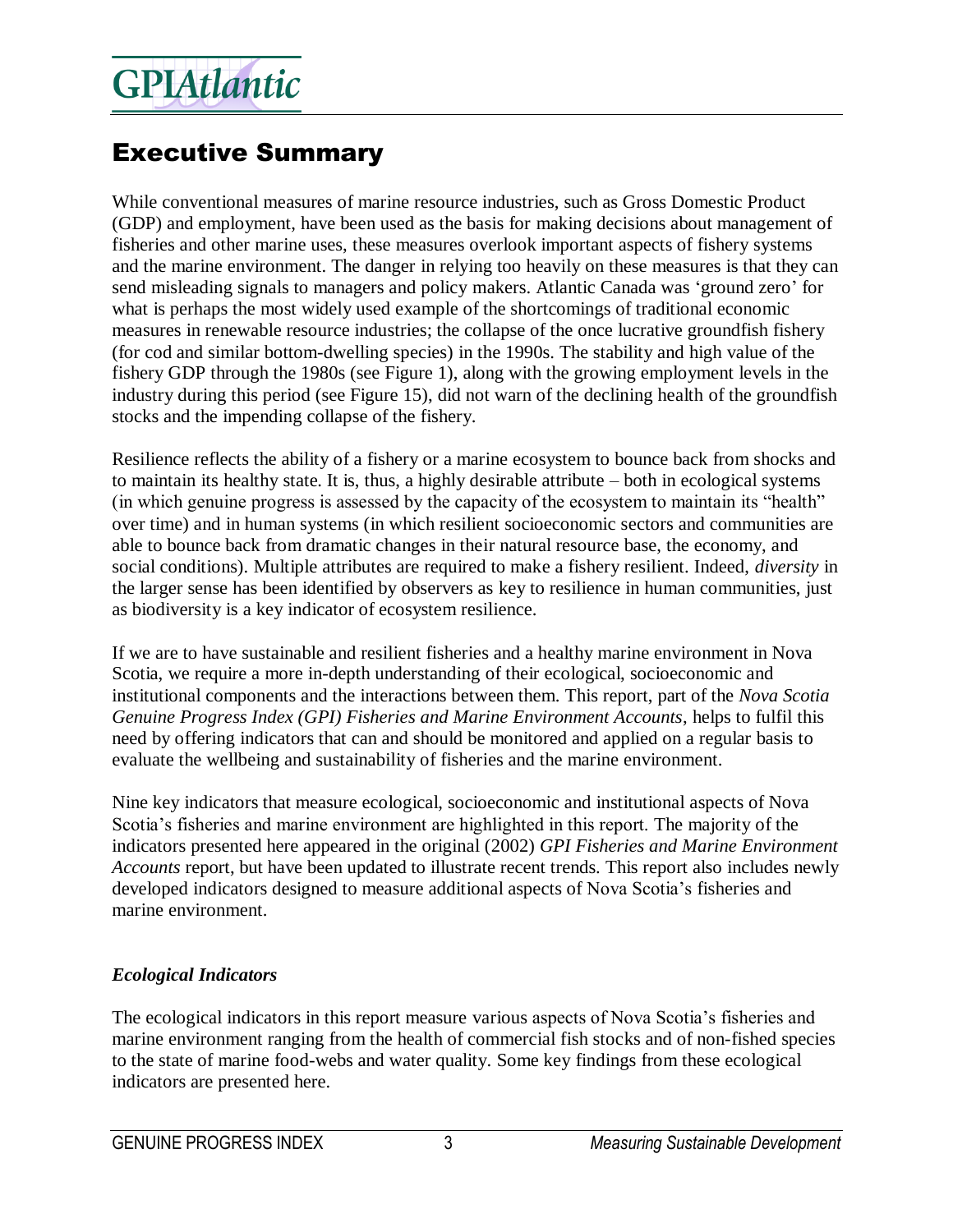- Groundfish stocks in the Eastern Scotian Shelf region off Nova Scotia are used as an indicator of fish stock size and value. Overall, fish abundance has decreased substantially since the 1980s. The cod biomass shows no sign of recovery, while the haddock and pollock stocks show limited recovery. Furthermore, the value of the groundfish stocks in the Eastern Scotian Shelf region has decreased since the late 1980s, signifying a depreciation of natural capital. Despite modest increases in the value of the haddock and pollock stocks in the 1990s and 2000s respectively, the value of all groundfish stocks in the region remains low compared to the historically high levels of the mid- to late-1980s.
- Lobster landings have increased nearly five-fold since the 1970s. This leads to a perception that lobster stocks are healthy, but increased levels of fishing effort on lobster may have contributed considerably to the increased catches since 2001. Most recently, in 2007, lobster landings in Nova Scotia suddenly dropped to 70% of the 2006 record level, returning to the lower levels of the 1990s.
- The size of fish, at a given age, for some finfish stocks around Nova Scotia has remained relatively stable over time, while other stocks show either increasing or decreasing trends over the past 10–15 years.
- There has been a steady decline in the mean trophic level of the species landed in Nova  $\bullet$ Scotia's fisheries since the mid-1980s. As species at the top of the marine food web have been depleted, lower trophic level species (those lower on the food chain) are now the primary target and source of revenue in Nova Scotia's fisheries.
- Two species groups, marine mammals and sharks and rays, have experienced substantial  $\bullet$ population declines in Atlantic Canada. The mortality rate and the birth rate of the highly endangered North Atlantic right whale population have both increased since the previous (2002) report. The increased birth rate is insufficient to counter the rate of population decline, and the population is now in even greater jeopardy.
- The number of shellfish closures in Nova Scotia has increased steadily since 1940, and has more than doubled since 1985, indicating a decline in marine environmental quality.

Overall, the results are cause for concern with respect to the state of Nova Scotia's marine ecosystems. Unsustainable fishing practices have depleted fish stocks, some of which show little or no sign of recovery. The structure and function of marine food-webs have been altered and populations of many large predators at the top of the food chain have been severely depleted. Marine biodiversity in the region is under threat from human activity, with some species facing extinction. Finally, marine water quality has deteriorated. With Nova Scotia's fisheries and marine environment being the backbone of many of the province's largest industries, bringing in millions of dollars in revenue for the province each year, a deterioration in the ecological health of the marine environment will undoubtedly have a negative impact on the province's economy and society as a whole.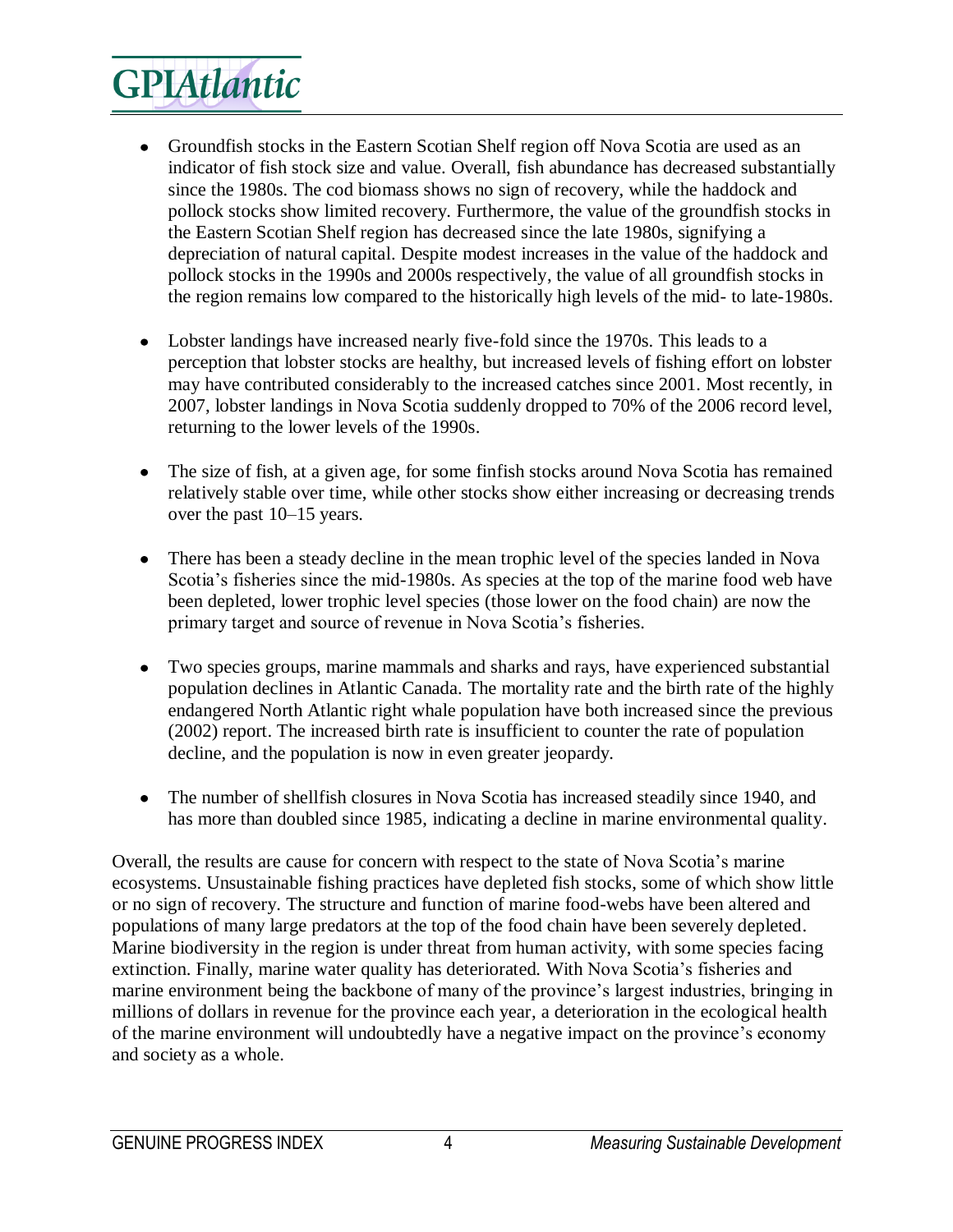#### *Socioeconomic and Institutional Indicators*

The socioeconomic indicators in this report include conventional measures of the social and economic conditions related to fisheries and the marine environment, such as employment and GDP. As previously noted, these measures can be used to identify broad socioeconomic trends, but overlook many important social and economic aspects that are fundamental to building sustainable and resilient communities. In response, this report highlights the importance of *resilience and diversity indicators* and provides an example of one such indicator, the age structure of Nova Scotia fishers. Some key findings from the socioeconomic indicators include:

- $\bullet$ The number of fishers employed in Nova Scotia decreased greatly from the highs experienced in the late 1980s and early 1990s to much lower levels later in the 1990s following the collapse of the groundfish fishery. After 2001, the number of fishers rose somewhat, then fell again, and certainly has not returned to the pre-collapse levels.
- Nova Scotia's fishery GDP was steady at high levels for several years up to the time of the groundfish collapse (thereby masking the underlying decline in the ocean's natural capital). Between 1992 and 1995, following the collapse, the fishery GDP decreased by almost half. After 1995, the fishery GDP increased again and by 2006 it had grown to nearly 80% of the 1992 level.
- In considering the age profile of the province's fishers, the proportion of middle-aged fishers has remained relatively stable, but the proportion of older fishers has increased since 1931, while the proportion of younger fishers has decreased.

The results for the conventional socioeconomic measures, fishery employment and GDP, require careful interpretation. As noted above, high GDP levels can easily mask underlying problems in the ocean's fish stocks and natural capital. With regard to fishery employment, the key is to compare current levels not only to the higher levels of the late 1980s and early 1990s, but to sustainable levels. It is possible that to a certain degree, lower levels of employment today are desirable because they represent an adjustment in the fishery to a more sustainable level. On the other hand, lower employment can also come as the result of mis-guided policy measures that shift the fishery away from a more labour-intensive small-boat fleet. Thus it is important to carefully assess employment trends. The other indicator in this category, the age structure of Nova Scotia fishers, suggests an aging fishery – a worrisome trend that brings into question the socioeconomic resilience of the fishery.

Good governance of fisheries and the marine environment provides the foundation for resilient ecosystems and communities. Governance institutions must be able to adapt to changing economic, social and environmental conditions to remain viable in the long-term. However, it is very difficult to obtain the data to properly assess the effectiveness of fishery institutions. In this report, we use a simple measure – changes in the annual expenditures by institutions responsible for fisheries and oceans governance in Nova Scotia – as a preliminary indicator. This is not an ideal indicator, as it is not even clear whether a downward or upward trend in such expenditures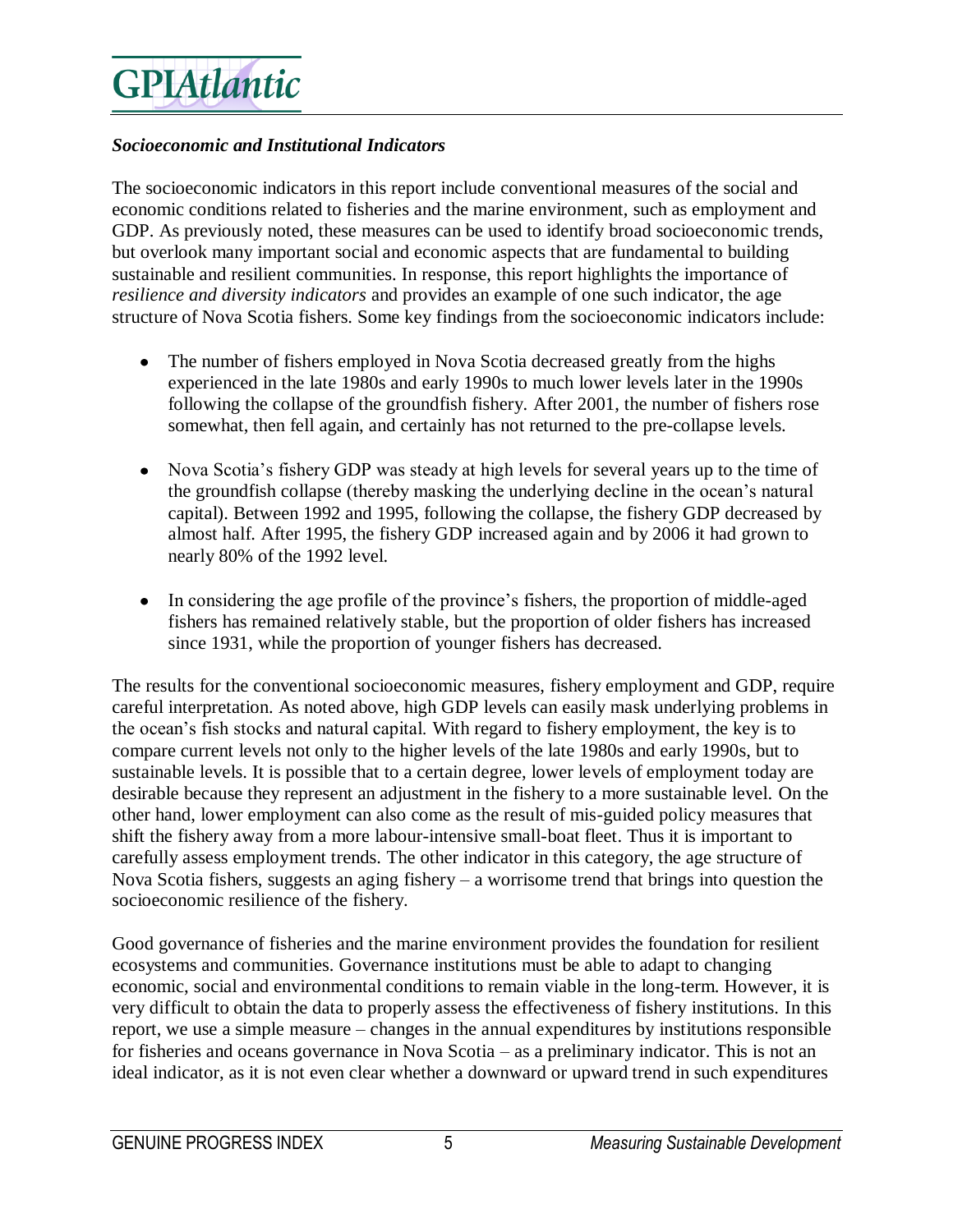is desirable, and certainly monetary measures alone are unlikely to provide an adequate measure of good governance. This being said, the results are as follows:

- Expenditures by the federal Department of Fisheries and Oceans in Nova Scotia declined in the second half of the 1990s, jumped substantially in 2000, and then decreased steadily in the subsequent years covered in this analysis (2000–2003).
- Provincial Department of Fisheries and Aquaculture expenditures show an overall increasing trend since 1996.
- Both federal and provincial government expenditures as a proportion of the landed value of Nova Scotia fisheries have decreased over time.

As noted, the results of this indicator are difficult to interpret. There is a clear need to develop additional measures that provide a comprehensive picture of progress towards good governance of Nova Scotia's fisheries and marine environment.

What, then, is the "bottom line" message about the current state of Nova Scotia's fisheries and marine environment arising out of the key indicators described in this report? Before drawing some conclusions, we note that each indicator tells a story, and there is a need to assess and understand the particular nuances of each story; it makes no sense to merely "sum up" results across all of the indicators. Furthermore, we cannot expect that all the indicators will point in the same direction—for example, as we have seen, what is true of one fish stock does not necessarily hold for all. Some indicators point to low or no levels of sustainability, others illustrate a strong trend in the right direction, and many others show no clear trend over time. Thus, the overall picture is a complex one, and we must be cautious in interpreting the results.

Having said this, there are some crucial features in the results here that raise significant concerns. First, consider the ecological perspective. For the particular fish stocks examined, the indicators show clear examples in which biomass, natural capital (value) and fish condition (size) do not reflect sustainable management. Furthermore, in marine ecosystems, (1) ecological resilience is threatened as Nova Scotia "fishes down the food chain" with the catch focusing on decreasing trophic levels, (2) several marine species at risk remain in danger of extirpation or extinction, and (3) deterioration in marine environmental quality is illustrated through increasing shellfish closures. This is not a positive situation in terms of ecological trends.

From the socioeconomic perspective, there are also some negative signals concerning resilience of Nova Scotia's fishery, with a major shift in the age structure of the fishing population (fewer young, more older fishers). There are also concerns about equity in the fishery, as indicated by a comparison of two indicators: a decrease in employment and a rising fishery GDP. This means fewer Nova Scotians are sharing the growing monetary output from the fishery.

Finally, we note that producing a multi-dimensional indicator framework such as this can help identify fisheries and marine concerns in a comprehensive way that can lead to timely policy and action. This points to the need to institutionalize a regular monitoring system that incorporates a wide variety of indicators such as those in this report. This is imperative if we are to move toward genuinely sustainable and resilient fisheries and marine environments in Nova Scotia.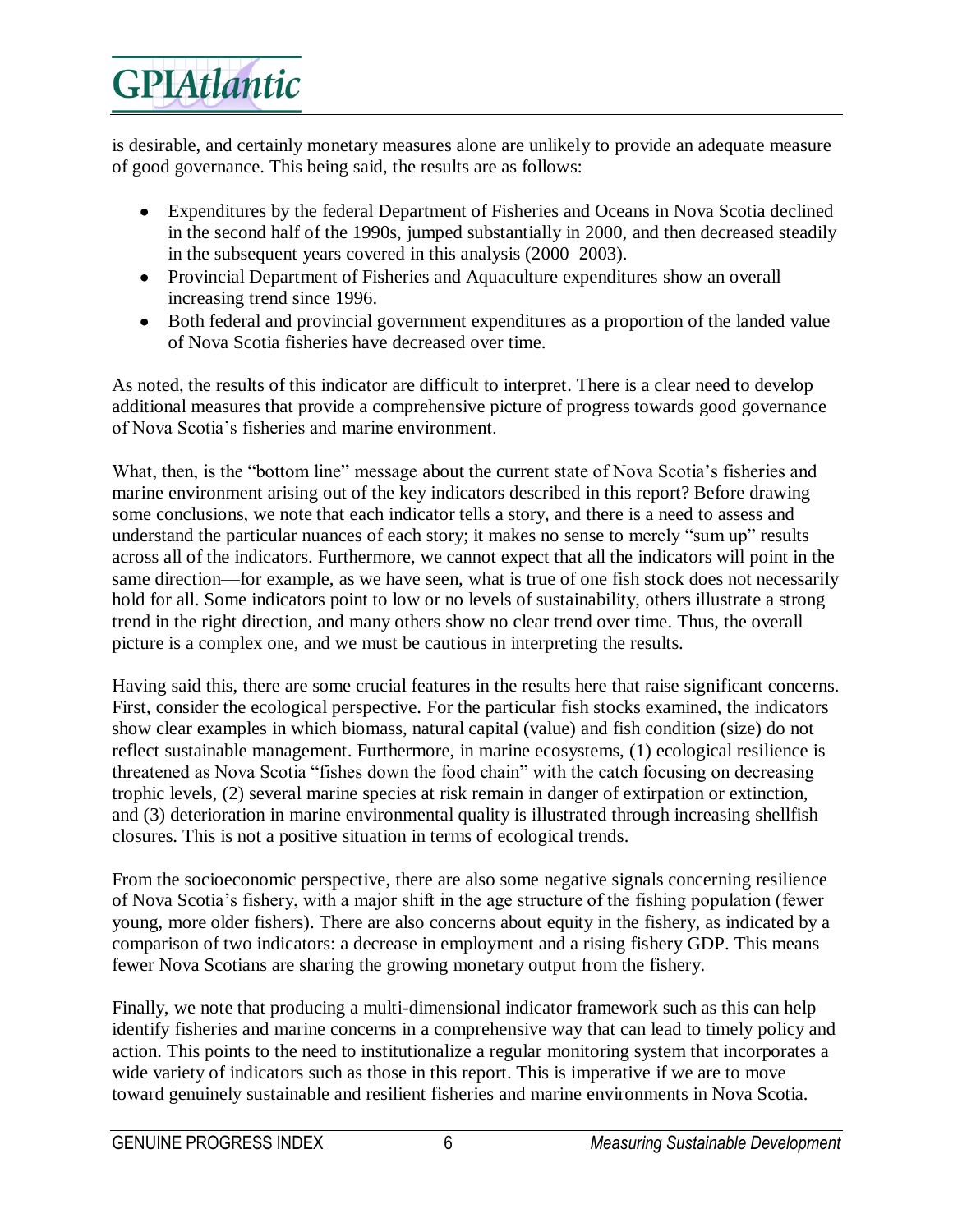

For the original (2002) GPI Atlantic report on fisheries and the marine environment, please see the following:

*The Nova Scotia GPI Fisheries and Marine Environment Accounts* (2002) <http://gpiatlantic.org/pdf/fisheries/fisheries.pdf>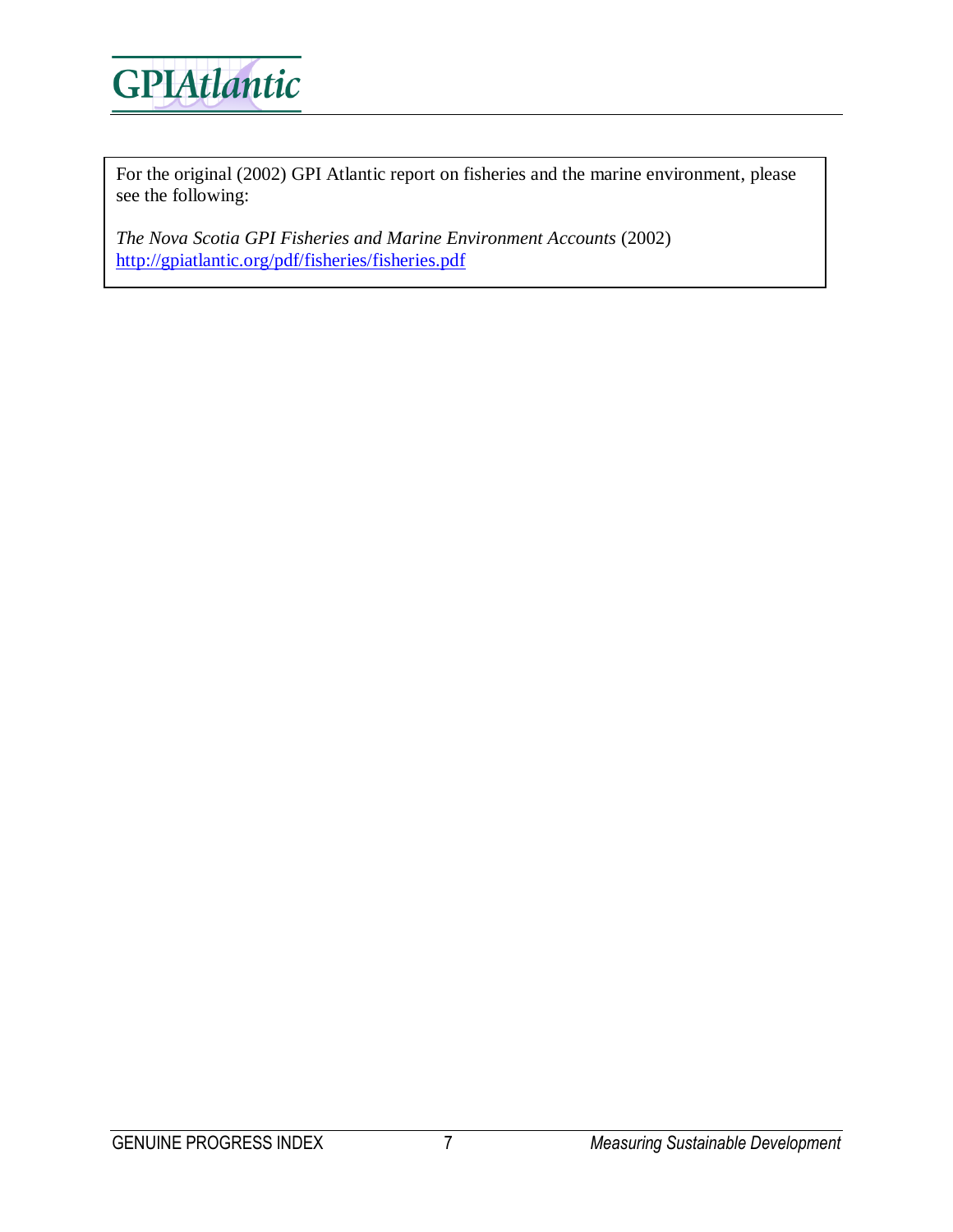

#### Acknowledgements

The authors of this report are grateful to Ronald Colman, Director of **GPI***Atlantic*, for his support for this work and for providing helpful comments on earlier versions. We also thank Cheryl Benjamin, Karen Hayward, Vanessa Hayward, Ryan Patey and **GPI***Atlantic* for help in preparation of this report. Charles and Burbidge acknowledge financial support from the Natural Sciences and Engineering Research Council of Canada. Any errors or misinterpretations, and all viewpoints expressed, are the sole responsibility of the authors and **GPI***Atlantic*.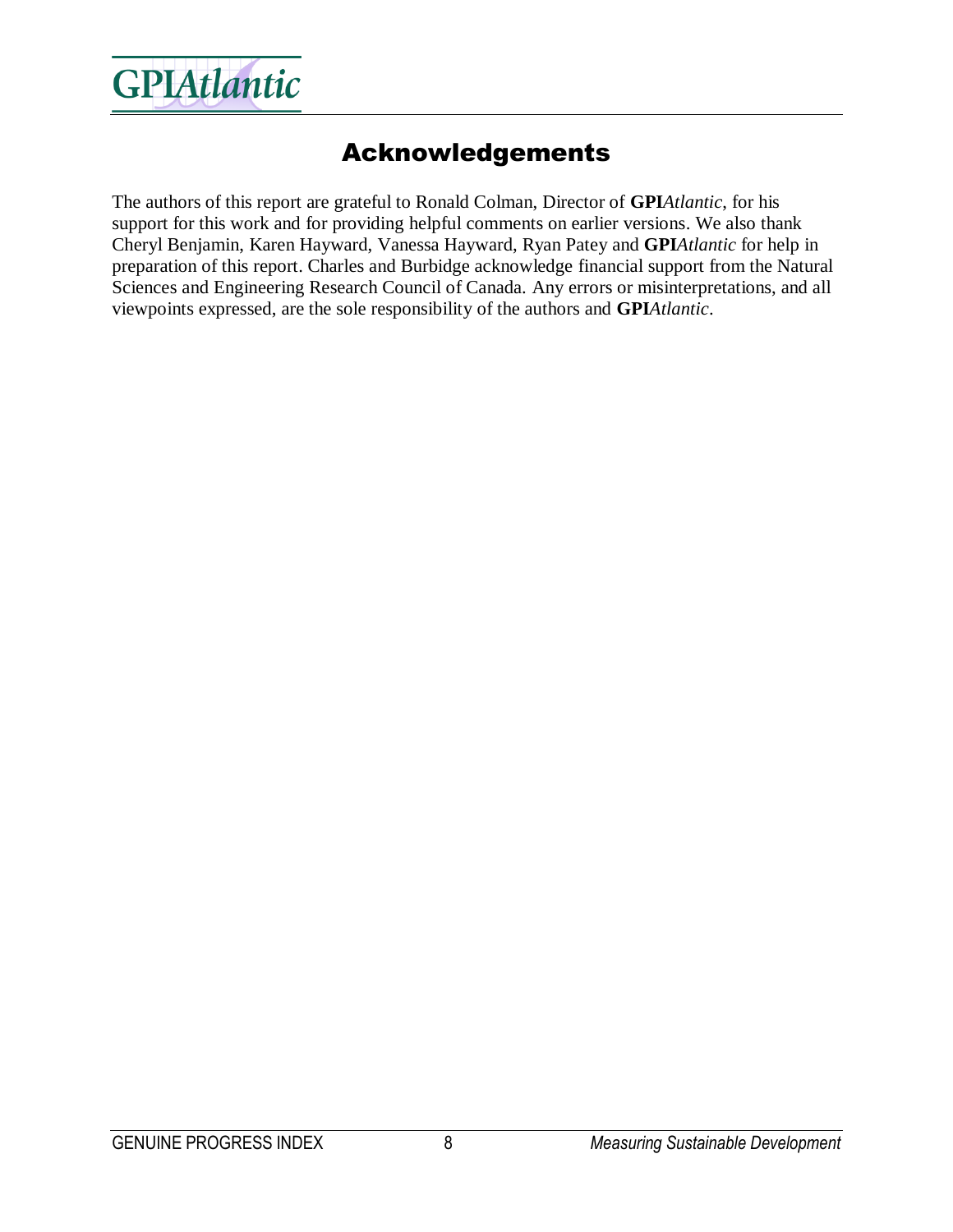### 1. Introduction: why we need new indicators for fisheries and the marine environment

In the late 1980s, Nova Scotia's fishery for cod and other groundfish seemed to be booming. The media reported steadily large catches, high exports, and strong contributions of the fishery to the province's Gross Domestic Product (GDP), the conventional measuring stick of the economy. Figure 1 shows that, between 1984 and 1991, the fishery GDP appeared strong and relatively stable, at values between \$285 and \$356 million (in 1997 dollars) (Nova Scotia Department of Finance 2001).

However, over that time period, 'behind the scenes', fish stocks were dropping, and by 1992– 1993, many fisheries were collapsing, and the fabric of coastal communities began to unravel. The fishery GDP, which had stayed at high levels right up to the time of the collapse, dropped to around \$200 million by 1995 (in 1997 dollars). Our conventional economic measuring sticks, notably the fishery GDP, but also other measures such as catches and exports, did not warn of the impending disaster. These measures counted only what we took out of the sea but gave no value to what we left behind. While catches were kept high, the decline of the groundfish stocks remained hidden from public view as we focused excessively on a narrow set of economic measures that failed to incorporate all that we value in the fishery—notably healthy fish stocks, a healthy ecosystem, strong fishing communities, and a sustainable fishing economy.



**Figure 1. Fishery GDP (\$1997 millions), Nova Scotia, 1984–1999** 

Source: Nova Scotia Department of Finance (2001).

Note: This graph, which appears in Charles et al. (2002), is shown here to illustrate Nova Scotia's fishery GDP up to the fishery collapse. More recent trends in Nova Scotia's fishery GDP are shown in Figure 16 below.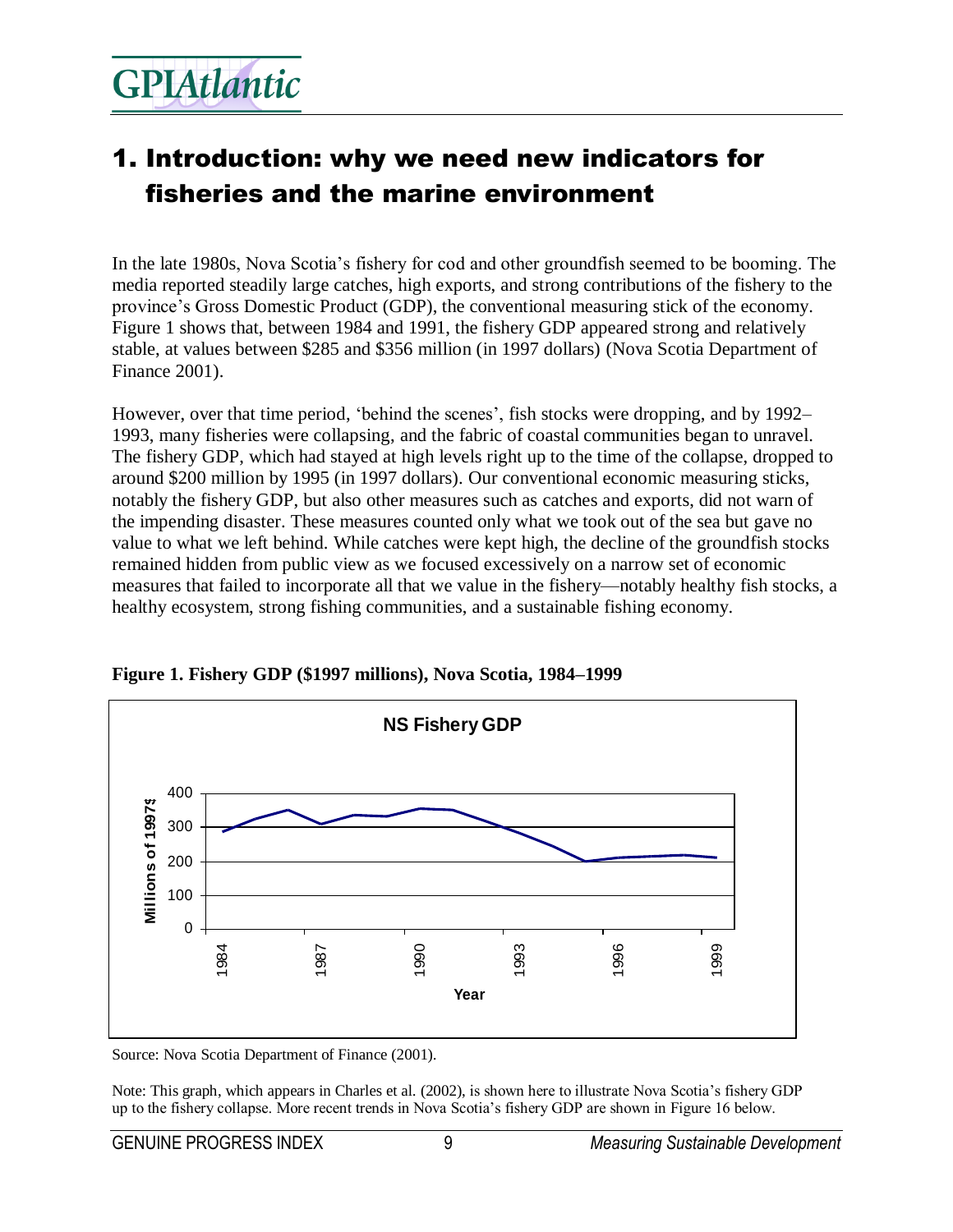Another example of failing to measure what we value may be found in the marine oil spills that have occurred in the ocean ecosystems of Nova Scotia and beyond. Every such oil spill is good news for the economy (if we use conventional measures), because cleaning up the mess causes money to be spent, producing an overall positive effect on economic indicators such as GDP. Yet, as with the collapse of fish stocks, we know that oil spills really represent a decline in wellbeing and sustainability, not an increase in prosperity as our conventional measures imply.

If healthy fisheries and protection of the marine environment are important to us, we clearly need a set of measures that better reflect the reality of what we value and that assess the wellbeing of the fishery and the marine environment more accurately. Unlike the confusing signals sent by our economic growth statistics, genuine indicators of fisheries and marine environment health would move in a positive direction to reflect positive outcomes, and decline in response to declining fish stocks, oil spills, and other liabilities. Such declining indicators would also send early warning signals to policy makers that could trigger timely remedial action, thus potentially avoiding disasters like the collapse of the groundfish stocks.

Such genuine indicators of fishery and marine environmental health would enable us to track over time the state of Nova Scotia's fish stocks, the fishery's contribution to our economy, the quality of the marine environment, the wellbeing of the communities that depend on the ocean for their livelihood, and the effectiveness of the institutions that govern fishing activities and ocean use. In other words, an appropriate set of indicators will allow us to assess more comprehensively the entire fishery and marine "system" (Garcia and Charles 2008).

Developing such a comprehensive, accurate and meaningful overall assessment of the state of the fishery and the marine environment is a crucial challenge for society. This is particularly so for a region like Atlantic Canada, given the area's historical dependence on the ocean, and given the region's recent hard experience. Perhaps more directly than in other parts of the country, Atlantic Canada has learned the hard way—through the 40,000 jobs that were lost when the groundfish stocks collapsed in 1992—that the conventional "jobs versus environment" debate is a myth, and that when our natural resource health declines, we lose jobs. We urgently need measures that properly account for the value of our natural, human, and social capital (and that monitor their depreciation), just as we presently account for produced capital.

The *Nova Scotia GPI Fisheries and Marine Environment Accounts* have been developed as a response to this challenge. The GPI accounts and their corresponding indicators can and should be monitored and applied on a regular basis to evaluate wellbeing and sustainability of fisheries and the marine environment. Indeed, each indicator in the accounts is selected to measure one of the fundamental components of wellbeing and sustainability that must all be simultaneously achieved in a process of sustainable development (Charles 2001). Together, the indicators cover crucial aspects of the marine system, including ecosystem health, socioeconomic progress, the wellbeing of coastal communities, and the institutional integrity of fishery and ocean management. Together, the indicators demonstrate clearly that these environmental, economic, social, and institutional dimensions of sustainability and wellbeing are inextricably linked.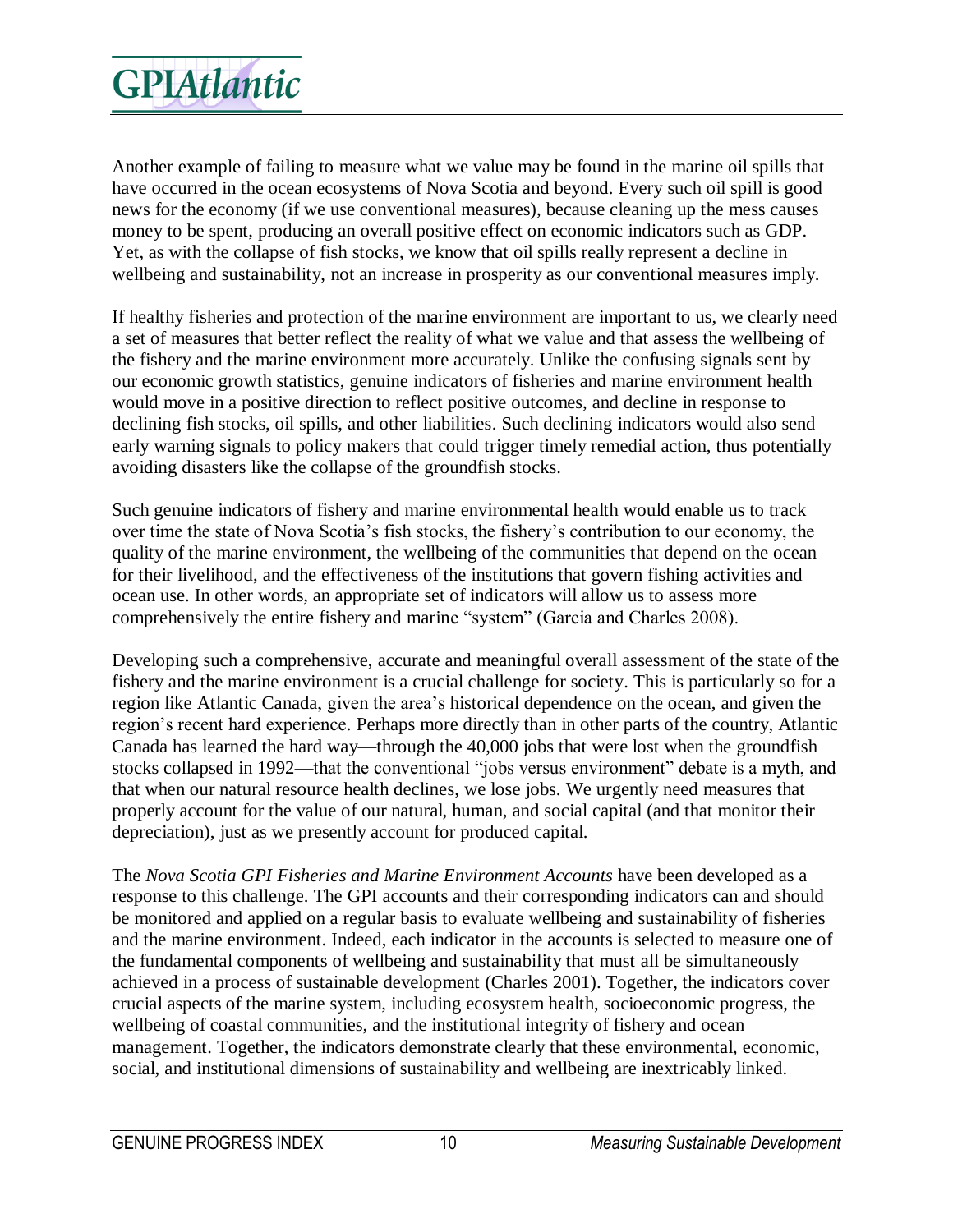The preparation of this report was motivated by **GPI***Atlantic*'s *2008 Genuine Progress Index for Nova Scotia*, which presents the most recent available information on all 20 components of the Nova Scotia GPI - from trends in health, crime, education, wealth, income, economic security, employment, and volunteer work to greenhouse gases, air pollution, fisheries, forests, transportation, energy, waste management, agriculture, and water quality.

This report, therefore, presents a set of key indicators that highlight crucial aspects of the GPI fisheries and marine environment accounts, and that include ecological, socioeconomic, community, and institutional indicators. The majority of the indicators presented here appeared as well in the original *GPI Fisheries and Marine Environment Accounts* report (Charles et al. 2002) but have been updated to illustrate recent trends. In addition, this report includes newly developed indicators designed to measure novel aspects of fisheries and the marine environment.

Although the indicators in this report represent the most current set of salient measures that has been developed to date on Nova Scotia's fisheries and marine environment, it should be noted that a full and more comprehensive suite of indicators is actually required to measure all of the multiple dimensions that contribute to sustainable use of marine resources, healthy ecosystems, and resilient coastal communities. Therefore, the present report can be read in conjunction with the previous report (Charles et al. 2002), which contains additional sets of indicators that could be included in a full monitoring program.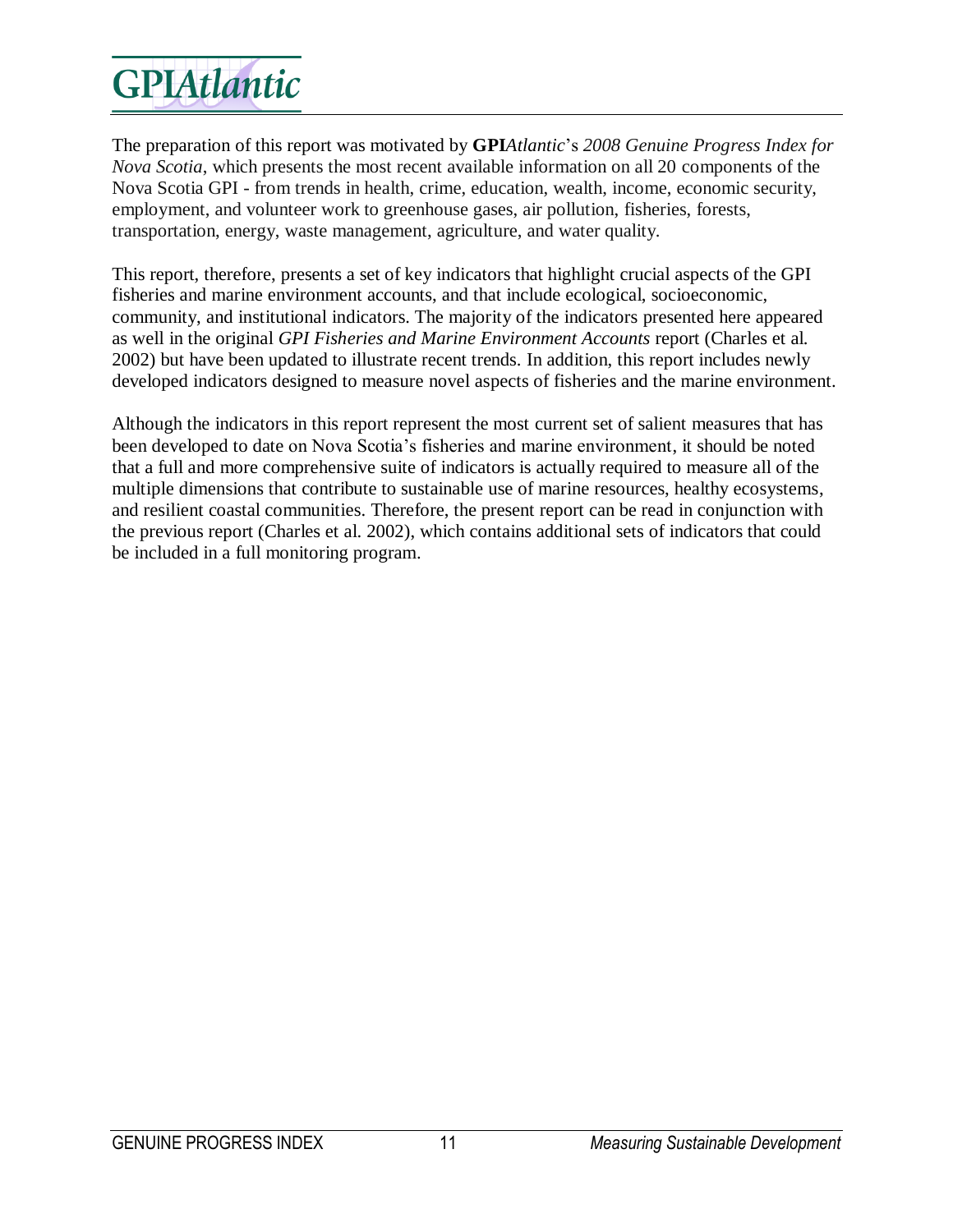### 2. Fish in the sea: measuring the quantity and value of fish stocks

The benefits of fisheries have traditionally been accounted for using measures of catches, landed value, and exports. Yet, we have seen in Nova Scotia that a high landed value can be accompanied by, and indeed can be an indicator of, declining fish stocks. Monetary indicators can appear positive even while the harvests are not sustainable. Positive signals based only on fishery *output* can give a highly misleading sense of security and optimism if they are misused as indicators of progress and sustainability. Therefore, to fully account for the benefits of a given harvest, these measures must be accompanied by a measure of the change to the fish stocks *remaining in the ocean* after the fishery has taken place. Here, we examine these changes from both biological and "ecological economics" perspectives. The former is addressed through biomass trends in commercial fish stocks, while the latter is examined by translating biomass into monetary values, for comparison with traditional economic measures.

This approach and understanding reflects the concept of *natural capital*—the natural assets that include not only the fish in the sea, but also the quality of the water, the ocean bottom habitat, and other elements of the marine environment. Some of the benefits that natural capital provides, such as the fish available for harvesting, are obvious, while other benefits, such as the habitat provided for non-target species, may not be directly apparent to humans. Given the interdependence of all components of the marine ecosystem, however, it is prudent to recognize the indirect benefits as well. All of these marine assets clearly have significant and real value—they keep the fishery functioning, among other roles, and it is important to monitor how they change over time if we are to assess accurately the actual economic health of the fishing industry.

By valuing both the quantity and quality of a natural resource stock, the GPI accounts can provide a more accurate and comprehensive measure of fishery strength and health than a current income accounting system that mistakenly counts the depletion of the resource as economic gain. The GPI natural capital accounts in effect introduce a balance sheet of resource health into the accounting system, in a manner analogous to that used by all businesses to assess depreciation in capital value and to signal the need for re-investment.

Although, for this analysis, natural capital has been expressed in monetary terms, it must be acknowledged that there is no general agreement on how to measure these assets accurately. Indeed, some natural assets are truly "invaluable" and irreplaceable, thus, not conducive to quantitative valuation.<sup>1</sup> Nevertheless, the policy arena is so dominated by budgetary considerations that valuation—particularly in monetary terms—is an important strategic tool to ensure that attention is paid to the sustainability of our natural wealth as economic policies are being shaped, and in particular, to ensure that changes in natural capital are not ignored, as has happened in the past.

 $\overline{a}$ <sup>1</sup> For a discussion of the limitations of monetary valuation in natural resource accounting, see Walker et al., *The Nova Scotia Greenhouse Gas Accounts for the Genuine Progress Index*, GPI Atlantic. Halifax. August, 2001, pp.106-108. [\(http://www.gpiatlantic.org/pdf/greenhouse/ghg.pdf\)](http://www.gpiatlantic.org/pdf/greenhouse/ghg.pdf). Accessed 8 October, 2008.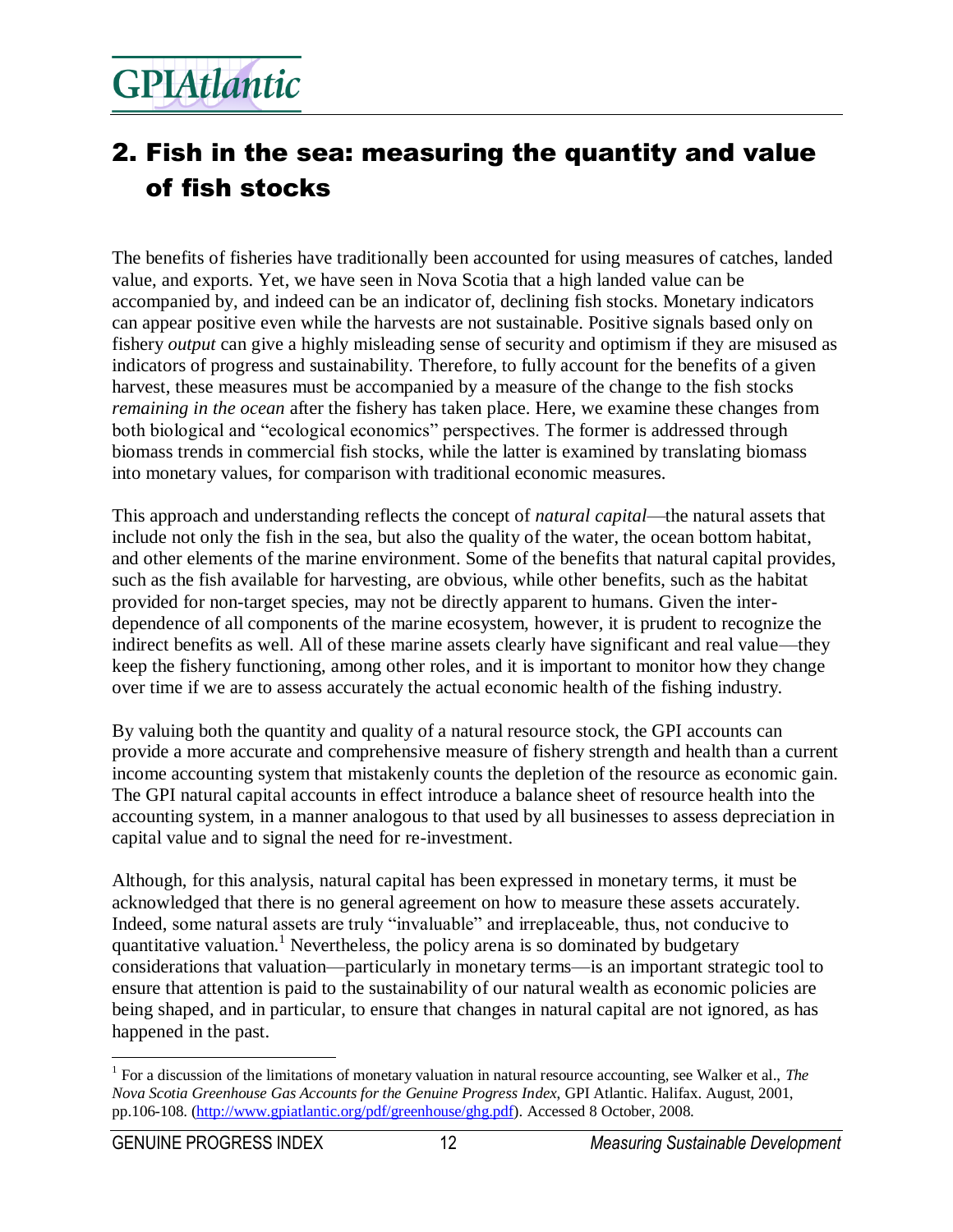The task of assessing the value of natural capital within specific fish stocks is difficult because there is no universally accepted methodology for quantifying the value of fish stocks in the ocean. In particular, while determining the total value of natural assets in the sea should take into account how an adult fish living today will (through reproduction) contribute to fish stocks in the future, measuring this future contribution is difficult due to uncertainties about the dynamics of reproduction. For this reason, a major simplification is made here: we measure the monetary value of natural capital in a given year simply as a product of the estimated fish biomass and the price of fish (in constant dollars).

Thus, the proxy for natural capital used here is the current market value of fish in the sea—the total revenue that could theoretically be obtained if every fish were caught and sold that year. On the one hand, this over-estimates the market value of those fish to society, since the *costs* of catching the fish are not deducted. On the other hand, as noted above, this method of calculation also tends to seriously under-estimate natural capital in that it does not account for a fish stock's contribution to ecosystem services, or its ability to reproduce and thus produce an ongoing flow of benefits over time beyond its own immediate value.

If market prices do not change, and if fish biomass is maintained from one year to the next, a similar level of natural capital (as measured here) can be expected each year. On the other hand, natural capital will decline if either the price or the biomass decreases. In general, therefore, natural capital will vary over time in response to both variations in biomass and fish price, each of which is influenced by many factors. For example, biomass is affected by physical and chemical factors in the marine environment, by natural predation, and by fishery harvesting. Market value can be influenced by factors such as the condition and size of the fish, local and export market demands, and scarcity.

Here, we examine the stocks of two groups of commercially valuable species that inhabit the waters around Nova Scotia. The first group consists of bottom-dwelling (benthic) fish known as "groundfish"—specifically cod, haddock, and pollock. The second species examined is lobster, a highly valuable benthic shellfish.

Before the value of the fish remaining in the ocean can be measured, we first must know their abundance. Research vessels trawl Nova Scotia's waters every year to estimate abundances of commercially important fish species. Estimates are made according to distinct population groups called fish stocks. The federal Department of Fisheries and Oceans (DFO) annually publishes biomass estimates for many marine species in the waters surrounding Nova Scotia. Fish stocks in Nova Scotia are defined using the fishing zones designated by the Northwest Atlantic Fisheries Organization (NAFO) (Figure 2).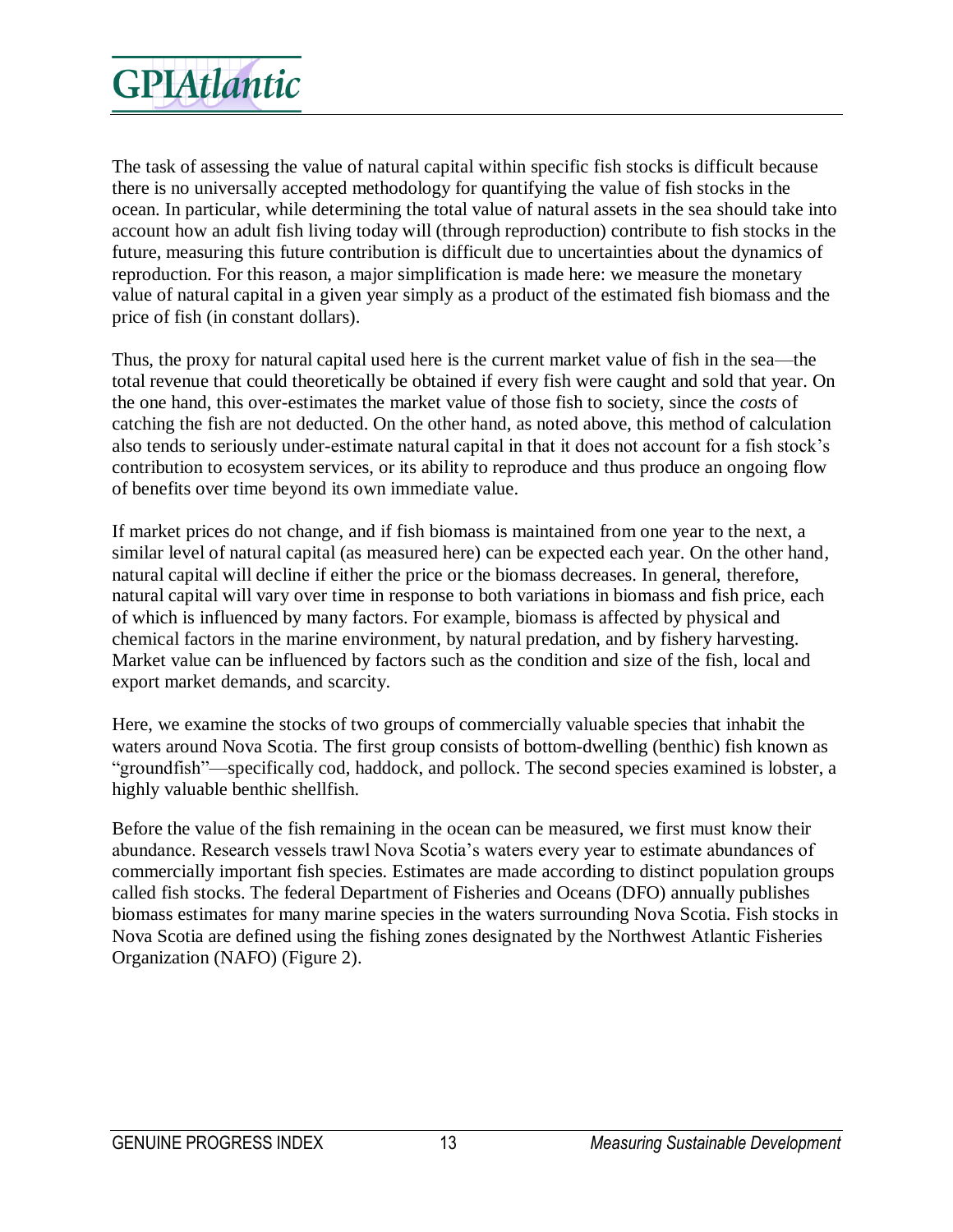**Figure 2. Partial map of Atlantic Canada, focused on Nova Scotia, showing fishing zones based on Northwest Atlantic Fisheries Organization (NAFO) statistical areas**



Note: Throughout this report, indicators refer to the fishing zones shown on this map. For example, the notation 4VsW refers to fishing zones 4Vs and 4W on this map.

It must be noted that, while the accuracy of biomass estimates has presumably improved over time, reflecting advances in the study of marine ecology, in technological tools, and in sampling and estimation techniques, there remain many sources of uncertainty in the biomass estimates (de Young et al. 1999; Lassen and Halliday 1997). These arise due both to technical problems in the estimation process, and to variability in the biomass levels themselves, which, in turn, are affected by environmental factors such as food availability, water temperature, and the integrity of the bottom habitat used for spawning; by toxicological impacts on eggs, developing embryos, and juveniles; and by predation pressure, including impacts of fishing by humans.

#### **2.1 Groundfish**

Figure 3 illustrates the declines in biomass (age 3+) for the selected groundfish species—cod, haddock and pollock—in the Eastern Scotian Shelf region since the mid-1980s. This region was chosen as a good example to illustrate groundfish biomass trends, but it must be noted that such trends vary across Atlantic Canada.

For groundfish on the Eastern Scotian Shelf, it is notable that the early 1970s was a time of very low stocks, reflecting the overfishing that took place prior to the 200-mile limit coming into effect with the Law of the Sea Convention. With what was thought to be better control over the fishery, combined with a lucky increase in recruitment of fish to the population, the biomass of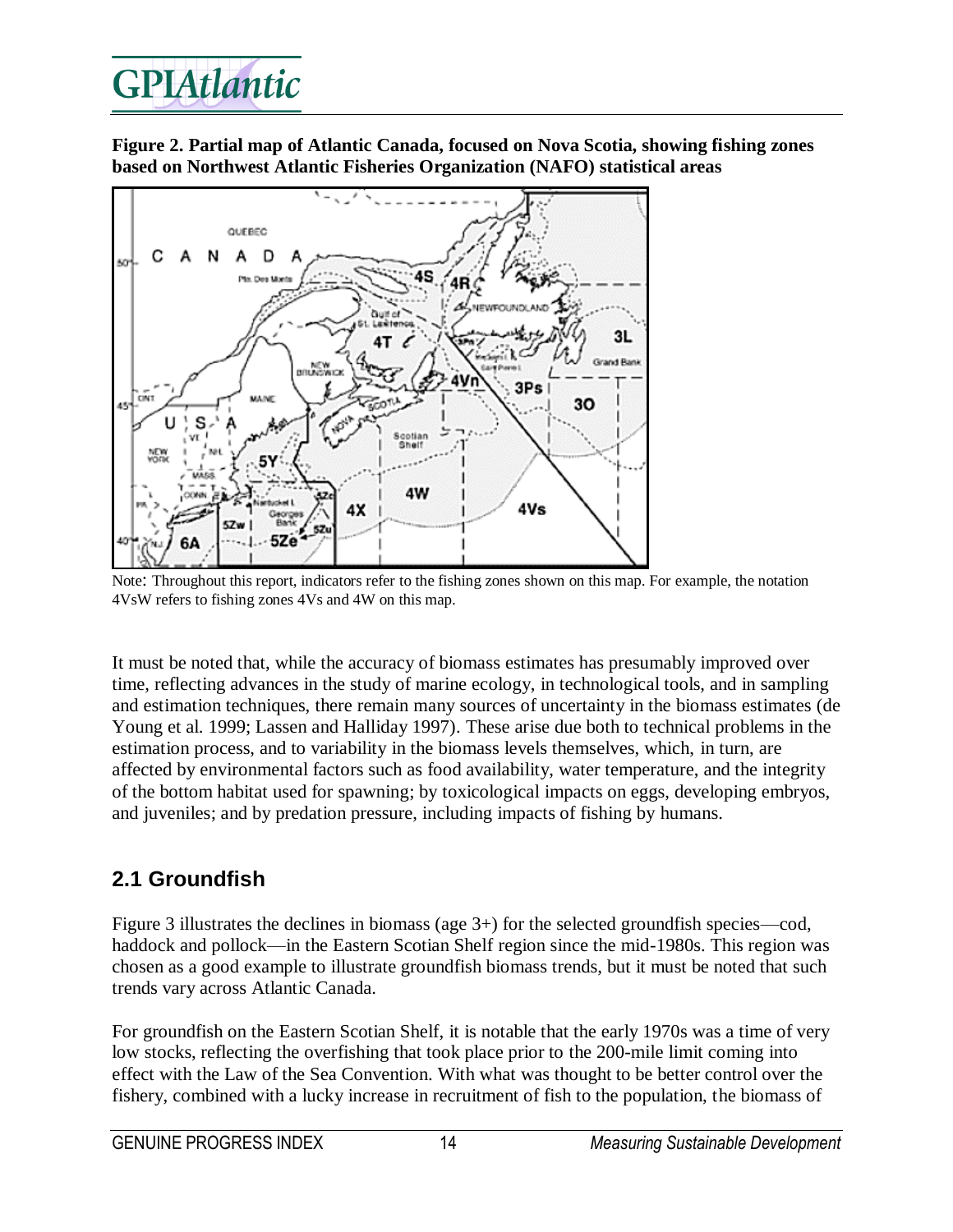the cod stock recovered rapidly into the mid-1980s. But all was not well with the cod stock, and the most recent collapse began in 1985, continuing into the 21st century. So far, the cod stock shows no signs of recovery (Hutchings 2000; Thorne 2000).





Sources: Fanning et al. (2003); Mohn et al. (1998); Mohn and Simon (2002); Stone et al. (2006)

Notes:

- This includes NAFO statistical areas 4V and 4W. However, data for the Cape Breton portion of this stock (4Vn) are included for years 1981–1997 only.
- See appendix for the data table.

The corresponding monetary value of natural capital embodied in the Eastern Scotian Shelf cod stock is estimated in Figure 4 below by multiplying (in each year) these biomass estimates by the price of cod (adjusted for inflation). The latter remained essentially constant through the 1970s until around 1985, rose to a peak in 1987, then dropped temporarily before resuming a steady increase to reach its highest recorded level in 1999. Cod prices in the late 1990s were more than twice as high as those in the early 1980s, and have remained at these high levels (around \$2,000 per metric tonne) throughout the last decade (see Appendix table 1).

The value of natural capital for cod in the Eastern Scotian Shelf region off Nova Scotia (Figure 4 below) increased through the 1980s to a peak of \$200 million  $(\$2007)^2$  in 1987, but then exhibited a steady decline in value from 1987 to 2002, as the collapse of the cod stock led to historically low levels of natural capital in 2002 (the most recent year in our data). By 2002, virtually the entire \$200 million value that had been present in the Eastern Scotian Shelf cod stock had been wiped out—what was left amounted to only an estimated \$9 million in 2002. Perhaps the most dramatic aspect of this trend is that the decline in natural capital in cod, to the lowest on record, occurred *despite* a considerable price increase.

 $\overline{a}$  $2$  Throughout this report, and unless otherwise noted, all dollar figures are given in 2007 constant dollars.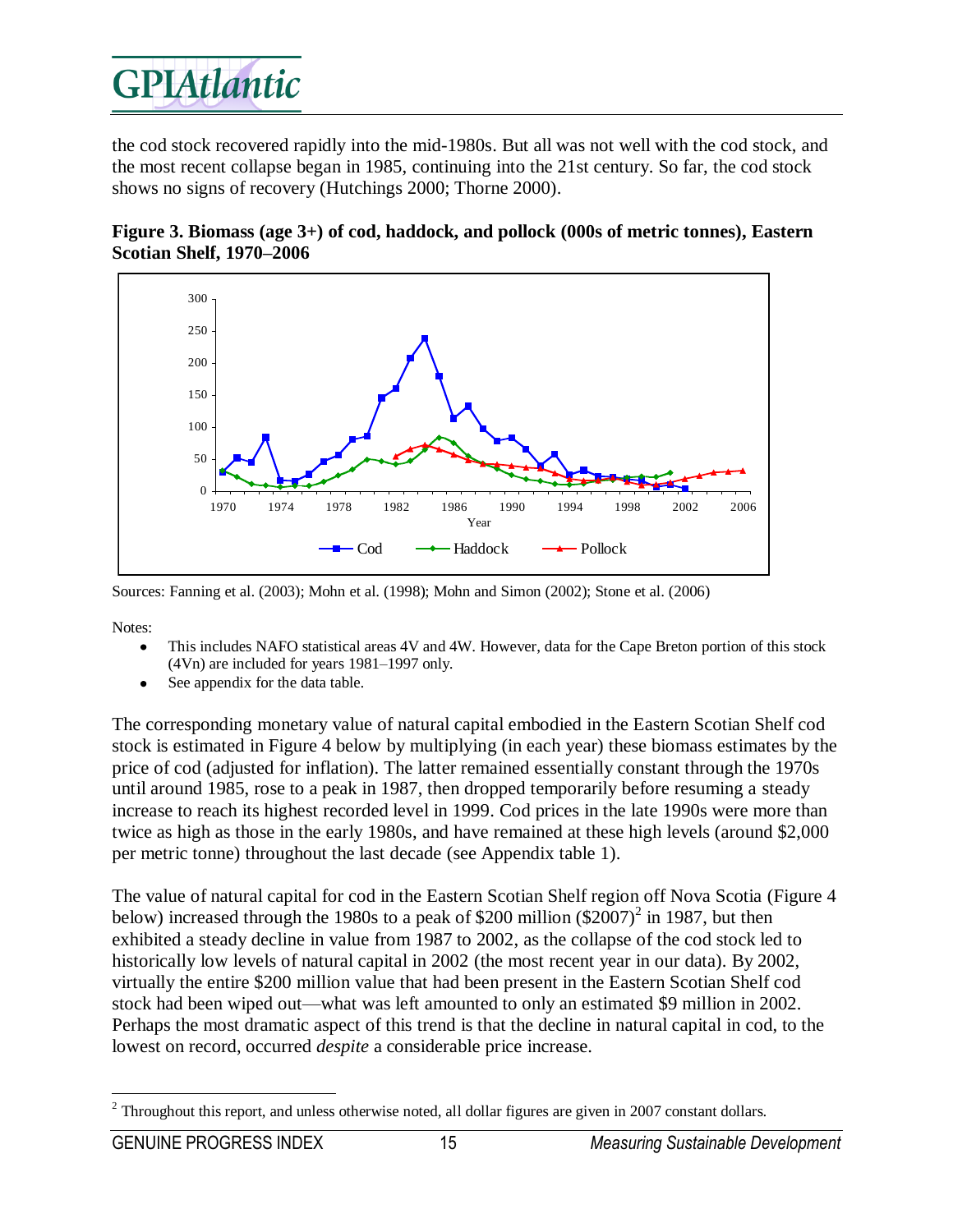

**Figure 4. Value of cod stocks (\$2007 millions), Eastern Scotian Shelf, 1972–2002**

Sources: DFO (2008a); DFO (2008b); Fanning et al. (2003); Mohn et al. (1998).

For haddock, the biomass generally followed a similar path to that of cod—with a decline in the early 1970s, a recovery to a peak in 1985, and another decline to low levels by the mid-1990s (see above for an explanation of this). Thereafter, the haddock stock has followed a different path from that of cod, with a slight increase into the early 2000s (Figure 3 above), up to the end of our available data series.

Over the period during which the biomass of haddock decreased, prices increased fairly steadily from a low point in 1982 to considerably higher levels in the mid-1990s (see Appendix table 2). Since 1999, haddock prices have decreased steadily to the lowest levels (in 2004/2005) in two decades.

The haddock stock of the Eastern Scotian Shelf appreciated sharply in value from the late 1970s to an estimated value of \$120 million in 1987. As haddock biomass dropped after 1985, steadily increasing haddock prices partially and temporarily compensated for this, keeping the natural capital measure high. However, the value of haddock natural capital fell dramatically in the late 1980s and early 1990s, losing 78% of its value by 1994, before beginning a slow recovery in the mid- to late 1990s. Despite continuing price increases for haddock between 1989 and 1999, however, the value of this natural capital did not recover to the high levels of the mid-1980s, and in 2001 (the most recently available data), it remained at half the level (about \$60 million) of the 1987 peak year (Figure 5 below).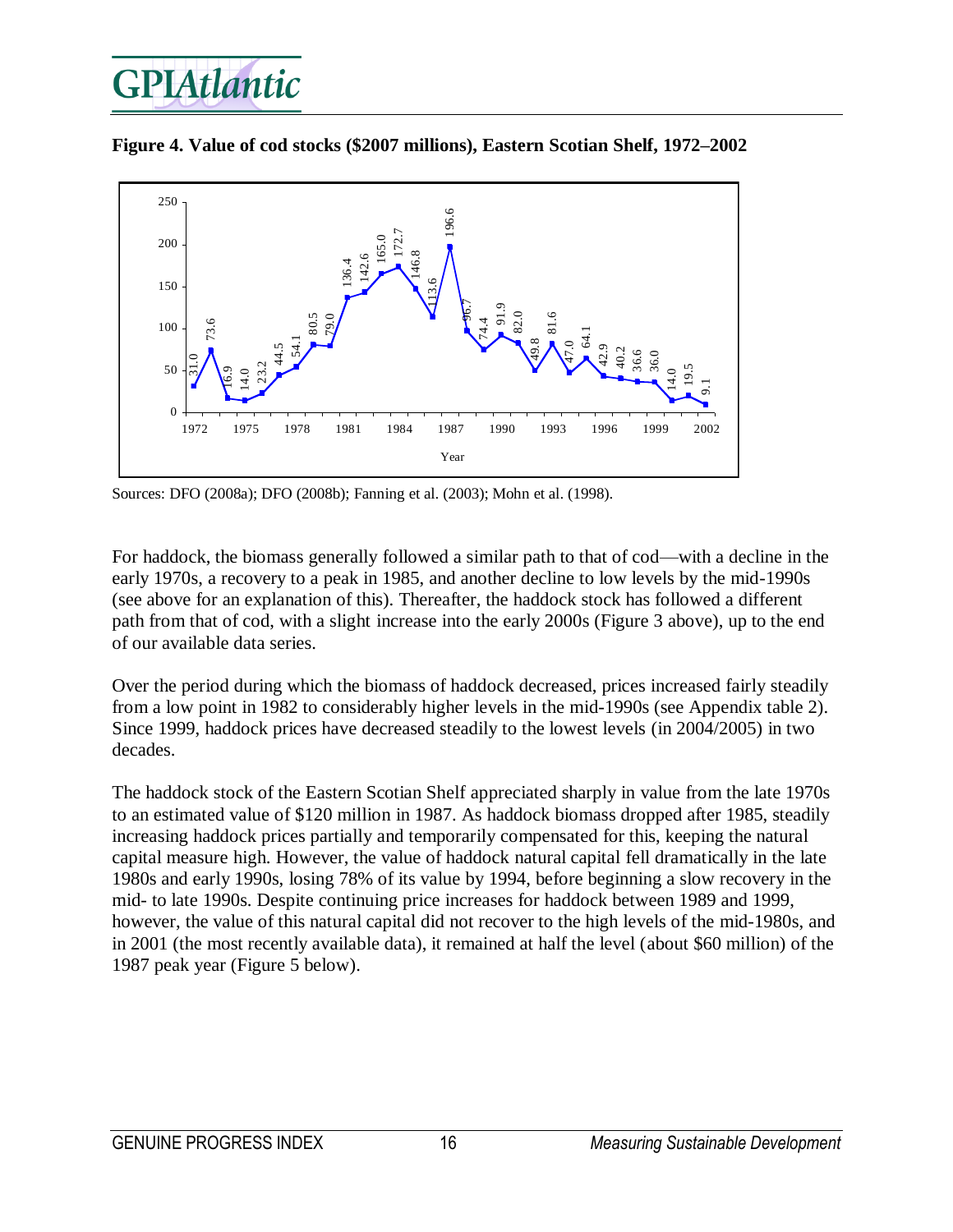



**Figure 5. Value of haddock stocks (\$2007 millions), Eastern Scotian Shelf, 1972–2001**

Sources: DFO (2008a); DFO (2008b); Mohn and Simon (2002).

Turning to pollock, the biomass of the Eastern Scotian Shelf stock, like those of cod and haddock (see above), was heavily depleted prior to the mid-1970s and the 200-mile limit coming into place. From then through the mid-1980s, there was an increasing biomass, followed by a long and fairly steady decline until 1999, after which the stock experienced a modest increase (Figure 3 above). As the biomass of pollock decreased between the mid-1980s and 1999, the price steadily increased (see Appendix table 3), peaking in 1999 just as the biomass reached its lowest recorded level. The price of pollock then dropped sharply between 1999 and 2004 (by more than half, or over \$600 per metric tonne), coinciding with some recovery in the fish stock. Since 2004, the price of pollock has increased to about \$800 per metric tonne, or about two-thirds the peak 1999 value.

Figure 6 shows the estimated natural capital value of the Eastern Scotian Shelf pollock stock which again is the product of both biomass and price levels. Overall, there is a remarkable longterm depreciation in the value of the pollock stock between 1987 and 2000—coinciding with the declining stock biomass, though with increasing prices over the same period helping to counter and ameliorate the effects of decreasing stock biomass on the stock's overall value. The increased stock biomass since 2000, in tandem with the increased price of pollock since 2004, has resulted in recent increases in the value of this stock. Thus, the stock value plummeted from an estimated peak value of \$44 million in 1987 to a 2000 low point of \$11 million, before partially recovering to \$25 million in 2006—reflecting a loss of \$19 million in value compared to the 1987 peak.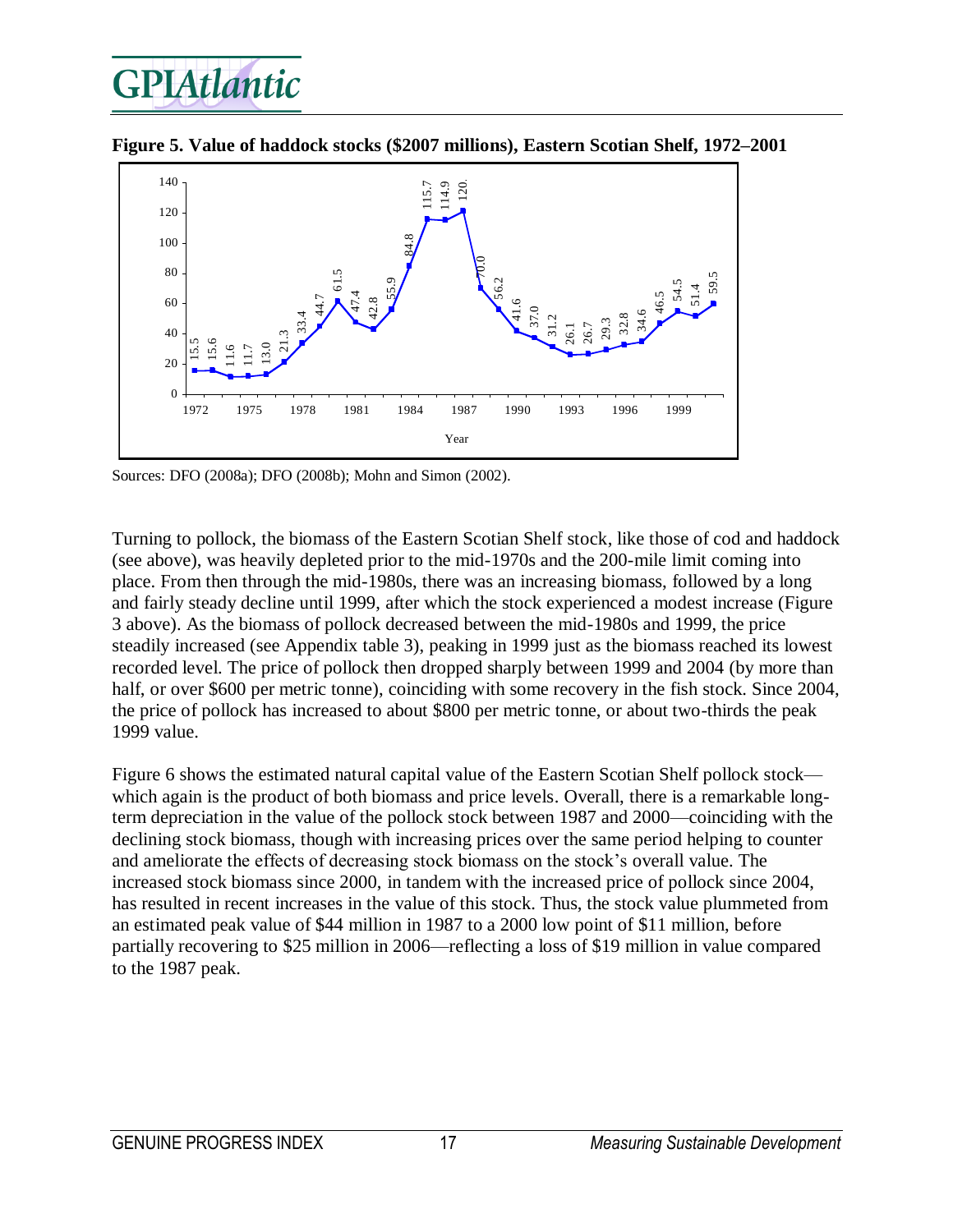



**Figure 6. Value of pollock stocks (\$2007 millions), Eastern Scotian Shelf, 1982–2006** 

Sources: DFO (2008a); DFO (2008b); Stone et al. (2006).

While many groundfish stocks around Nova Scotia have declined since the mid-1980s, many other species, especially shellfish, have not. Shrimp, for example, appear to have increased in biomass since 1995 (Koeller et al. 1999). As well, if the steady increase in lobster landings is any indication, as seen in Figure 7 below, lobster biomass from Nova Scotia appears to have increased remarkably since 1980, with 2006 landings four to five times the levels of the 1970s. However, this apparent conclusion is subject to some serious caveats, as indicated below.

#### **2.2 Lobster**

In contrast to groundfish, for which there are fairly regularly monitored and maintained estimates of stock abundance, regular biomass estimates for lobster have not been available. This means, as well, that time series of natural capital values cannot be found for lobster stocks around Nova Scotia, since these require quantitative biomass estimates.

Lobster catch levels are available, but we must recognize that, in many fisheries, the use of catch data as an ecological indicator, or as an indicator of the health of a fish stock, can be dangerous. Catch levels can send highly misleading signals about biomass because many variables other than biomass, including fishing effort and technology, can affect landings. Indeed, there are many examples of fisheries around the world in which high catch levels were mistakenly interpreted as implying strong stocks, when in reality they merely meant that powerful fleets with sophisticated mechanized fishing gear could seek out and catch fish even as stocks declined.

Despite these limitations, lobster fisheries, unlike many others in Canada, are managed by keeping the amount of fishing effort fixed. This implies that catches should—theoretically at least—reflect the abundance of lobster in the sea; in other words, catch levels may provide a rough indicator of lobster biomass. However, there is evidence that over time, even if the number of fishers and lobster traps remains the same, the intensity of fishing and technology can rise, thereby leading to increased landings. Therefore, while the use of catch data in the lobster fishery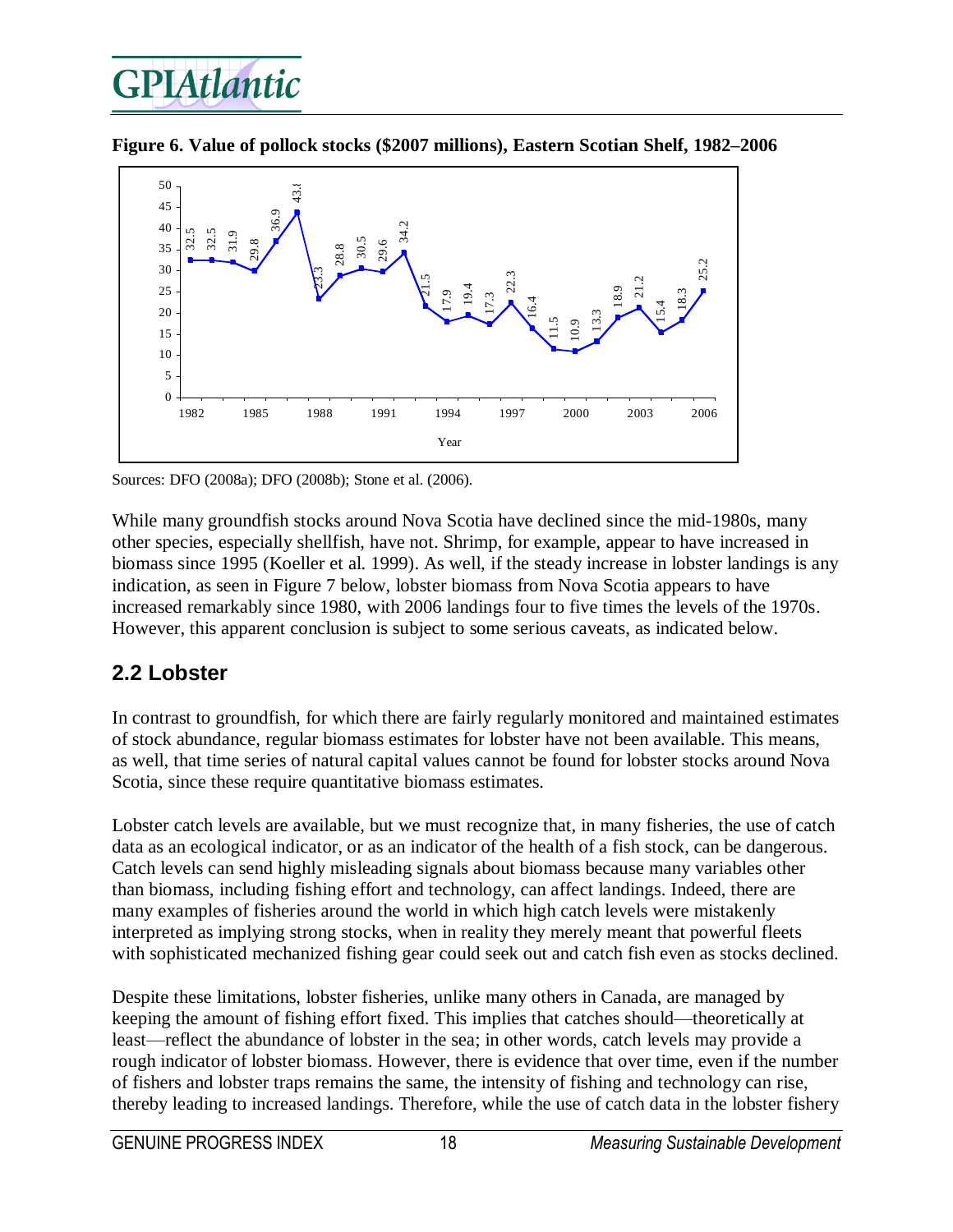may better reflect abundance than it would in, say, the groundfish fishery, even here, catch data must be carefully interpreted.

Figure 7 below is a time series of lobster landings in Nova Scotia extending back to 1972. Five time periods are apparent from the figure:

- Prior to the 1980s, catch levels in Nova Scotia remained stable at between 6,000 and 8,000 metric tonnes a year. Since there was no apparent change in the effort devoted to lobster fishing during the 1970s, this seems to support an interpretation of stable stocks in a relatively sustainable fishery.
- From the early through mid-1980s, there was a period of rapid increase in catch levels, perhaps due to some combination of higher biomass (due perhaps to environmental conditions or predator–prey changes) and/or increased fishing activity.
- Between the late 1980s and late 1990s, there was little variation in Nova Scotia's lobster landings, which again suggests that lobster stocks were relatively stable (although the total catch landings are aggregated over a number of lobster stocks, thus hiding some variations among them).
- Catch levels increased again beginning in 2001 before reaching a record high of more than  $\bullet$ 20,000 metric tonnes in 2006 at four to five times the levels of the 1970s. This increase might suggest a high stock biomass. However, the latest stock status reports explicitly note that changes in fishing effort have not been accounted for and could be a possible explanation for the increased catch levels (DFO 2007a; DFO 2007b; FRCC 2007).
- Most recently, in 2007, lobster landings in Nova Scotia suddenly dropped to 70% of the 2006 record level, returning to the lower levels of the 1990s. It is too early to determine the cause of this sharp decrease—in particular, what it says about the sustainability of the high catch levels of the previous few years. The concern, of course, is that lobster stocks could be in potentially serious trouble—possibly for the first time in recorded history.



**Figure 7. Lobster landings (metric tonnes), Nova Scotia, 1972–2007**

Source: DFO (2008a).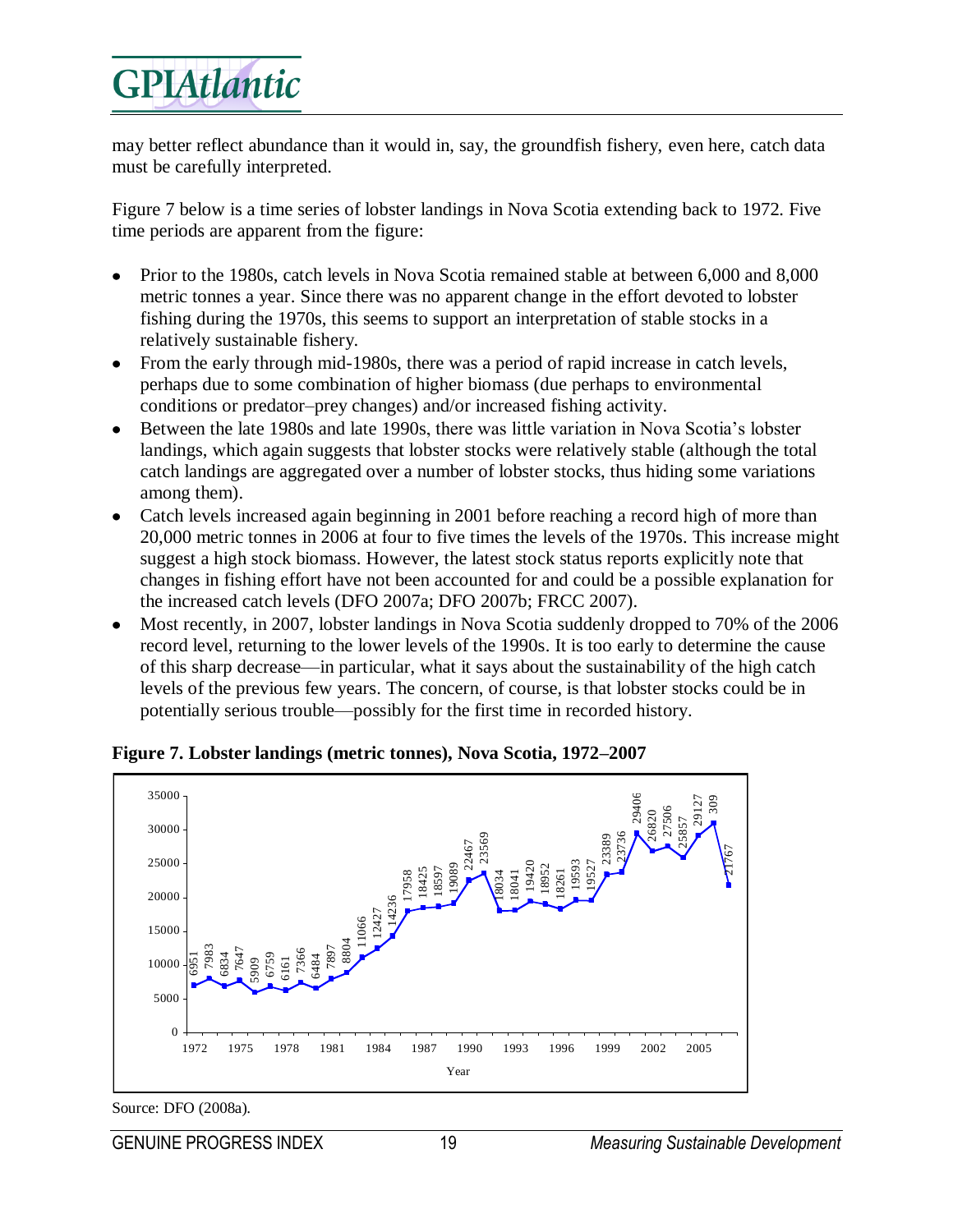### 3. Fish size: a measure of health and quality of individual fish

While scientists have traditionally focused on the total biomass of fish stocks, it is also important to monitor another fundamental indicator of the health of the stock—the wellbeing of individual fish. Two key measures of this are 1) size at age—the average length or weight of a fish of a given age, and 2) condition factor—which essentially tells us whether the fish are growing well—for example whether they are "skinny" or "plump." Even if the biomass remains at a reasonable level, a declining trend in size at age or in the condition factor may indicate stress on the fish population or genetic changes in the population due to selective harvesting (Trippel 1995). Such adverse trends, in turn, may warn of potential problems with fishery sustainability.

The health of individual fish may also reflect the overall health of the marine environment, since fish size and condition may be influenced by factors such as pollutants and water temperature (Riget and Engelstoft 1998). Furthermore, these indicators have economic implications because smaller fish fetch lower prices on the market and can require more fishing effort per tonne of fish. Finally, these indicators also reflect the general GPI accounting principle that natural capital, like produced capital, may depreciate in value due to both quantitative depletion (e.g., fewer fish or trees) and qualitative degradation (the quality of a fish population or a forest). While declining fish stock biomass indicates the former, as seen in the previous section, assessments of fish size and condition point to qualitative factors that also influence natural capital value.

Figure 8 below provides time series for the weight of three-year-old cod in various stocks around Nova Scotia. It is clear that geographical location affects the size of a fish at a particular age and for a particular species—in this case cod. Not surprisingly, cod in the warmer southern waters off Nova Scotia (areas 5Z and 4X), including the George's Bank area, are larger at age 3 than cod living in the colder waters on the Eastern Scotian Shelf (4VsW) and in the Gulf of St. Lawrence (off northern Cape Breton and in Nova Scotia's northern waters—area 4TVn). Figure 8 also indicates changes over time in average size at age for each of the cod stocks assessed. Fishing zones are as indicated in Figure 2 above.

The average size at age of cod stocks in the Gulf of St. Lawrence has decreased slightly since the 1960s, while that of cod in the neighbouring Eastern Scotian Shelf area (4VsW) has fluctuated up and down over time with no clear trend. Overall, size at age in the Eastern Scotian Shelf waters remained relatively stable between the early 1970s and the late 1990s, but between 1998 and 2001, it began to increase rapidly.<sup>3</sup>

The average size at age of cod stocks in the eastern portion of Georges Bank has been declining rapidly since 1995 and reached a record low in 2005/2006. Although the reason for the decline is

 $\overline{a}$ <sup>3</sup> Note that recent estimates of the size at age for the 4VsW cod stock may be unreliable because the fishery moratorium implemented in that area in 1993 has made estimation difficult and the type of gear used to catch the cod has also changed (Fanning et al. 2003).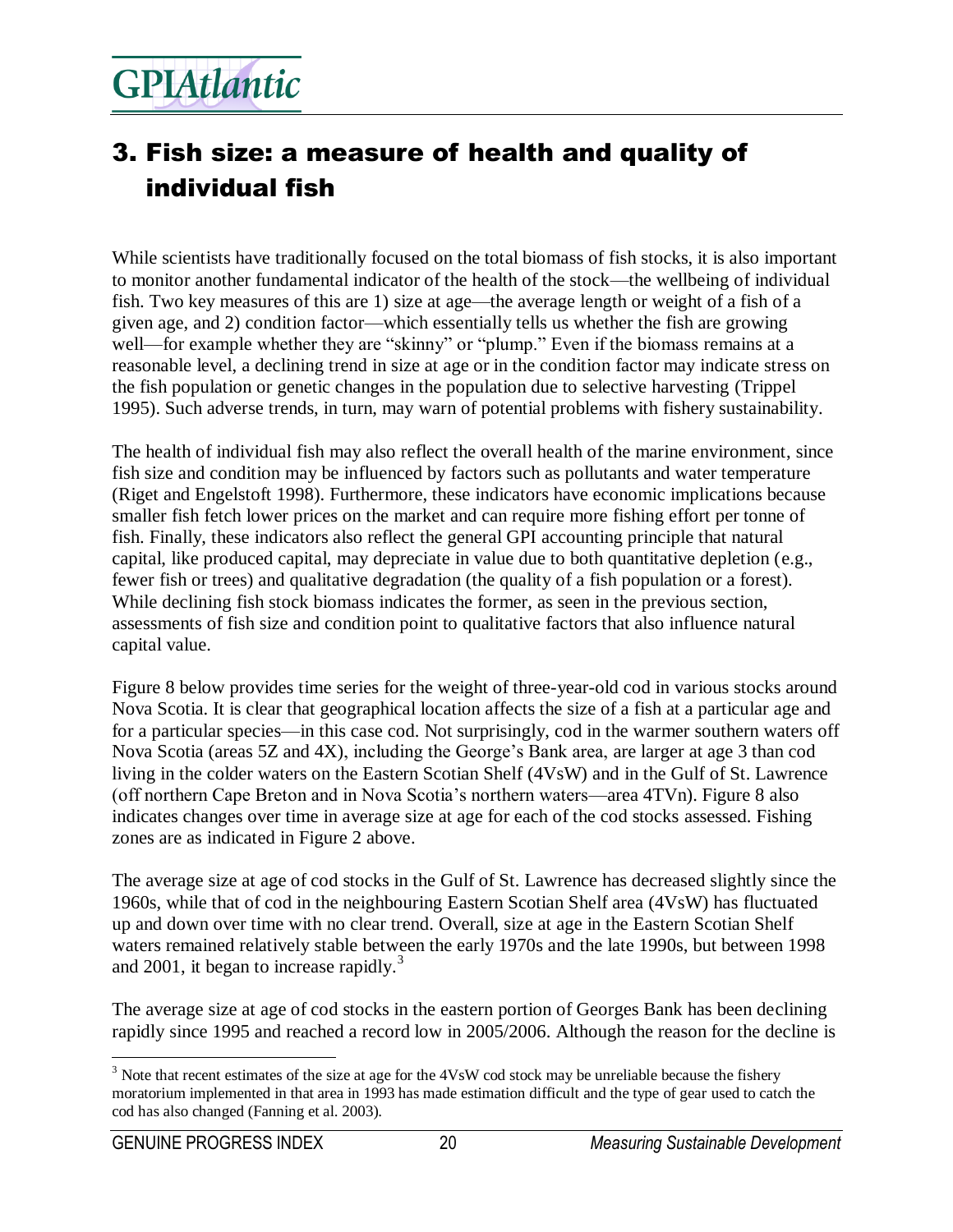unclear, this size decline is believed to be hampering recovery of this stock (Gavaris et al. 2007). Cod stocks in the nearby Southwest Nova Scotia (4X) area have shown an increase in their average size at age, although in the Bay of Fundy, size at age increased rapidly in the late 1990s and then declined sharply after peaking in 2003.

These changes, and the different trends in the various cod stocks, are not well understood. It is possible that the recent changes in the size at age for these different cod stocks may be an indication of larger changes occurring in marine ecosystems and the marine environment.



**Figure 8. Size trends across cod populations (kilograms) in waters around Nova Scotia, 1960–2006**

Sources: Clark and Perley (2006); Fanning et al. (2003); Gavaris et al. (2007); Swain et al. (2007).

Note: See appendix for the data table.

Figure 9 below considers the "size at age" indicator from a different perspective, exploring how size at age trends vary across species. Different species living in a similar region differ both in overall size at age and in trends over time. While there has been no overall trend in size at age for herring or cod since the early 1970s (despite some fluctuations up and down), the average size of pollock decreased considerably between the early 1980s and the mid-2000s—with a weight decline at age 5 of about 40% during this 20-year period. This suggests a significant change, and one that may indicate a potential decline in the value of that stock.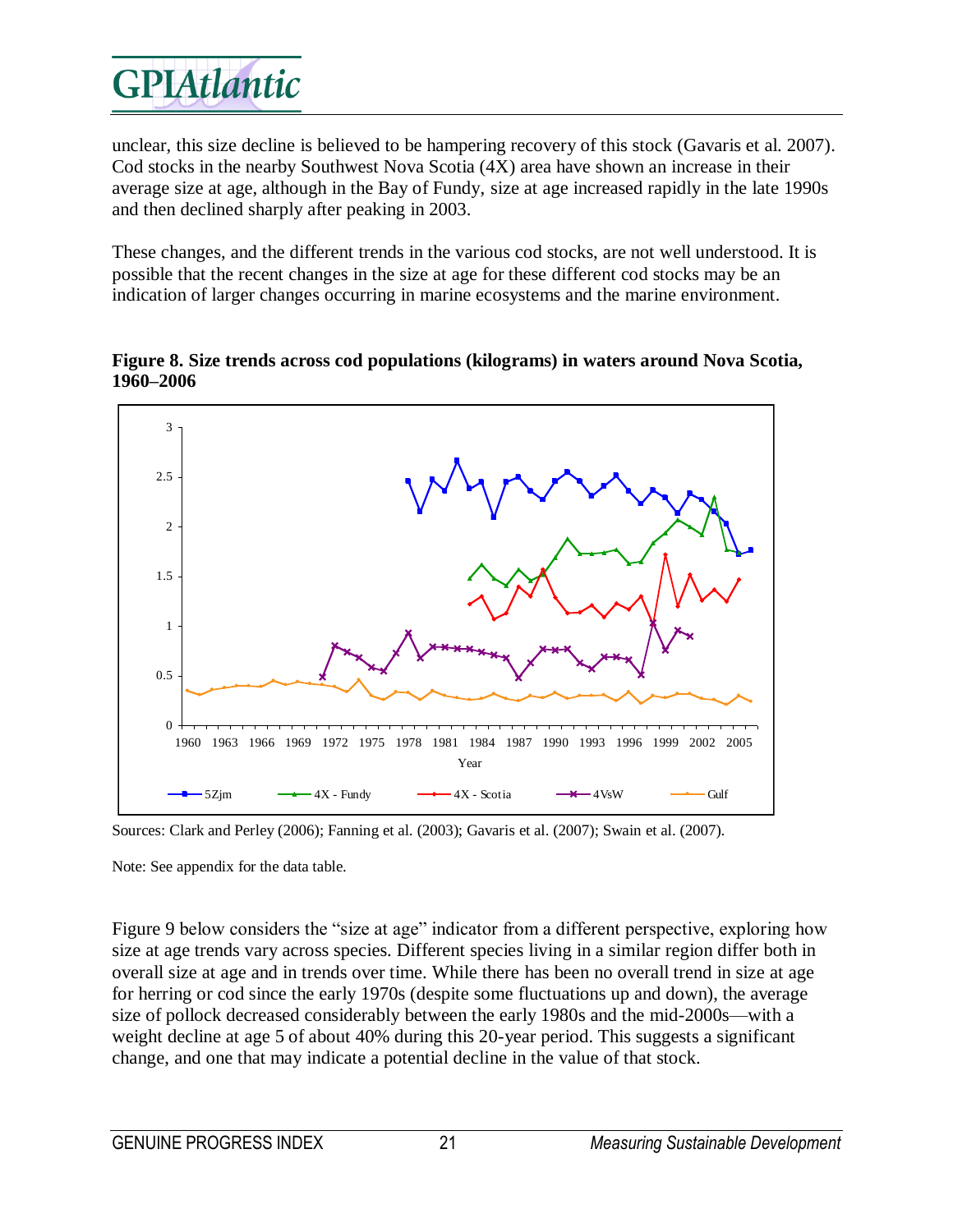**Figure 9. Fish size trends for cod, pollock, and herring (kilograms) in waters around Nova Scotia, 1965–2006.**



Sources: Fanning et al. (2003); Power et al. (2006); Stone et al. (2006).

Note: See appendix for the data table.

#### **Size and Age at Maturity**

An important element in fishery management is to ensure sufficient spawning—production of eggs and resulting juveniles—to produce a healthy stock over time. One aspect of this strategy lies in ensuring that enough fish have an opportunity to spawn before being captured. An approach to analyzing this is to compare the age (or size) at which the fish become sexually mature with the age (or size) at which they become vulnerable to the fishery. If the latter is too low relative to the former, conservation problems could arise. However, not all fish reach maturity at the same age, so measures are used such as "age at 50% maturity"—i.e., the age at which approximately 50% of the fish in the stock reach reproductive maturity. (Similarly, entry into the fishable stock occurs over a range of ages and sizes.)

The age of maturity in a fish population may fluctuate from year to year depending on population size, on competition for food and space both internally and with other species, and on environmental conditions such as water temperature (Trippel 1995). Indeed, age at maturity can be a useful indicator of population stress. Furthermore, analysis of the age at maturity provides an indicator of the biomass of fish that will reproduce in a given year (the spawning stock biomass), which can help managers predict roughly the number of fish that will enter the fishable stock in subsequent years (the recruitment). This can aid in fishery planning. While this information would be useful in a variety of ways, it requires extensive monitoring and is not available for all species (Trippel et al. 1997). Further elaboration of indicators in this area will be important for future development of the GPI fisheries and marine environment accounts.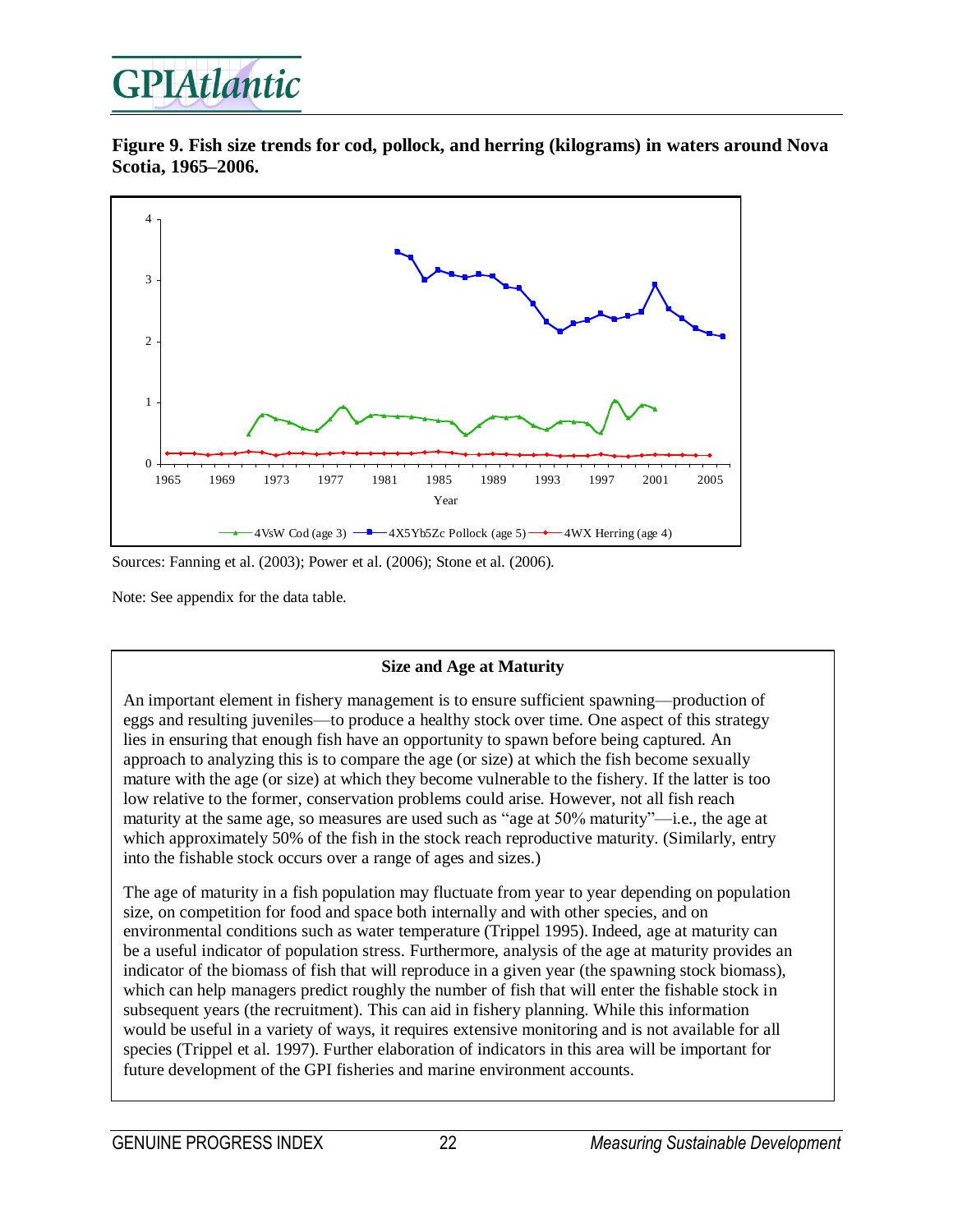### 4. Mean trophic level of harvested species: are we fishing down the marine food web?

Conventional fisheries management has focused on maximizing the catch from single-species fisheries without consideration of the effects of fishing on non-target species and marine ecosystems. There is growing recognition of the need to move away from this single-species focus to consider the cumulative and indirect effects of fishing on marine ecosystems (Botsford et al. 1997; Preikshot and Pauly 2005). Fisheries can alter the structure and dynamics of marine food webs by changing the relative abundance of species at different trophic levels. Substantial reductions in the population of a single keystone species (a species whose impact on its community is larger than its biomass would suggest) in a marine food web can result in trophic cascades that disrupt predator–prey interactions among species at various trophic levels (Preikshot and Pauly 2005).

Pauly et al. (2001) point out that, in fisheries where both large and small species are targeted, the large, long-lived species will decline more rapidly than the smaller, shorter lived species because of fundamental differences in their life history strategies. Therefore, over time, species at the bottom of the food web will comprise an increasingly larger portion of the total catch in a given fishery as stocks of species at the top of the food web become depleted. This phenomenon has been called "fishing down marine food webs (Pauly et al. 1998)."

A number of studies have demonstrated this phenomenon by calculating the mean trophic level (TL) of all species landed in a particular region's fisheries over time (Pauly et al. 1998; Pauly et al. 2001; Pauly and Palomares 2005). Figure 10 below shows the mean TL of harvested species, weighted by their respective landings, in Nova Scotia fisheries over the period 1972 to 2007. Following Pauly et al. (2001), the mean TL is shown first for all landed species, and then for the same set of species but excluding cod.

Figure 10 shows an initial decline in the mean trophic level of Nova Scotia fisheries followed by a period of increasing mean TL beginning in the late 1970s, which can be traced to growth of the fisheries for groundfish in the waters around Nova Scotia. After peaking in 1984, the mean TL then began a period of steady decline, despite the fact that landings of cod and other groundfish remained high throughout the 1980s. The initial cause of the decline in mean TL after 1984 was not due to decreased landings in the groundfish fishery but rather to increased landings of lobster (a lower TL species). The rapid decline in the mean TL in the early 1990s, however, clearly marks the collapse of the groundfish fishery in Atlantic Canada and the shift toward targeting species at lower trophic levels, mainly lobster and other shellfish. Lobster landings continued to increase through the mid-1990s, causing the mean TL to decrease even further. Since 2000, the mean TL has remained relatively stable at historic lows.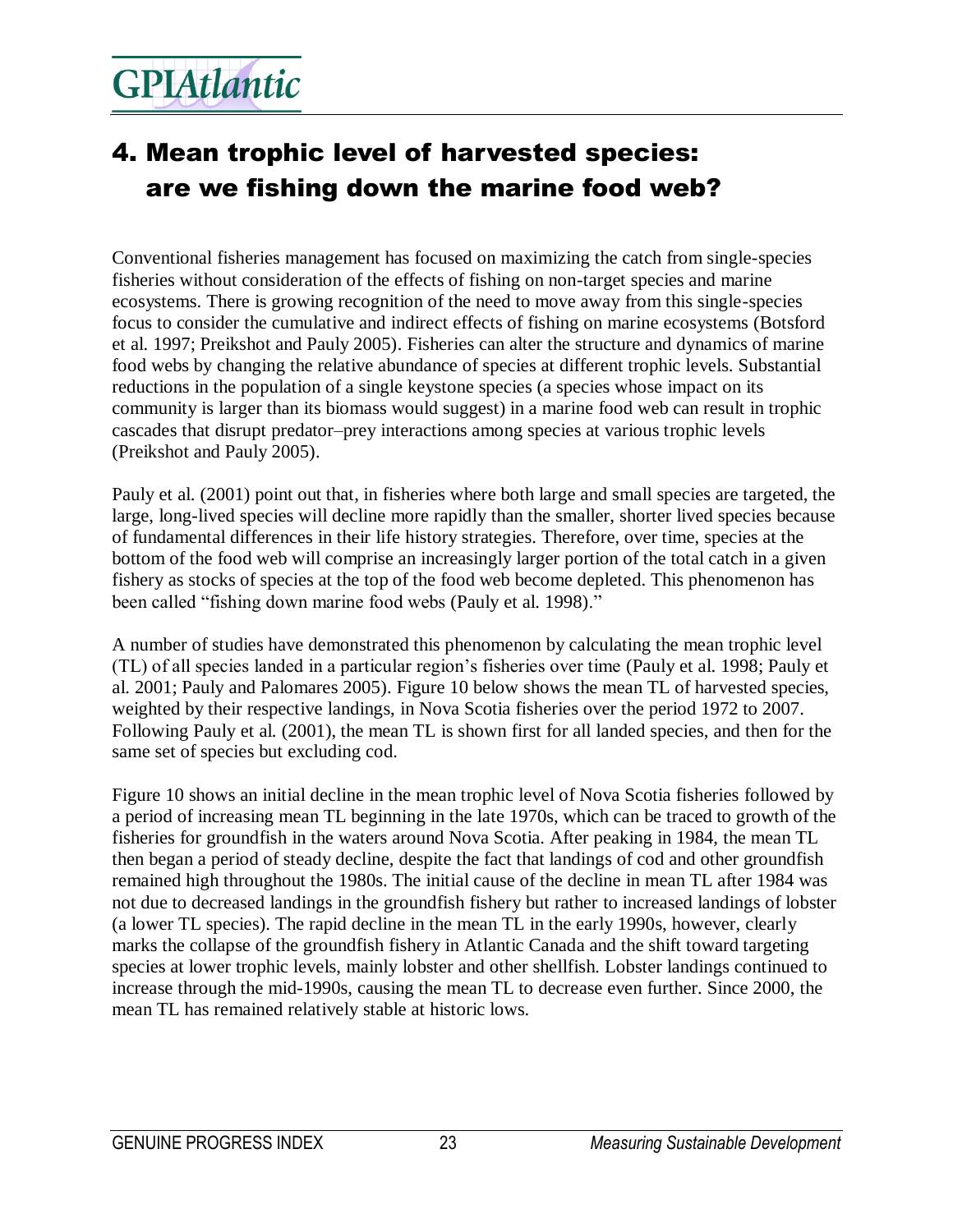**Figure 10. Mean trophic level (weighted by landed weight) in Nova Scotia Fisheries, 1972– 2007**



Sources: DFO (2008a); Froese and Pauly (2008); Pauly and Christensen (1997); Pauly et al. (2001).

Figure 11 below provides a different way of looking at the trophic level of catches in Nova Scotia fisheries, this time weighted by landed value. This indicator can be interpreted as telling us which fish species (in terms of trophic levels in the ecosystem) are contributing most to Nova Scotia's fishing economy at any point in time.

Since, in a Nova Scotia context, commercial marine species at the bottom of the food web, such as lobster and other shellfish, are typically worth more per unit weight than species at higher trophic levels, we see that the mean trophic level in Figure 11 is less than that in Figure 10. However, trends in the indicators, from the early 1980s to the present, are the same in both graphs, and Figure 11 highlights the fact that Nova Scotia's fishery economy has become increasingly dependent on species toward the bottom of the food web.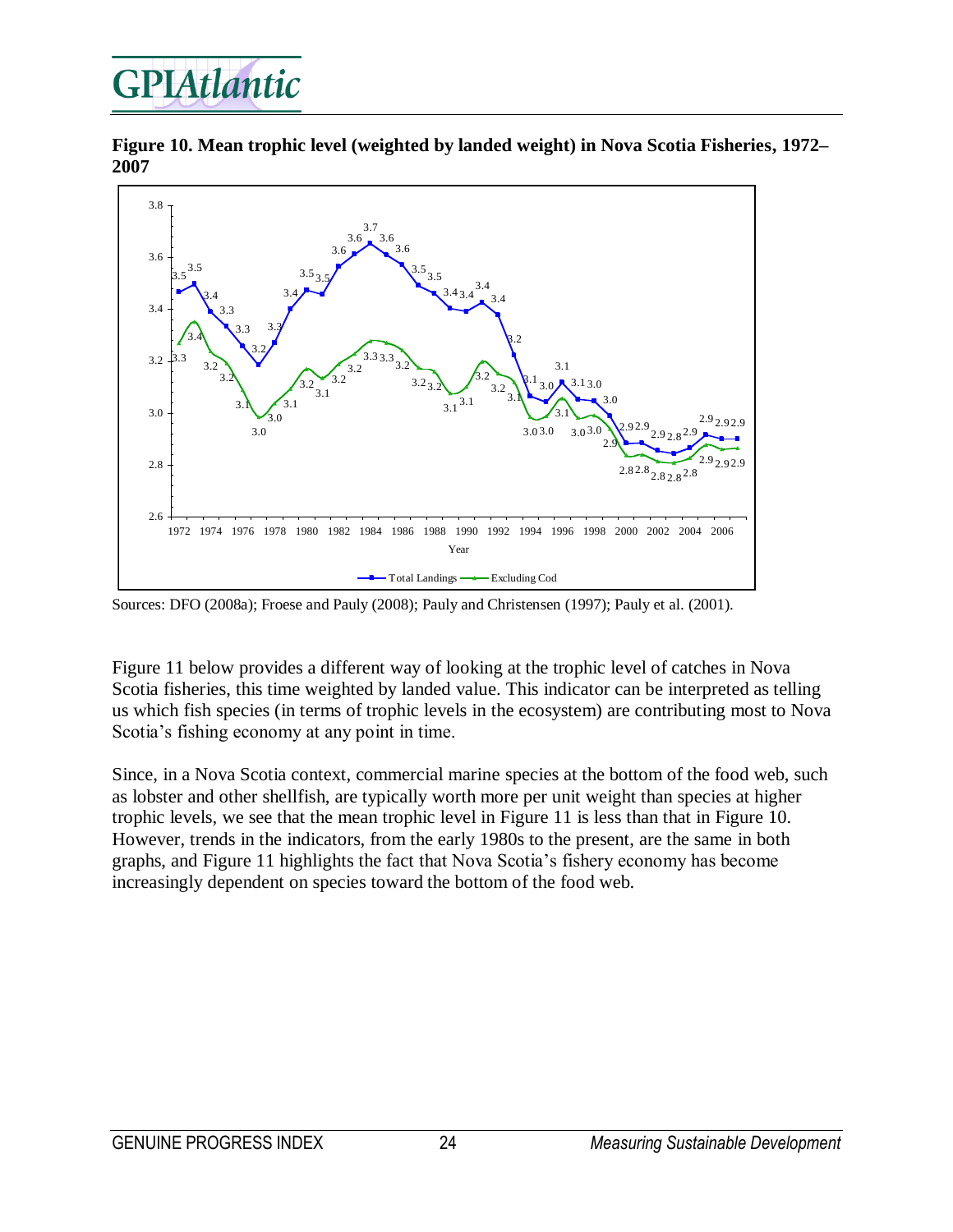

**Figure 11. Mean trophic level (weighted by landed value) in Nova Scotia Fisheries, 1972– 2007**



Sources: DFO (2008b); Froese and Pauly (2008); Pauly and Christensen (1997); Pauly et al. (2001).

This clear reality that Nova Scotia's fisheries have been increasingly fishing down the marine food web is particularly disturbing for two reasons. First, it is an indication of the extent to which fisheries have altered the marine ecosystems around Nova Scotia and depleted populations of important predators at the top of the food chain (notably, the cod stocks). Such populations may have been reduced to the point at which they are no longer able to perform their traditional ecosystem functions.

Second, the increased reliance on species at the bottom of the food web has made Nova Scotia's fisheries less resilient from both a biological and socioeconomic perspective. A healthy, more biologically diverse marine ecosystem is more likely to recover from shocks or perturbations than a severely degraded and less diverse one (Preikshot and Pauly 2005). This is a key consideration given the potential impacts of climate change on marine ecosystems.

Furthermore, if the lobster fishery were to collapse biologically or to become unprofitable (as happened in Fall 2008 with a dramatic drop in lobster prices globally), there are few remaining options within the fishery sector. Following the collapse of the cod stocks, some fishers were able to adapt to the crisis by entering the growing lobster fishery, but now, with Nova Scotia fisheries already dependent on species at the bottom of the marine food web, there is less room to manoeuvre. It will not be possible to continue to fish down the marine food web indefinitely, so a collapse in the lobster fishery has the potential to cause even greater socioeconomic devastation than the collapse of the cod.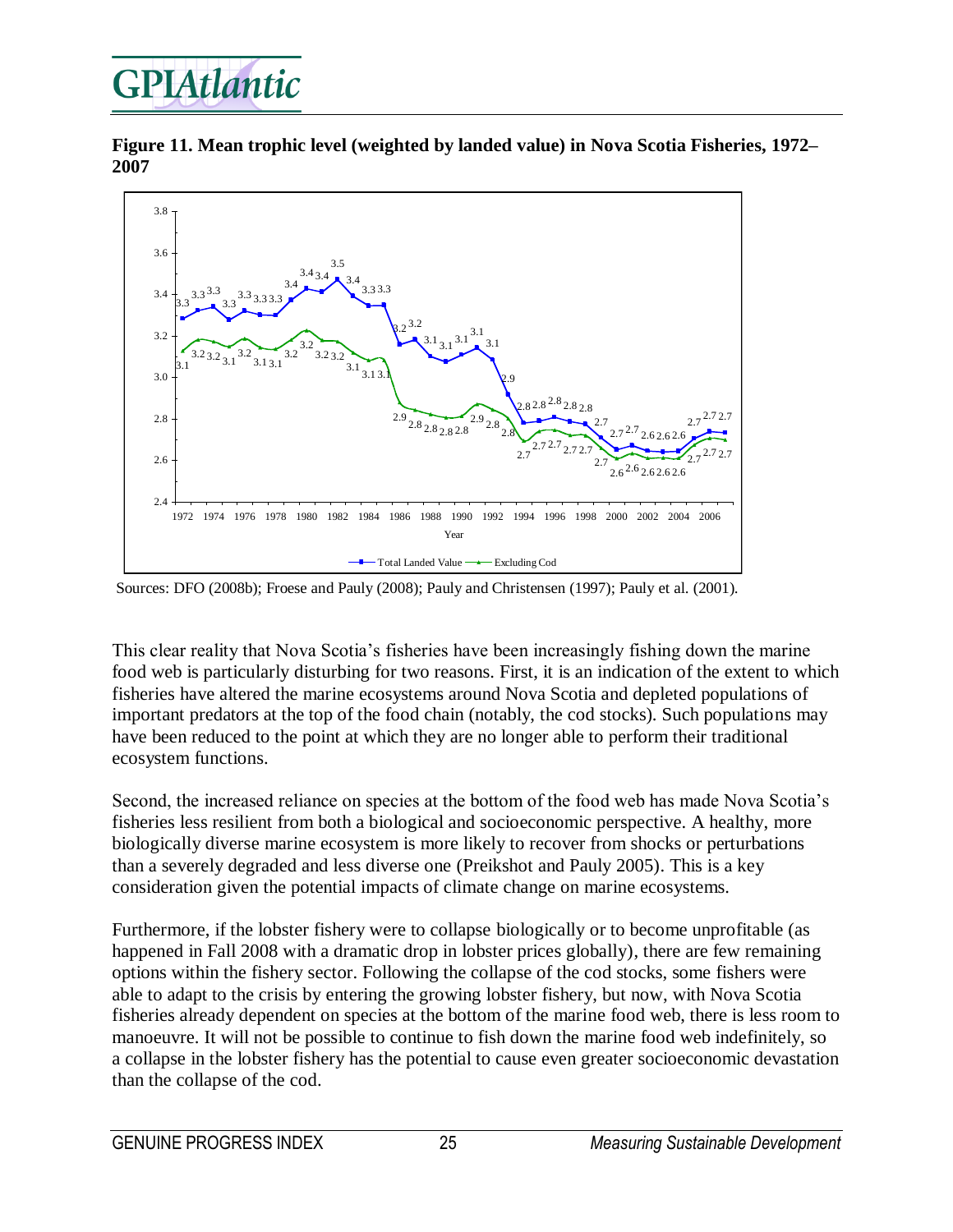### 5. Marine species at risk

Fishing and other human activities in the marine environment have seriously impacted the populations of some marine species, including both target species in the fishery and other, nontarget species. Although fisheries agencies have long monitored the status of populations of commercially harvested species, little effort was directed at determining the status of non-target marine species. In 1977, the Committee on the Status of Endangered Wildlife in Canada (COSEWIC) was created to assess the status of wildlife species in Canada (COSEWIC 2004). Since its creation, COSEWIC has assessed the population status of a number of marine species in Atlantic Canada. Table 1 below lists all marine species that have been designated by COSEWIC as species at risk in Atlantic Canada.

| <b>VULNERABLE /</b><br><b>SPECIAL</b><br><b>CONCERN</b>                                                                                                                                                                                | <b>THREATENED</b>                                                                                                                                                                         | <b>ENDANGERED</b>                                                                                                                                                                                                                 | <b>EXTIRPATED</b>                 | <b>EXTINCT</b>                                     |
|----------------------------------------------------------------------------------------------------------------------------------------------------------------------------------------------------------------------------------------|-------------------------------------------------------------------------------------------------------------------------------------------------------------------------------------------|-----------------------------------------------------------------------------------------------------------------------------------------------------------------------------------------------------------------------------------|-----------------------------------|----------------------------------------------------|
| Atlantic cod<br>American eel<br>Atlantic wolffish<br>blue shark<br>fin whale<br>harbour porpoise<br>roughhead<br>grenadier<br>Sowerby's<br>beaked whale<br>winter skate<br>(Georges Bank-<br>Western Scotian<br>Shelf-Bay of<br>Fundy) | $\bullet$ cusk<br>• Northern wolffish<br>• shortfin mako shark<br>• spotted wolffish<br>striped bass<br>(Southern Gulf-<br>Bay of Fundy)<br>• winter skate<br>(Eastern Scotian)<br>Shelf) | • Atlantic salmon<br>blue whale<br>$\bullet$<br>• leatherback sea<br>turtle<br>• North Atlantic right<br>whale<br>• Northern bottlenose<br>whale<br>• porbeagle shark<br>$\bullet$ white shark<br>winter skate<br>(Southern Gulf) | • Atlantic walrus<br>• grey whale | $\bullet$ eelgrass<br>limpet<br>$\bullet$ sea mink |

|  |  | Table 1. Marine species at risk, waters around Nova Scotia |  |
|--|--|------------------------------------------------------------|--|
|  |  |                                                            |  |

Sources: COSEWIC (2005); DFO (2008c).

Non-target species of critical importance in Nova Scotian waters include various species of marine mammals. As of 2008, a total of six different species of marine mammals have been designated by COSEWIC as being at risk (Table 1 above). Perhaps none is more closely monitored at present than the endangered North Atlantic right whale, thereby providing substantial time series data for trend analysis that can serve as a useful indicator of success in marine conservation efforts. The North Atlantic right whale is among the most depleted species of whales worldwide.

Population trends of North Atlantic right whales are not universally agreed upon, particularly when one looks far back in time. Only very rough estimates are available for the level of the population in pre-exploitation times; Reeves et al. (1992) have estimated this level at somewhat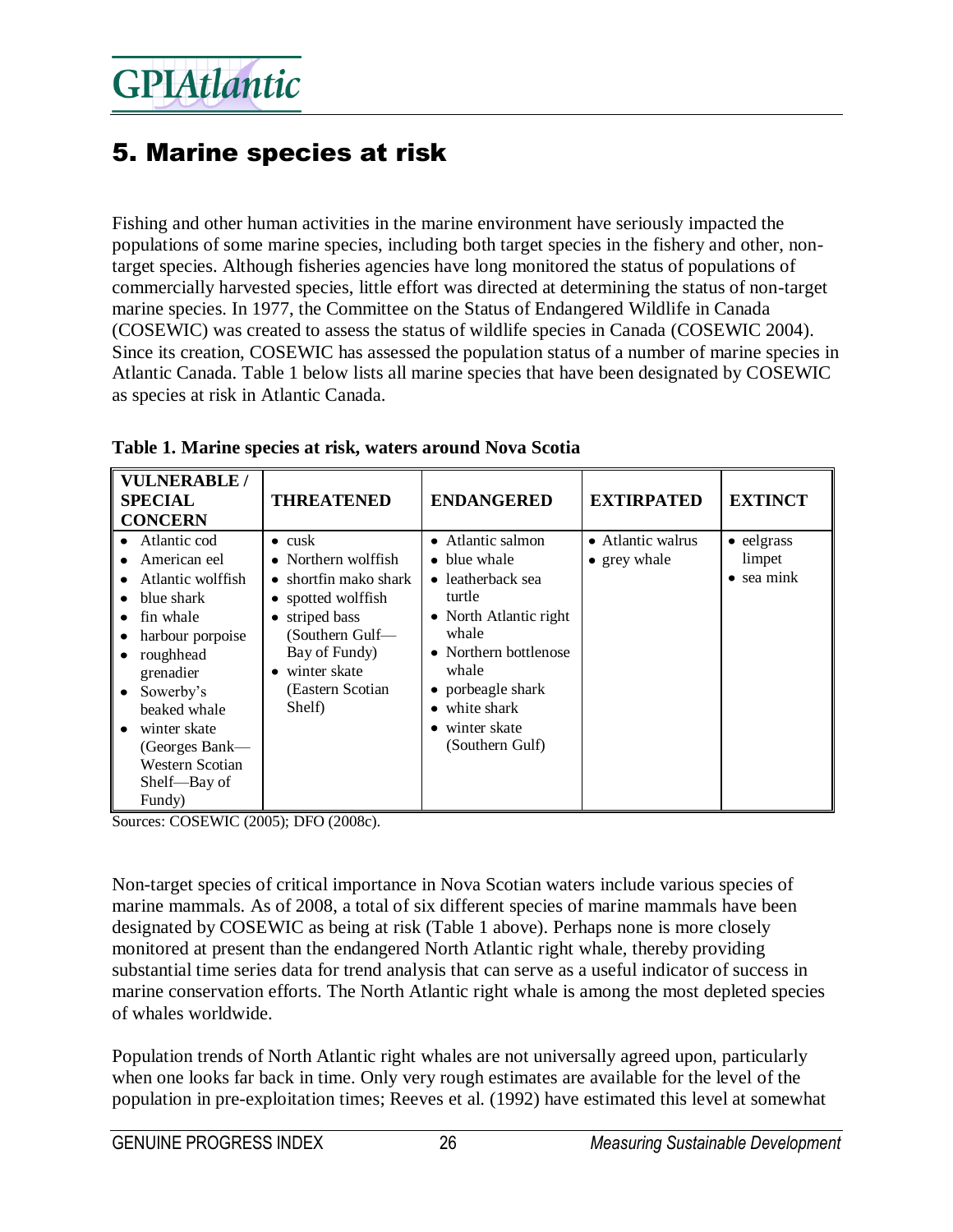

over 1,000 right whales, but place many caveats on this estimate. They also estimate that the population may have fallen to less than 100 by the time the right whale became protected in 1935 (Office of Protected Resources 2000).

Brown et al. (1994) have determined that the right whale population did not increase significantly from that low level during the initial 50 years of protection. This estimate is reinforced by the analysis of Kraus et al. (2000), indicating that the population was around 100 in 1980 before rising to just under 300 in 1998 (Figure 12 below). In summary, then, despite the uncertainties involved, there is general agreement that, while the North Atlantic right whale population size is now above what it was at its lowest, it still remains far below levels present prior to exploitation.



**Figure 12. Estimated population trend in the North Atlantic right whale, 1980–1998**

Source: Kraus et al. (2000).

Since the last *GPI Fisheries and Marine Environment Accounts* report (Charles et al. 2002), Kraus et al. (2005) have reported two major changes in the right whale population trend. First, there has been a significant increase in the mortality of the population. In 2004 and 2005, over a period of just 16 months, there were eight reported deaths, including six adult females and a young calf. These deaths represent a large reduction in the reproductive potential of the right whale population. Kraus et al. (2005) estimated that this increase in mortality would reduce population growth by between 3.5% and 12%.

Second, there has been an increase in the population's birth rate. Between 2001 and 2005, the number of calves born each year was higher than the average of 12 per year prior to 2000. A total of 31, 21, 19, 16, and 28 calves, respectively, were born in each of the years between 2001 and 2005. According to Kraus et al. (2005), while this increased birth rate translates to an increased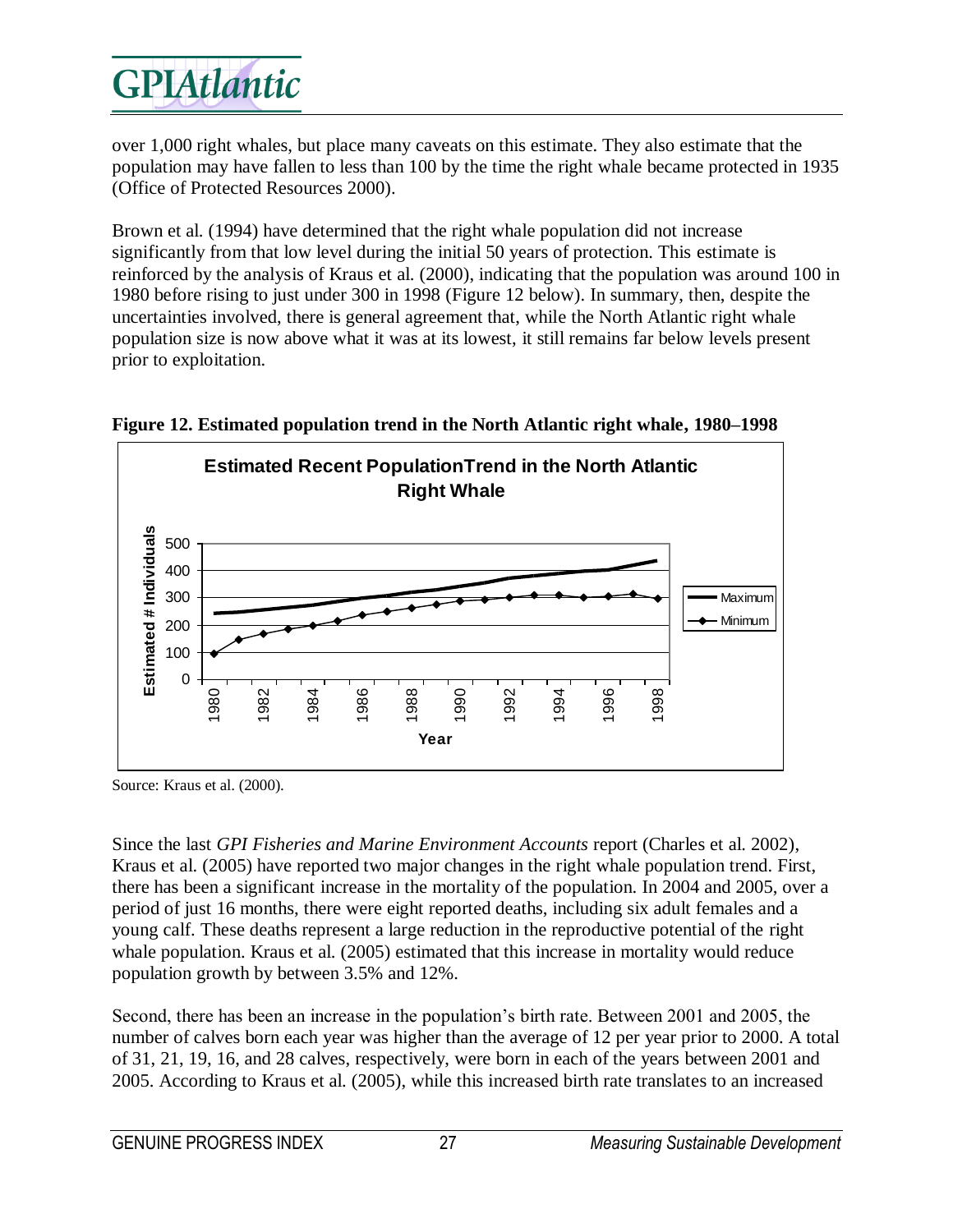

population growth rate, it is not sufficient to counter the estimated 2% annual decline of the population.

Sharks and rays are a second group of species well represented in Table 1 above, with five of these species having been designated as "at risk." One of these, the porbeagle shark, spends the majority of its time in Atlantic Canadian waters (Campana et al. 2003). After two periods of heavy exploitation in the 1960s and 1990s, the estimated biomass of porbeagle declined by 89% between 1961 and 2001 (Figure 13 below) (Campana et al. 2003). Baum et al. (2003; 2005) have shown a large, rapid decline in many other coastal and oceanic shark populations in the northwest Atlantic since the late 1980s, many of which have not been assessed by COSEWIC.





Source: Campana et al. (2003).

It should be noted that only a small portion of all marine species have been assessed in terms of their stock levels. As more marine species are assessed, it is likely that more will be designated as being at risk, simply because we are learning about the state of more marine species, some of which are discovered to be in poor condition. Thus, if we use the number of designated species at risk as an indicator to track over time, it will be important to differentiate between an increase in the indicator that reflects a deterioration in the condition of certain species and of the marine environment versus an increase that simply reflects a better understanding of the condition of more marine species. One way to make this differentiation is to monitor changes in the status of already assessed species as well as numbers of at risk species. In this case, the combination of an increasing number of at risk species *and* a downward trend in an established set of species, would point to worsening conditions.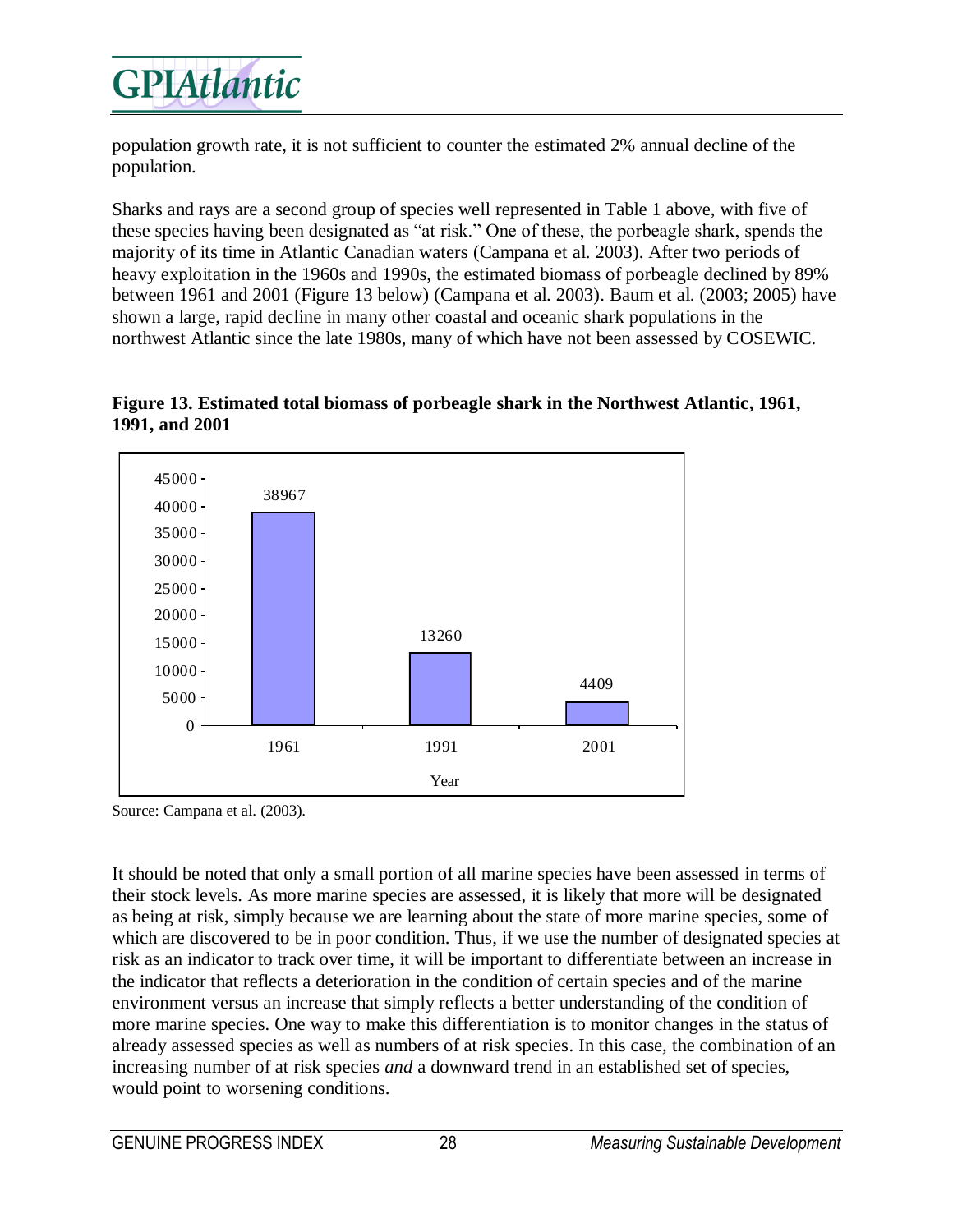### 6. Shellfish closures: a measure of marine environmental quality

Filter feeding organisms like oysters, mussels, and soft shell clams live within provincial estuaries and mud flats. If the surrounding waters are bacterially contaminated, the shellfish tissue itself becomes contaminated. Consumption of shellfish from contaminated areas can cause serious illness, generating public health issues. Thus, contaminated coastal areas are closed to shellfish harvesting.

While contamination can occur from natural causes, land-based agricultural or municipal run-off often causes the closures by adding excess nutrients to the water. With these additional nutrients, algae thrive, causing algal blooms. Algal blooms may also be induced when marine contaminants toxic to algal grazers (such as zooplankton) enter the water and reduce the amount of algae that is grazed. Additionally, some algae produce toxins as a natural defence against grazing predators; when the algae increases, they, in turn, can further reduce the population of grazers, thereby creating more opportunity for the algae to thrive. Algal blooms can have a variety of impacts. For example, they can lead to die-off of eel grass beds, which are valuable fish habitat.

Closures due to toxins and bacterial contamination are good indicators of marine environmental quality, and often further point to the extent of land-based contamination. Closures also directly affect the health of the shellfishery sector. The loss of market, recreational opportunities, and subsistence harvests creates serious negative impacts and costs to coastal communities, and local economies, while the closures may also signal environmental problems in the marine ecosystem as a whole.

Figure 14 below shows the number of shellfish closures in Nova Scotia for each year between 1940 and 2000. The number of closures remained stable until around 1950, at which point closures began to increase steadily. Since 1985, there has been a rapid increase in the number of provincial shellfish closures, with the number of closures more than doubling between 1985 and 2000, to around 300. Indeed, additional data from Environment Canada (2004)—not shown in Figure 14—indicates that this increasing trend in shellfish closures has continued over the period 2001 to 2004.

While the results for this indicator are negative from a marine environmental health perspective, care is needed in interpreting the results. The increases over time are certainly due in large part to deterioration of marine environmental quality, but this increase could also reflect higher health standards and an expansion or increased efficiency of monitoring programs, so that there will be some contaminated sites detected in recent years that had previously been overlooked.

Figure 14 below also shows the number of closures in Nova Scotia as a percentage of all closures in Atlantic Canada. The province has the largest number of closures in the region, at about 50% of all closures, and that this proportion has remained fairly steady since around 1960.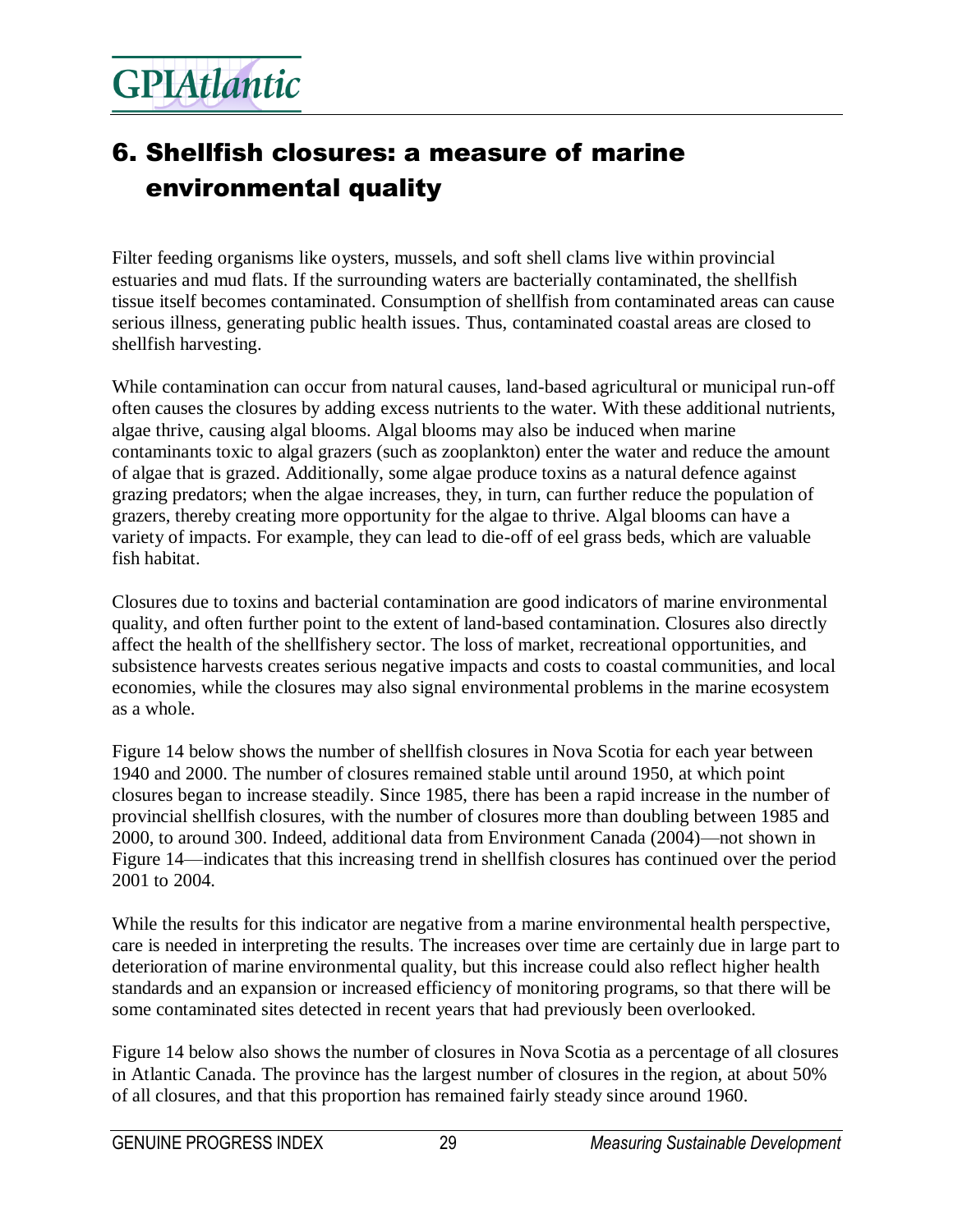

**Figure 14. Shellfish closures, Nova Scotia, 1940–2000**

It is possible that different levels of monitoring in Nova Scotia compared to other provinces in Atlantic Canada, rather than a different quality of the marine environment, could lead to Nova Scotia's relatively high proportion of shellfish closures. Thus, the other provinces might possibly have more contaminated sites, but fewer closures, if they also have inadequate monitoring programs. However, since shellfish monitoring is conducted by federal agencies—Environment Canada and Department of Fisheries and Oceans (DFO)—operating at a regional rather than provincial level, there are unlikely to be significant differences in the monitoring programs among the provinces in the region.

Sources: *Figure*: Adapted from Wilson (2000); *Data*: Environment Canada (1999, 2004).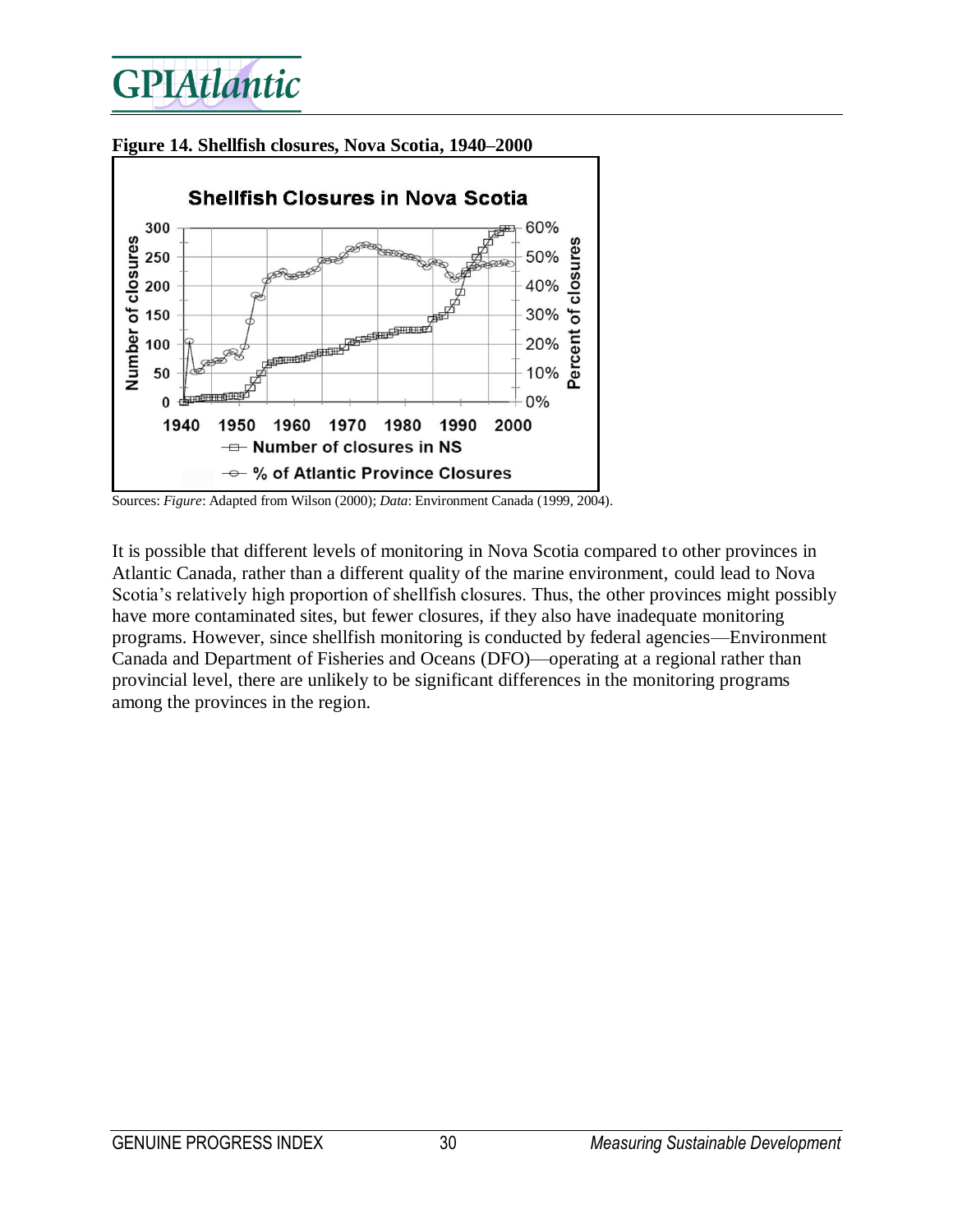### 7. Employment: a measure of socioeconomic wellbeing of fishers and fishing communities

Fishery employment is valuable in helping to facilitate economic and social development, and in enhancing social stability and socioeconomic wellbeing among fishers and in coastal fishing communities (Charles 2001). This is particularly so in those rural fishing communities where fishing is the primary source of livelihood, and where there are limited alternative employment opportunities outside the fishery. In such cases, the viability of these coastal communities may hinge on employment in the fishery. If employment levels fall below a critical threshold, the wellbeing and sustainability of the community may be threatened (Jentoft 2000).

At the same time, employment has its limits in any fishery, corresponding to productive limits of the fish stocks and the need for economic viability among fishers. Therefore, we can envision the idea of "sustainable employment" in a fishery, a level that can be maintained indefinitely over time. Such a goal would imply that management approaches be used to provide employment in the fishery to the extent possible, compatible with sustainable catch levels from the fish stocks (DFO 2005). As a fishery policy goal, this fits within the broader aim of "sustainable prosperity" within Nova Scotia government policy. It means avoiding policies that seek to maximize employment, but also avoiding those policies that reduce employment unnecessarily.

A desirable indicator for this would be to measure how close society comes to achieving this balancing goal. However, the research has not been carried out to properly measure such an indicator. Instead, in this report we simply provide fishery employment levels, recognizing the need for careful interpretation of this measure.

The number of fishers employed in Nova Scotia fisheries is shown in Figure 15 below. Fishery employment increased rapidly through the late 1980s, as fishers sought to enter the booming groundfish fishery, and Canadian fisheries policy viewed employment in the commercial fishery as a key goal (Office of the Auditor General of Canada 1997). Prior to the collapse of the groundfish fishery in the early 1990s, fishery employment represented approximately 6% of Nova Scotia's total employment (Office of the Auditor General of Canada 1997). In 1991, just prior to the collapse of the groundfish fishery, employment in Nova Scotia fisheries peaked.

As catches fell dramatically with the collapse of the groundfish fishery in the early 1990s, so did employment. Between the mid- to late 1990s, the number of fishers remained relatively stable, at levels about 28% lower than the 1991 peak, but then decreased further between 1999 and 2001 to a level about 40% below the 1991 peak. From 2001 to 2005, the number of fishers in Nova Scotia increased—possibly in response to the expansion of the shellfish industry and the increase in lobster landings indicated above—to the highest levels in over a decade (reaching about 86% of the 1991 peak in 2005). However, fishery employment has again decreased in recent years.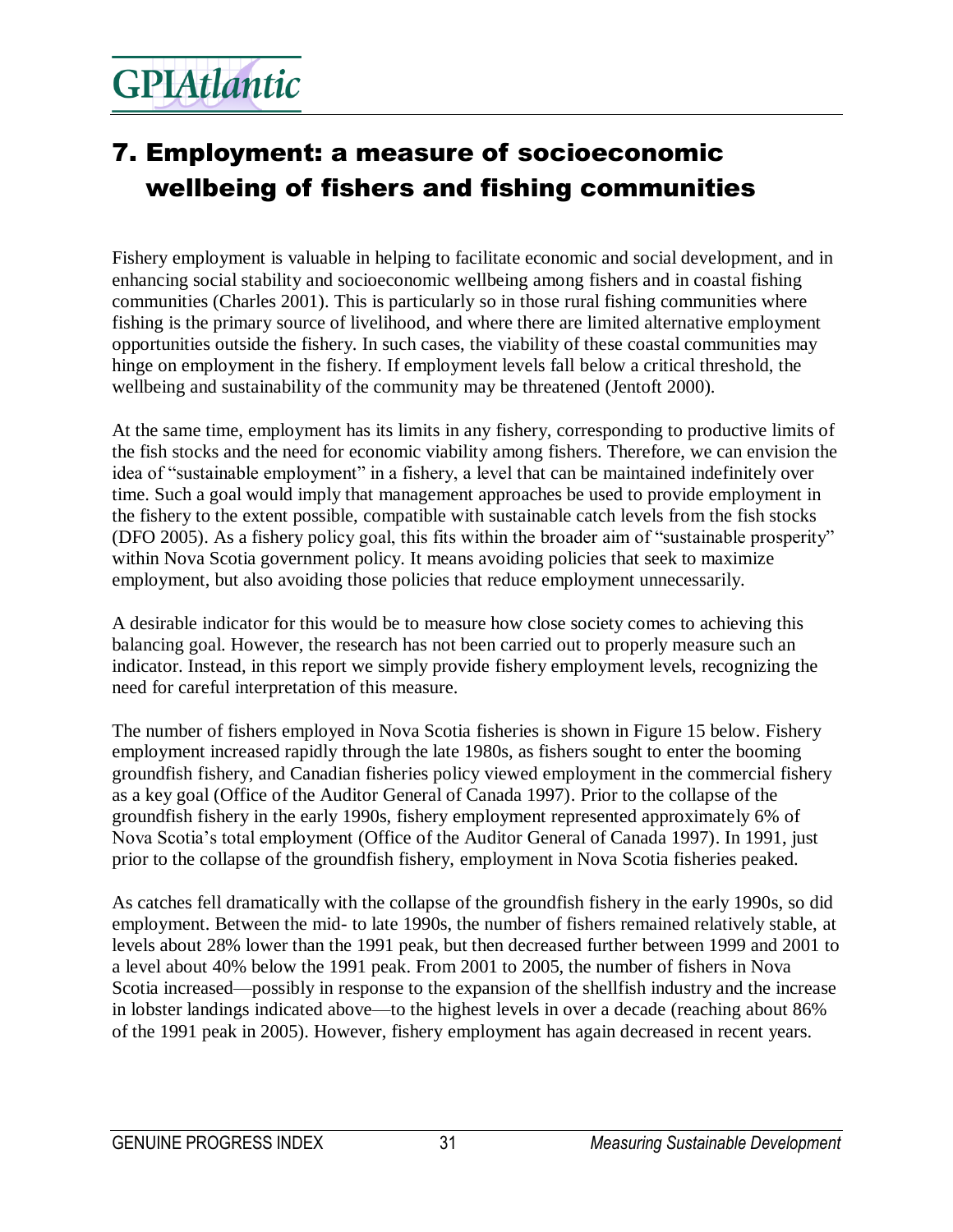



**Figure 15. Employment trend in Nova Scotia fisheries, 1987–2007**

Overall, Figure 15 indicates a long-term decline in fishery employment over a 20-year period, despite significant fluctuations in employment over time, as fishers enter or exit the fishery (in response to such factors as the emergence of new fisheries, changes in fish stock abundance, or trends in the value of the Canadian dollar). This decline certainly has negative implications, especially in those communities where few alternative sources of employment are available.

Two key reasons for the decline would seem to be 1) the unsustainable pre-collapse employment levels, and 2) governmental actions (e.g., failing to enforce federal owner–operator rules) that have led to unnecessarily great losses in employment. In other words, while we cannot expect employment to be maintained at pre-collapse levels, it is also the case that sustainable levels may be higher than at present, given more supportive government policies and actions. In particular, a focus on "sustainable employment" would shift fishery policy to encourage employment "per fish caught." This might involve supporting more sustainable and labour-intensive fishing methods and community-based management approaches. As noted above, the development of an indicator to monitor "sustainable employment" would be a useful priority for the future.

Source: Statistics Canada (2008).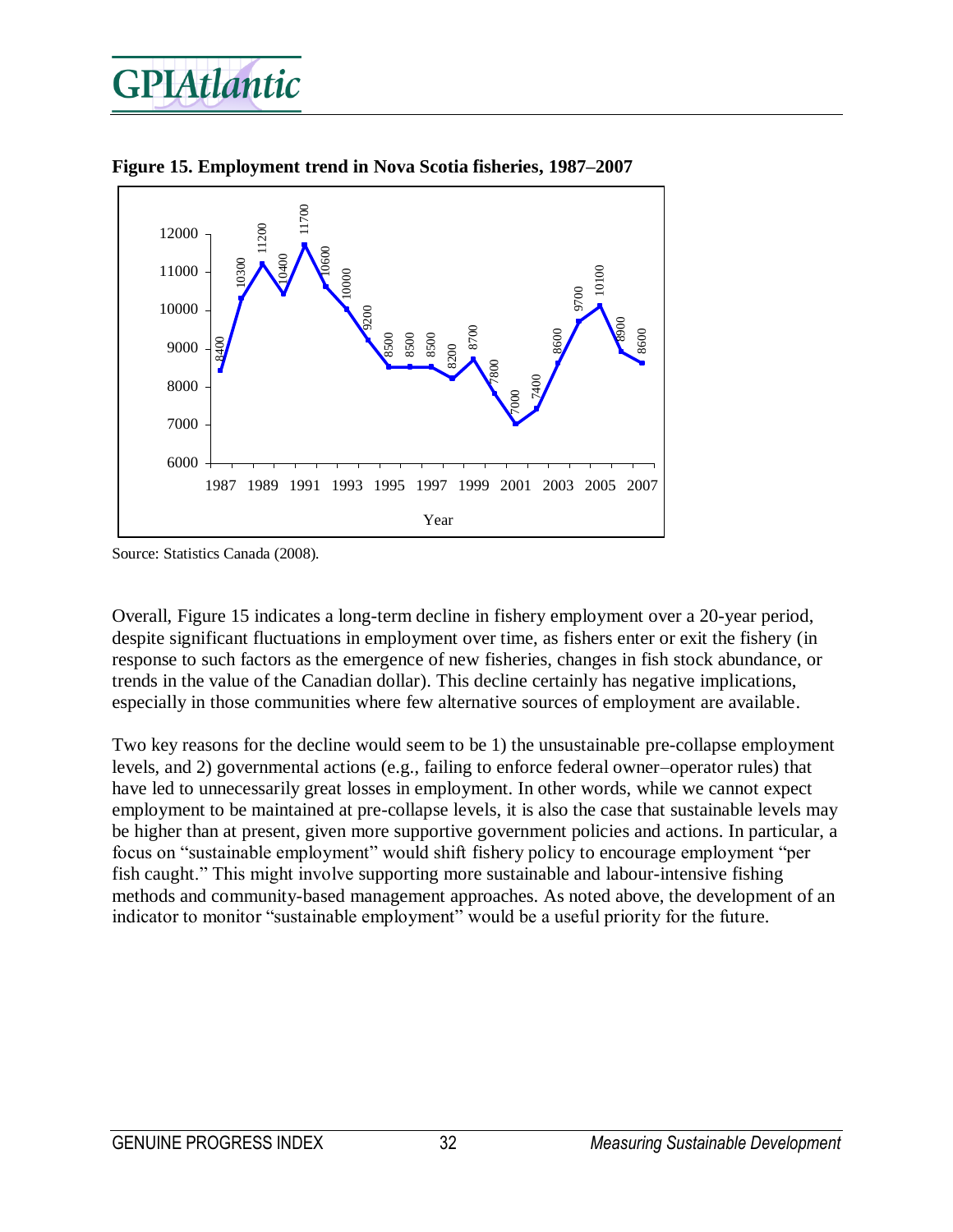### 8. Fishery GDP: a conventional economic measure

Official and media reports on the state of Nova Scotia's fishery traditionally focus on the quantity of fish caught, the total fishery revenue, the level of fish exports—and fishery's contribution to the GDP, the conventional measuring stick of economic progress and prosperity.

Here we include this conventional indicator—even though GDP values are highly incomplete in order to contrast results with those emerging from a GPI analysis. In particular, the GDP omits the value of many vital non-market services that Nova Scotia's marine environment provides, even though the economic health of the fisheries sector depends on these non-market services. Specifically, aspects of ecosystem health remain invisible in the GDP statistics and conventional accounting mechanisms. For example, the essential value of nutrient cycling is not captured in the GDP, despite being essential for fish growth. Similarly, habitat structure and quality are crucial to the value of Nova Scotia's fisheries, but cannot be discerned in GDP-based measures.

In particular, because the GDP only measures what we extract from the oceans and send to market, it does not account for what we leave in the sea—either the quantity and health of our fish stocks or the quality of our marine environment. Unlike the biomass, age, trophic level, environmental quality, and other GPI indicators presented above, the GDP is, therefore, incapable of sending policy makers early warning signs that could trigger timely remedial action and that might effectively avert the kinds of collapse such as the groundfish fishery in 1992, which could have been curtailed if adequate conservation measures had be put in place in time.

As noted in Section 1 above, Nova Scotia's fishery GDP was strong and stable in the years just prior to the groundfish collapse, suggesting a healthy economic sector. While we were catching, selling, and exporting large volumes of fish—and thus stimulating fishery GDP growth—we were simultaneously depleting the natural capital on which the fishery sector depended.

This resource depreciation—not captured in the conventional economic accounts—is analogous to what happens if the capital stock of a business (factories, equipment, etc.) is depleted or wears out over time and is not replaced. In contrast to a piece of machinery, however, fish stocks can potentially be self-sustaining and can naturally appreciate (grow) in economic value over time when harvested sustainably. If fish stocks are subjected to over-exploitation or other pressures, however, they will lose economic value. In sum, the problem with reliance on GDP-based measures of progress is not only that they *omit* key ingredients required for a healthy fishery, but also that they perversely count the depletion of natural wealth as economic gain.

Therefore, the fishery GDP is presented here, not because it is a recommended GPI indicator, but rather to demonstrate the contrast between this measure and the more nuanced assessments of fishery and marine environment health presented above.

As indicated in Figure 16 below, Nova Scotia's fishery GDP dropped following the collapse of the groundfish fishery, from \$481 million in 1992 to \$245 million in 1995 (in 2007 dollars), just over half the 1992 value. Nova Scotia's fishery GDP has resumed its upward trend since that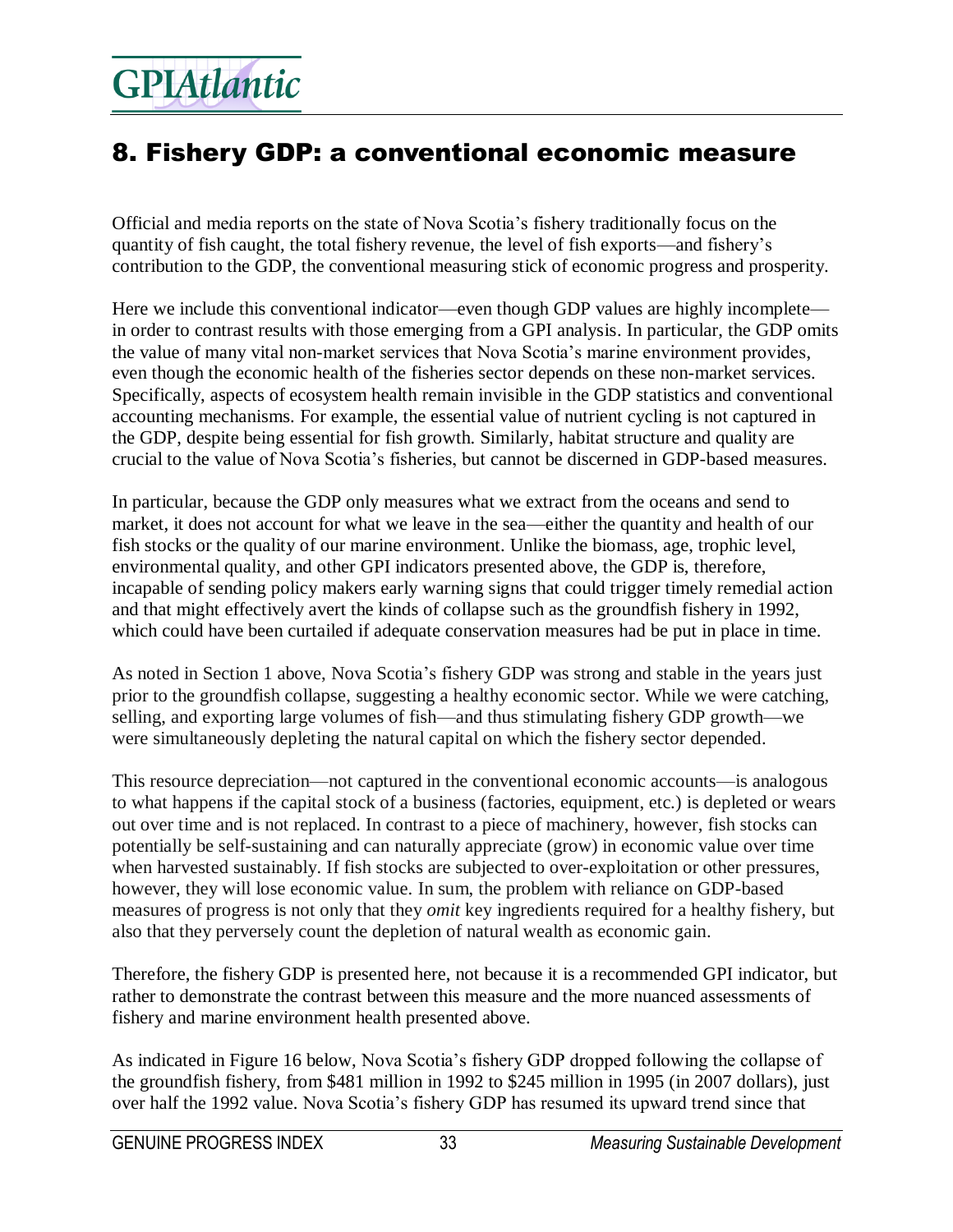time, largely in response to substantial growth in the shellfish sector (i.e., actually benefiting from the "fishing down the food chain" effect described in the trophic level indicator in Section 4 above). Thus, the province's fishery GDP increased from \$245 million in 1995 to \$382 million, in 2006 (in 2007 dollars), representing an increase of 56% in that time period, up to almost 80% of its 1992 level. Again, it should be noted that these GDP figures are affected by the overall landings in the fishery, the species mix in that catch, and the prices involved.



#### **Figure 16. Fishery GDP (\$2007), Nova Scotia, 1992–2006**

Source: Nova Scotia Department of Finance (2008).

Notes: In Figure 16, all monetary amounts are in \$2007, while Figure 1 uses \$1997 as the constant dollar year. Figure 16 shows an increase in fishery GDP between 1995 and 1998, while Figure 1 shows a relatively stable trend over the same time period. Although the exact reason for this discrepancy is not clear, it is common for the Nova Scotia Department of Finance to revise earlier data sets in later years based upon updated information. Since Figure 16 uses the most recent annual estimates over the time period, its depiction of the trend between 1995 and 1998 should be more accurate than Figure 1.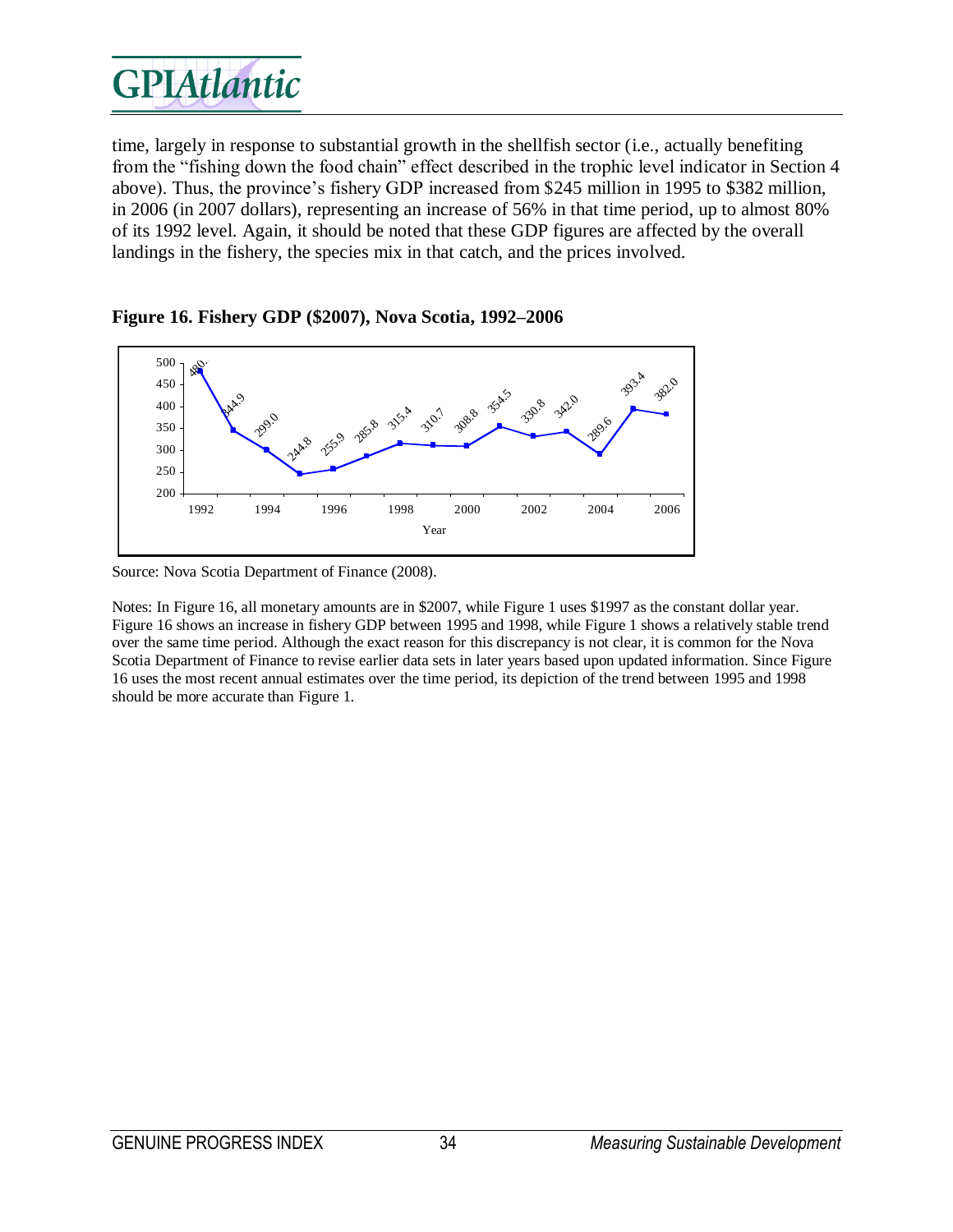### 9. Age structure of fishers: a measure of fishery and community resilience

The "age structure" of a fish population tells us how many fish there are of each age in the population. It is well accepted in ecological science that age structure can be an important factor in the health and resilience of fish stocks, as it is in forests and in wildlife populations.<sup>4</sup> In most cases, a healthy fish stock (again like a healthy forest) will ideally have a broad age spectrum that includes all age groups with a relatively even distribution among them, including an abundance of both young fish and old fish.

Resilience in human communities in general—and in coastal fishing communities in particular might be considered similarly. Thus, an age structure that covers all age groups among fishers is desirable both from a human perspective (for example, to ensure a range of social interactions within the fishery and continuity within fishing communities) and from a management perspective (for example, to ensure effective transfer of skills and knowledge and to avoid abrupt increases or decreases in harvesting capacity over time). Of course, as with fish populations, this is not to suggest that all ages must always be equally represented at all times.

Figure 17 below shows that, in Nova Scotia, the proportion of middle-aged fishers (25–44 years) has remained relatively stable over the past 75 years at around 45% of all fishers, although the proportion rose to higher levels in the 1980s and 1990s—peaking at 55% in 2001—before dropping back to 46% in 2006.

The larger changes have been at either end of the age spectrum. The proportion of young fishers (15–24 years), fairly stable for more than half a century—at 20–25% of all fishers from 1931 to 1991—has dropped by more than half since the groundfish collapse and today constitutes only about 10% of all fishers. By contrast, the proportion of older fishers (45–64 years) has risen dramatically since the groundfish stock collapse—from 26% in 1986 and 1991 to 43% of all fishers today. Thus, the overall age distribution among fishers in Nova Scotia has shifted markedly in the last 15 years to a considerably higher overall average age of fishers.

This recent and very dramatic change in age distribution in the fishing community has negative implications for the resilience both of the fishery and of coastal communities, both of which face an aging fishing population with fewer young recruits. This result also sends a message concerning problems with Nova Scotian fish stocks and with the federal government's fisheries policies. First, this indicator—showing an aging fishing population—indirectly reinforces the results of indicators presented earlier in this report pointing to diminishing fish in the sea. We can expect that, when fish are abundant, there will be more interest among young people in

 $\overline{a}$ 

<sup>4</sup> For example, age structure is also a key indicator of forest health and resilience in the *GPI Forest Accounts* (2001) and the *GPI Forest Headline Indicators Update* (2008). GPI Atlantic. Halifax. Available respectively at <http://www.gpiatlantic.org/pdf/forest/forest1.pdf> an[d http://www.gpiatlantic.org/pdf/forest/forestupdate.pdf.](http://www.gpiatlantic.org/pdf/forest/forestupdate.pdf)  Accessed October 9, 2008.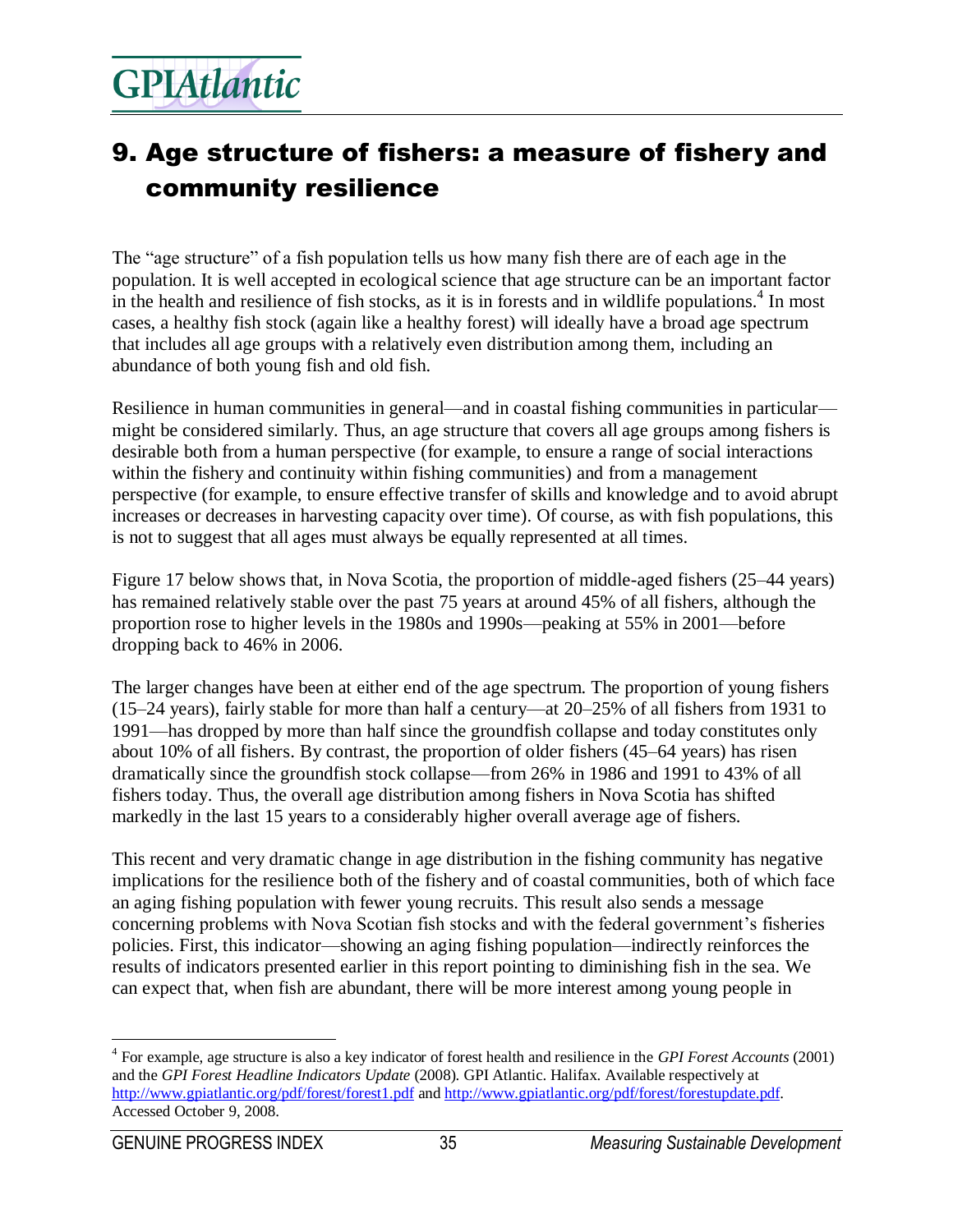entering the fishery and more opportunities to do so. Conversely, when such opportunities are limited, the existing employment base will likely age over time, as the data here demonstrate.



**Figure 17. Age distribution of fishers (%), Nova Scotia, 1931–2006**

Note: For 1991, 2001, and 2006 data, the upper age group represents ages 45+.

Second, this indicator suggests that federal fishery policy is not presently ensuring a strong age structure of fishers in Nova Scotia, or encouraging young fishers to enter the fishery, but rather may be leading in the opposite direction. This suggests an urgent need to shift policy directions to diversify the fishery age structure, thereby boosting the resilience of the fishery while supporting coastal communities. For example, rather than allowing large fishing companies to gain control over fishing licenses, as at present, a more effective policy might enforce existing owner–operator rules so that young crew members have a better chance of taking over from retiring fishers.

Source: Statistics Canada, census (multiple years).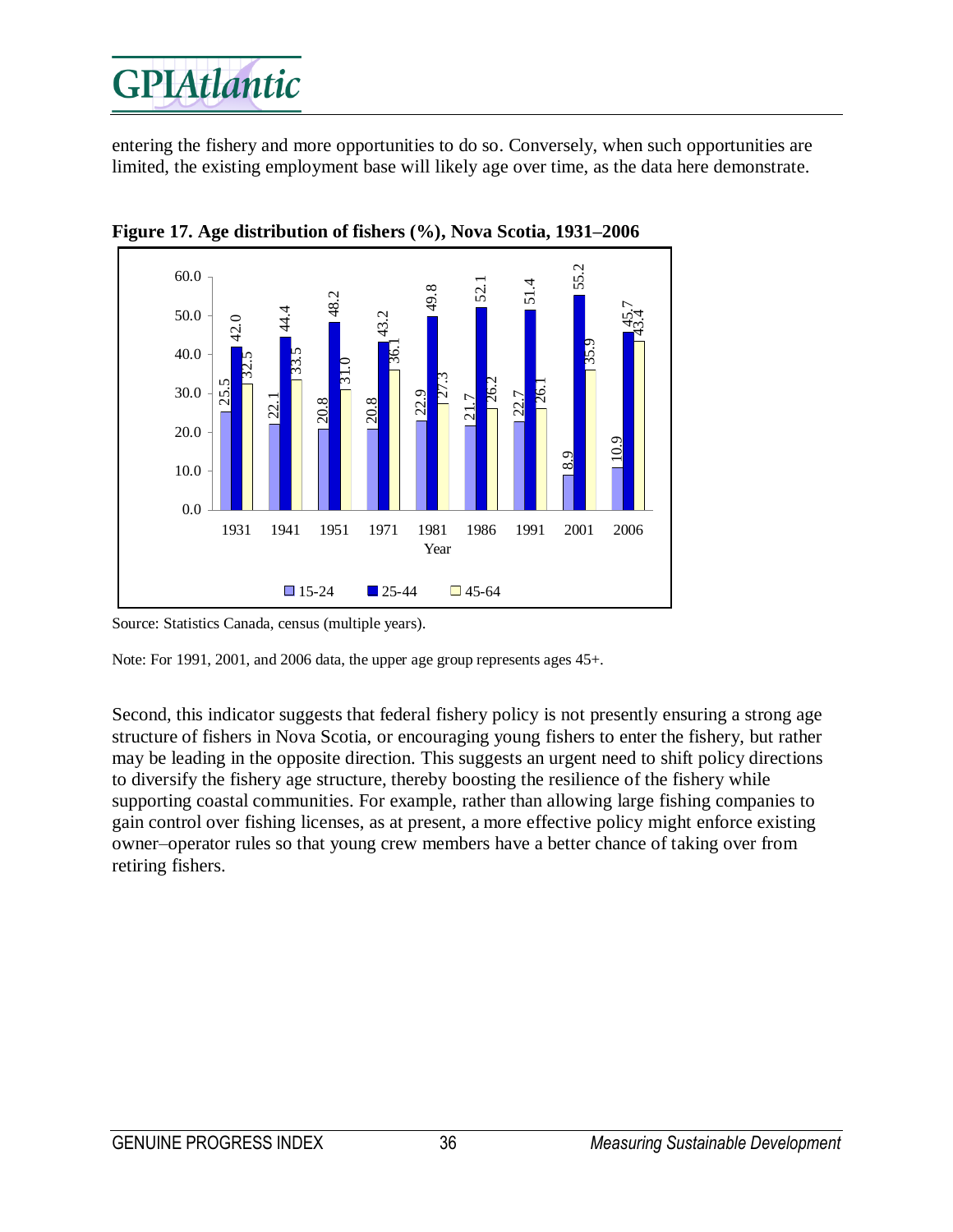

#### **Resilience and Diversity Indicators**

Resilience reflects the ability of a fishery or a marine ecosystem to bounce back from shocks and to maintain its integrity. It is, thus, a highly desirable attribute. Resilience is an attribute both of ecological systems (in which genuine progress is assessed by the capacity of the ecosystem to maintain its "health" over time) and of human systems (in which resilient socioeconomic structures and communities are able to bounce back from dramatic changes in the natural resource base, the economy, and social conditions).

Multiple attributes are required to make a fishery resilient. A diverse age structure among fishers (Section 9 above) is just one factor. Indeed, *diversity* in the larger sense has been identified by observers as key to resilience in human communities, just as biodiversity is a key indicator of ecosystem resilience. Additional diversity indicators that may contribute to socioeconomic and community resilience include: diversification of total fishery landings across multiple species; access of individual fishers to multiple fisheries, rather than specialization in just one fishery; and economic (livelihood) diversification among fishers all of which can be considered positive indicators from a resilience perspective.

Each of these additional diversity and resilience indicators is referenced very briefly here in order to encourage further developmental work in these areas with a view to expanding and deepening these GPI fisheries and marine environment accounts.

#### *Diversified landings*

From the human perspective in the fishery, reduced reliance on single fisheries and single fish stocks means not only a more diverse set of fisher livelihood options, thus greater resilience within fisher communities, but also potential insurance against a downturn in fish landings of a particular species. As noted from the evidence presented so far, such a downturn can occur either when fish stock abundance or health are compromised, as in the recent 30% drop in lobster landings seen in Figure 7 above or the 40% decline in pollock size shown in Figure 9 above, or as a result of particular commodity price changes. For example, a diversified fishery can clearly respond more flexibly to the kinds of price fluctuations illustrated in Appendix Figures 1 through 3, and can embrace a conservation requirement in a particular species without compromising the fishery or fishing income as a whole.

This capability to respond more effectively to both ecological and economic signals implies that a diversity of landings in a fishery system would be highly beneficial in terms of socioeconomic and community resilience, and also as a mechanism to reduce fishing pressure on declining fish stocks. Such diversification must, nevertheless, be handled with care, given the complex interactions between species in an ecosystem. In particular, diversifying by developing new fisheries (notably, on previously unexploited species) can potentially have negative ecological repercussions, perhaps on species traditionally targeted in fisheries (see Section 4 above).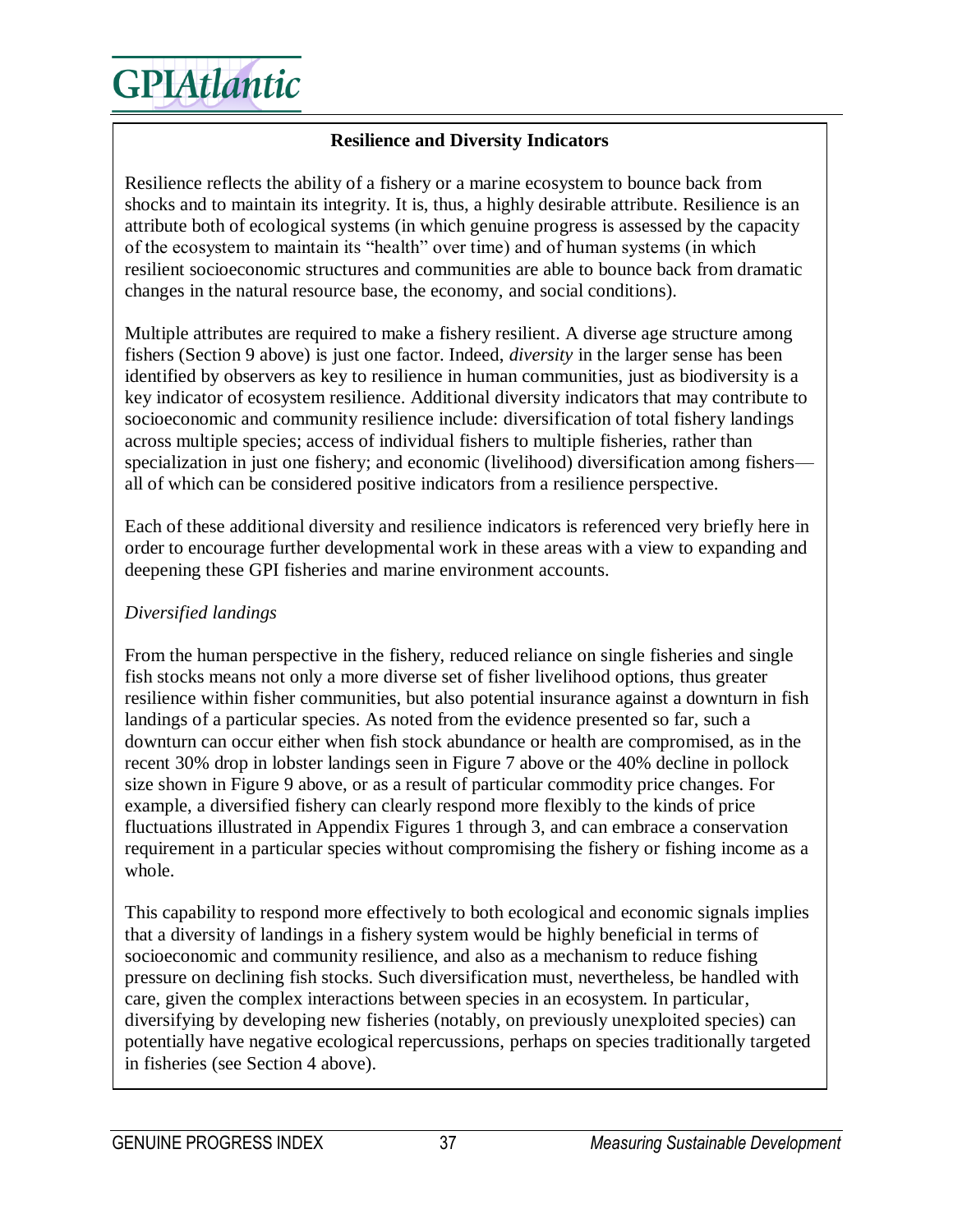

#### **Resilience and Diversity Indicators (continued)**

#### *Multi-fishery access*

Diversification of landings applies not only to the fishery overall, but to individuals as well. For the reasons outlined above, individual fishers have greater flexibility and resilience if they hold licenses to fish more than one species because this enables them to switch between fisheries in response to changing abundances, ecological signals, and profitability. In particular, if the abundance of one fish species declines (or even collapses as with cod), fishers can shift to other fisheries, thereby maintaining their livelihood from fishing. From both an individual fisher and a community perspective, therefore, such multi-fishery access enhances the resilience of the overall fishery situation.

Multi-fishery access can also be positive for biological sustainability, since fishers can move to other fisheries in response to early signals of stock declines, rather than maintaining excessive effort in fishing the declining stock (but with care required to ensure that large-scale redirection of fishing is not such as to deplete a whole series of fish stocks). Thus, the extent to which fishers hold multiple licenses to harvest a range of species can also be seen as an indicator of socioeconomic and community resilience.

#### *Diversified employment*

A resilient fishing community is one that can continue to function and to guarantee its members a reasonable level of livelihood security, even during difficult times, and to bounce back from the inevitable disruptions that occur in any economy. Among the many components of a community that contribute to its resilience, including the economic and age structure aspects discussed above, a crucial one is the degree of diversification of the local economy as a whole.

Thus, abundant evidence indicates that communities with diversified economies and diverse employment opportunities are less vulnerable to variability and market fluctuations within a single industry (such as the fishery) because other industries within the community contribute to overall economic stability. Conversely, communities reliant primarily on a single industry have been much more economically vulnerable and will more likely be affected by the variable success and difficulties within that industry (Lamson 1986). This has been the unfortunate experience of some Nova Scotian communities, such as those in Cape Breton that were over-reliant on fishing, coal, or steel, and which suffered major economic setbacks and severe hardship as each of those industries collapsed. In short, employment diversity can also be a useful indicator of socioeconomic and community resilience among coastal fishing communities.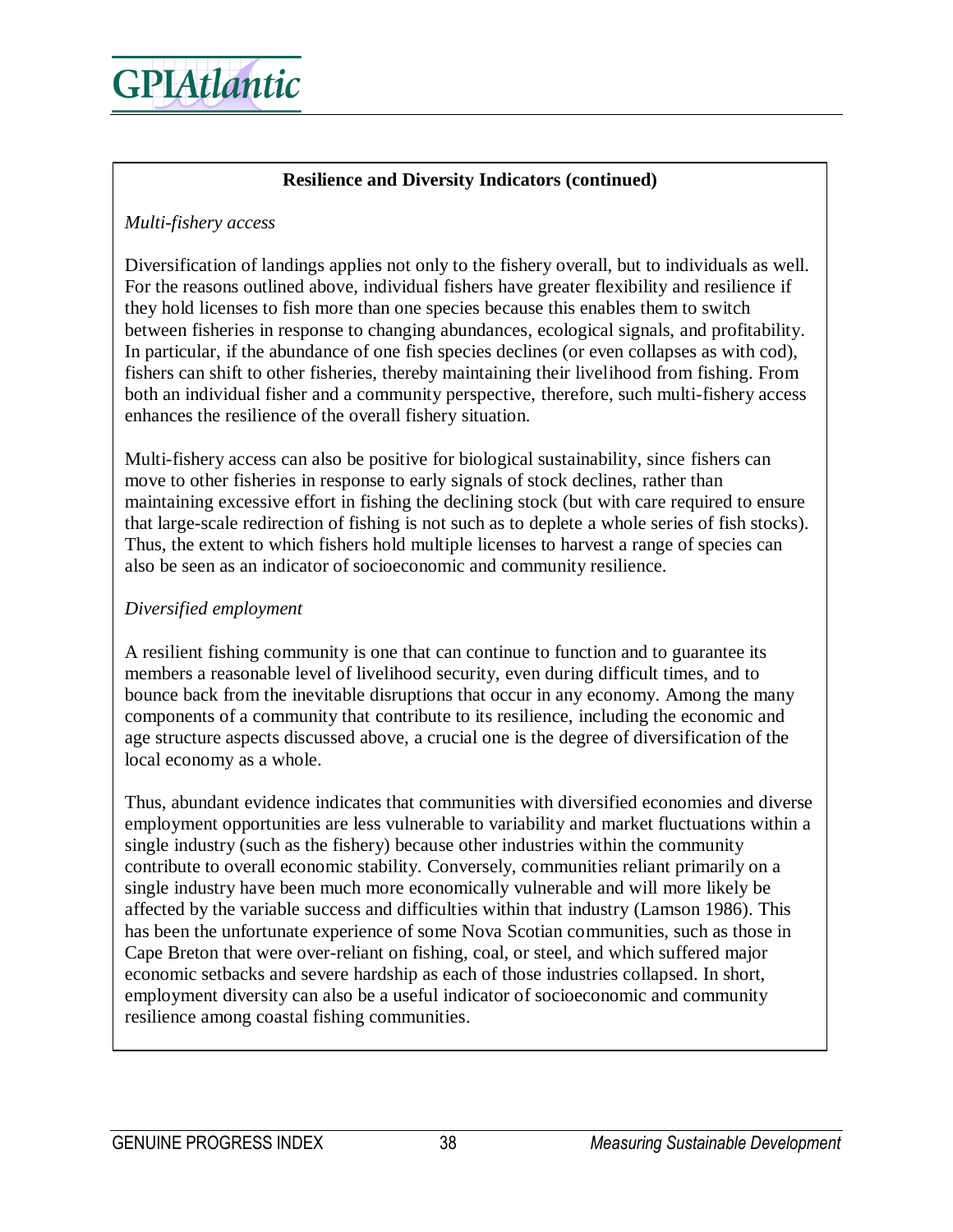### 10. Institutional expenditures: resources to effectively manage fisheries and the marine environment

*Institutional sustainability* is an essential but often overlooked ingredient of sustainable development. In fisheries, measures to ensure sustainability are unlikely to succeed unless sufficient attention is paid to maintaining or building long-term financial, administrative, and organizational capabilities—the essence of institutional sustainability.

To assess this, we need indicators to assess the effectiveness of the management rules by which the fishery is governed, as well as the organizations that implement those rules in managing the fishery, whether formally (e.g., the legal system or governmental agencies) or informally (e.g., fisher associations or nongovernmental organizations). In general, institutional indicators need to examine 1) the manageability and enforceability of regulations, and 2) whether there is a match between i) the level of resources that society wishes to allocate to management, ii) what is needed to accomplish that management effectively, and iii) the actual level of resources available for management. Together, these considerations relate to the effectiveness of the institutions and regulations that manage and govern the fisheries, and to the inherent sustainability of those institutions.

Considerations of effectiveness and adequacy of institutional resources should include a wide range of ecological, social, economic, and cultural factors, including the ability to finance management needs, to conserve species, to foster equity, and to balance and manage the sometimes competing demands of different fisher groups. As past experience in Atlantic Canada has vividly demonstrated, these ecological, social, economic, and cultural factors in fisheries management and governance are intimately linked. Clearly, no assessment of sustainability in the fisheries is complete without careful consideration of this vital institutional dimension and without some attempt to measure management and institutional success.

Unfortunately, it is very difficult to compile indicators that cover these various themes and dimensions, and indeed, institutional sustainability is too rarely monitored altogether as a measure of genuine progress. The discussion in this section is accordingly very preliminary in nature, reflecting the fact that new research and data collection are needed to fully develop indicators along the desired lines. Indeed, collection and analysis of quantitative data to operationalize such indicators in this field is highly recommended for future work.

In the meantime, the very limited availability of data on institutional matters means that this analysis deals with trends in only one (albeit fundamental) aspect of institutional sustainability available levels of financial resources for the various aspects of fisheries management. Ideally, the available financial resources would be compared with those actually required to accomplish the designated and desired goals of fisheries management, but it remains unclear how levels of funding required for successful and sustainable fishery management can be determined and assessed accurately.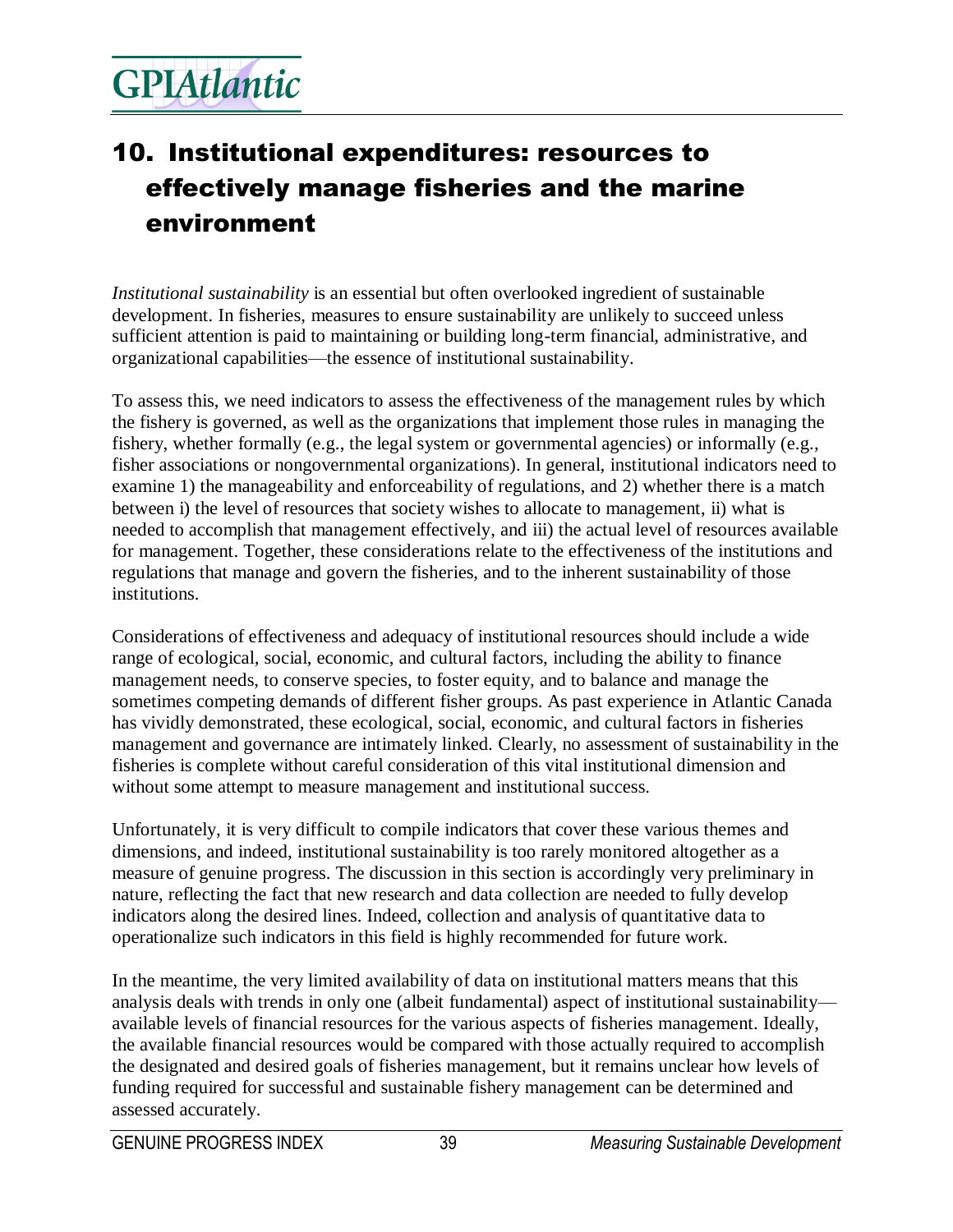

In short, it must be acknowledged that this indicator is still at a primitive level of development, but it is included here to highlight the importance of considering the institutional dimension of sustainability and in the hope that its inclusion here will lead to further conceptual, developmental data collection and analytical work in this area. With those caveats, we turn to a simple measure of institutional resources for which some data are available—annual expenditures by government departments. (Even here, however, considerable further analysis is required to assess the portion of these expenditures directly devoted to management of the fisheries in Nova Scotia waters.)

Figures 18 and 19 below depict the total expenditures of two key governmental management institutions relevant to fisheries in Nova Scotia—the federal Department of Fisheries and Oceans (DFO) and the provincial Department of Fisheries and Aquaculture (NSDFA). Figure 18, based on a 2005 study by Gardner Pinfold on the *Economic Value of the Nova Scotia Ocean Sector*, shows that DFO expenditures in Nova Scotia decreased steadily through the mid- to late 1990s before jumping sharply in 2000 by \$60 million, and then decreasing from 2000 to 2003. Based on the same study, Figure 19 indicates that NSDFA expenditures have fluctuated up and down, but showed an overall increasing trend between 1996 and 2003.





Source: Gardner Pinfold (2005).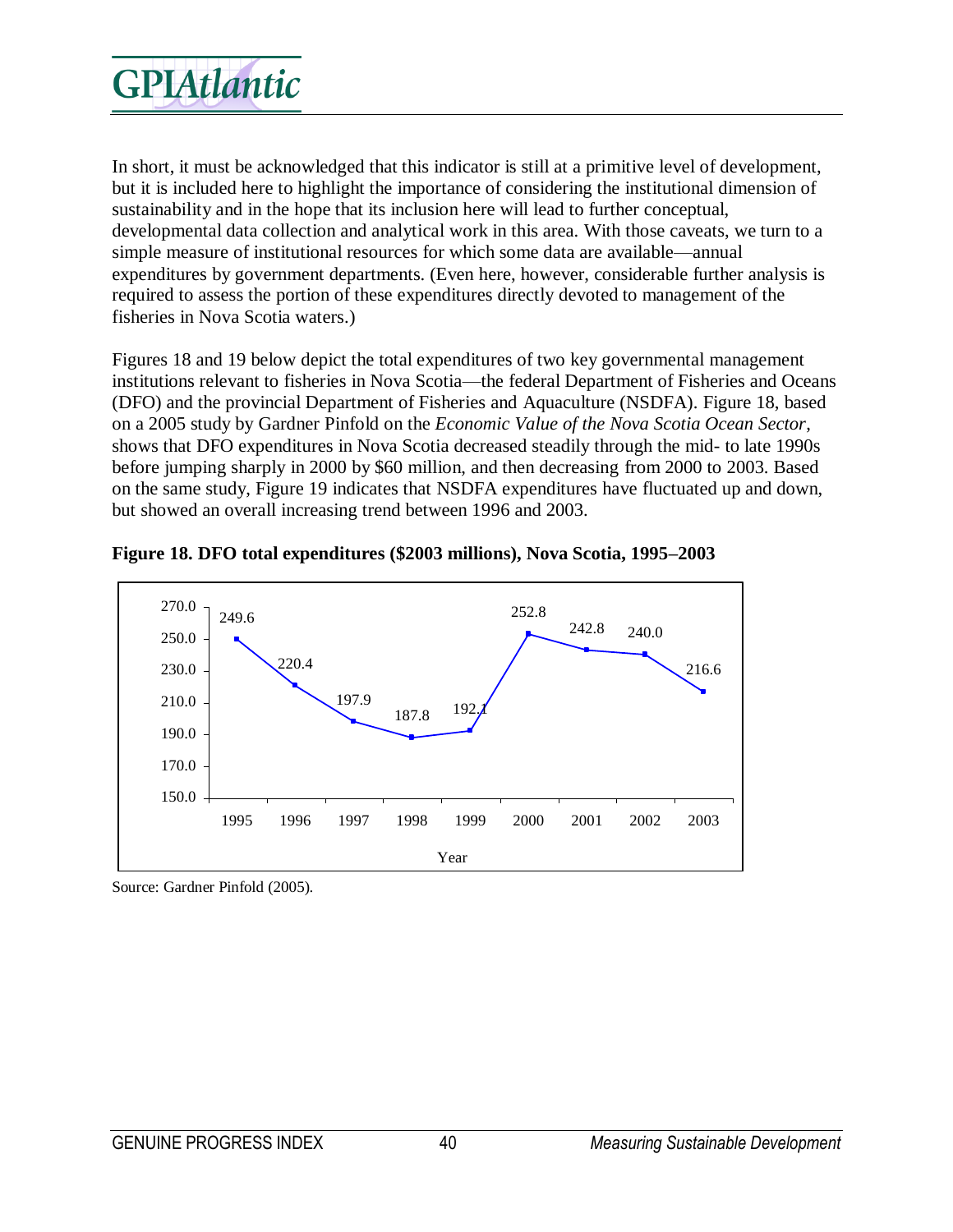



**Figure 19. NSDFA total expenditures (\$2003 millions), Nova Scotia, 1995–2003** 

Source: Gardner Pinfold (2005).

Figure 20 below depicts DFO's national expenditures (in constant dollars) for specific scientific and management activities, in order to provide an indication of DFO's spending priorities. (A similar breakdown of DFO's expenditures specifically for the waters off Nova Scotia would be desirable for the purposes of this provincial-level GPI, but such a provincial breakdown was not available to the authors.)

Most notably, expenditures on fisheries management rose in the second half of the 1990s—to more than half a billion dollars nationwide (\$2007)—and then declined steadily and considerably (by more than 40%) from 1999 to 2004. Between 2004 and 2007, DFO fisheries management expenditures rose somewhat but have remained well below levels of earlier in the decade.

Expenditures on science show a generally increasing trend over the period since the late 1990s, rising from \$142 million in 1998 to more than \$200 million in 2007, while spending on habitat management and hydrology remained relatively stable between 1996 and 2007 (Figure 20).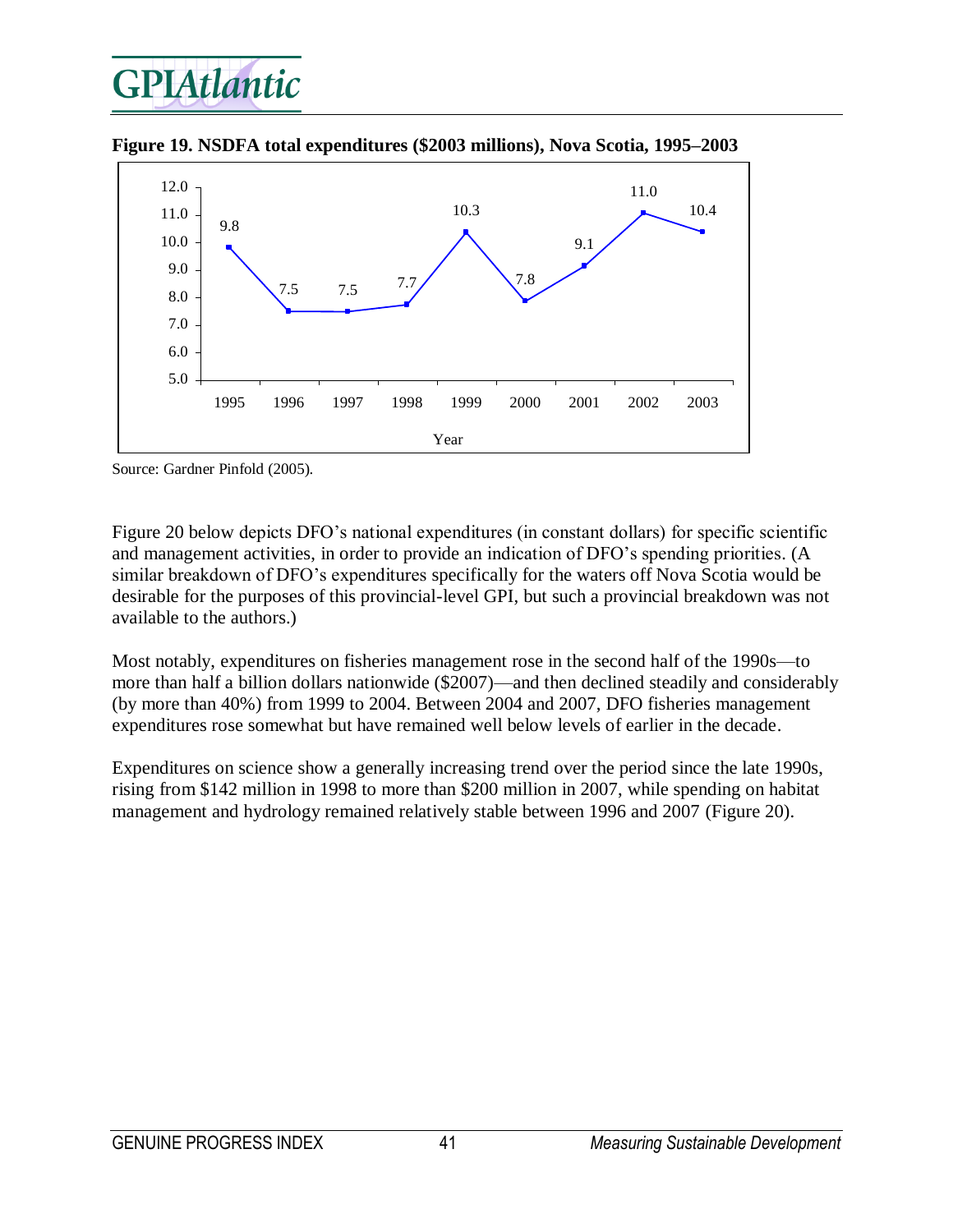

**Figure 20. DFO expenditures by category (\$2007 millions), Canada, 1996–2007** 

Source: Treasury Board of Canada Secretariat (2008).

While the above indicators show overall dollar expenditures by the federal and provincial departments responsible for fisheries management, it is also helpful to relate that spending to concrete fishery and environmental benefits. Thus, Figures 21 and 22 below compare governmental spending on fisheries and oceans with the total landed value of fish in Nova Scotia, showing the ratio of the two measures.

Figure 21 illustrates, for example, that total DFO expenditures in Nova Scotia amounted to about 50% of the total landed value of the province's fishery in 1995 before declining steadily to 25% in 2003. Figure 22 shows that the ratio of NSDFA expenditures to the province's total fishery landed value also declined between 1995 and 2003—from 2% to about 1.25%.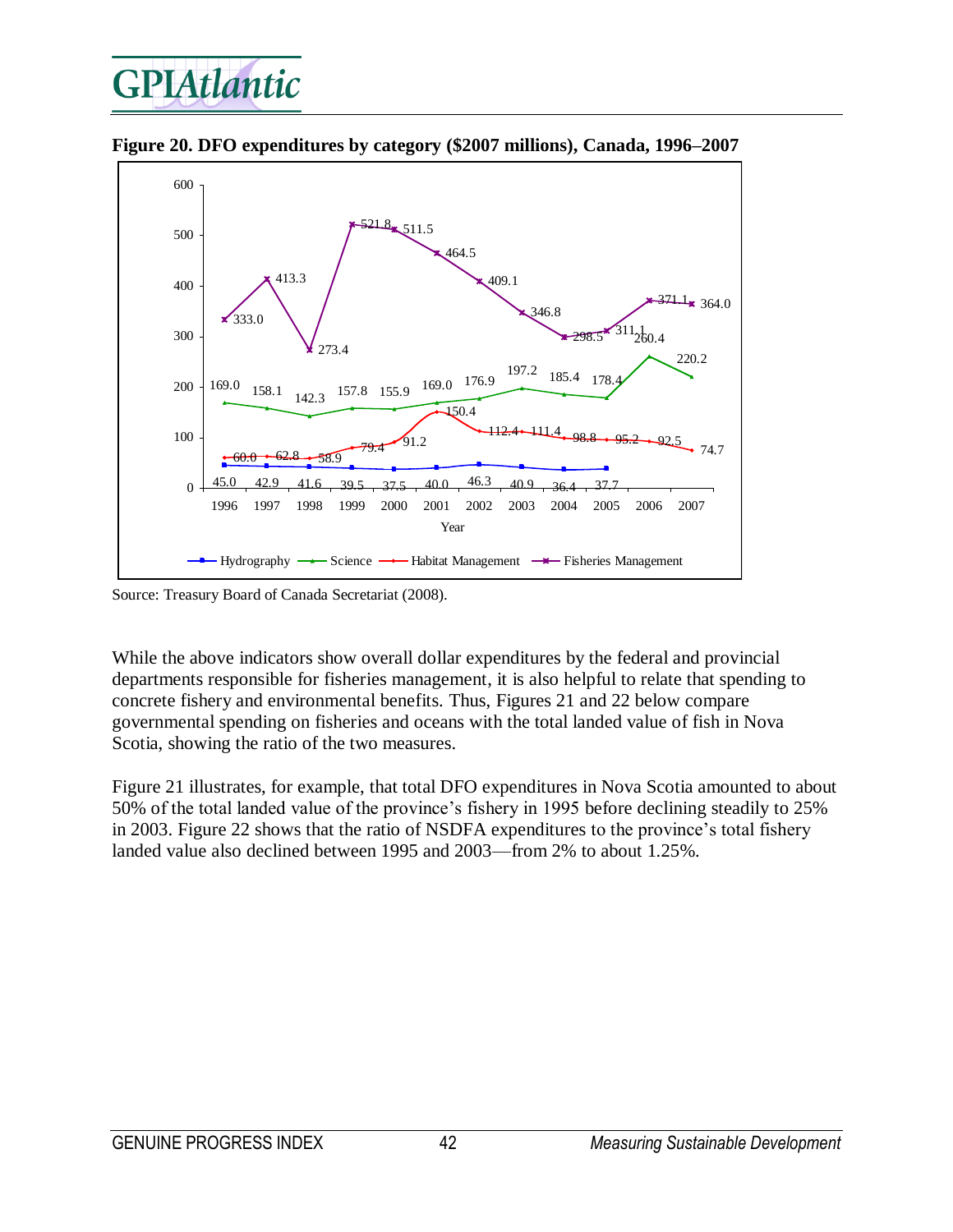

**Figure 21. DFO expenditures as a proportion of the province's fishery landed value, Nova Scotia, 1995–2003**



Sources: DFO (2008a); Gardner Pinfold (2005).





Sources: DFO (2008a); Gardner Pinfold (2005).

While these ratio indicators provide a preliminary sense of the more complete indicators that might eventually be developed for monitoring institutional sustainability, it must be highlighted that there are a number of difficulties with these measures. First, from a technical point of view, (1) available expenditure data do not fully match spending on management and scientific activities, (2) the landed value measure does not fully reflect the wide range of benefits obtained from the fishery or the marine environment, and (3) changes in the ratios have at least as much to do with changing fish prices as with changes in the operation of fishery management. For these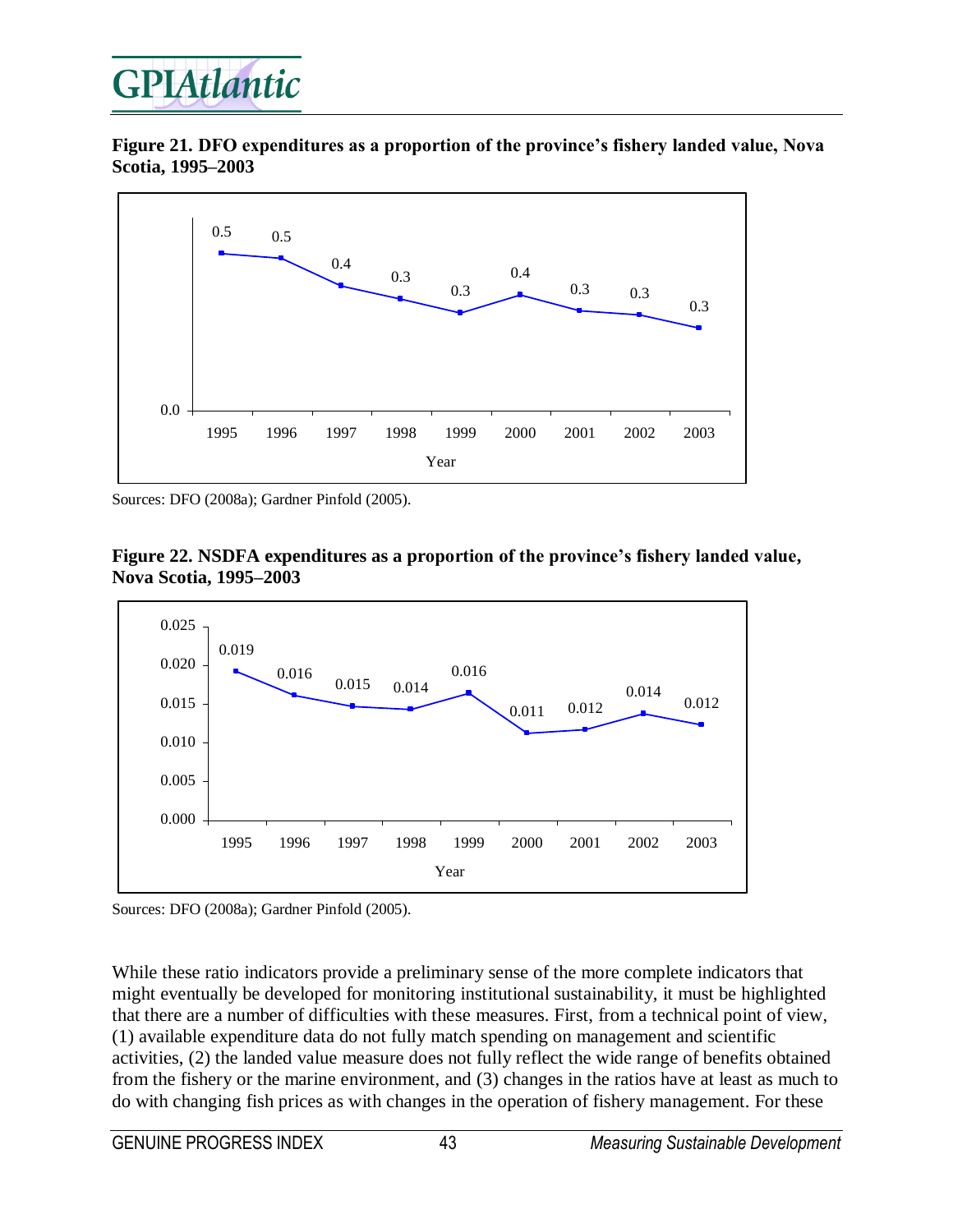reasons, considerable caution must be exercised in any effort to use either the expenditure data or the ratios as potential proxies for institutional management capacity.

Second, an even more fundamental problem in interpreting these indicators is that it is not clear whether a downward or an upward direction in the indicators is more desirable. On the one hand, the lower the indicator value (for both actual expenditures and as a proportion of fishery landed value), the more "efficient" each dollar spent by government might be considered to be in producing economic benefits to the fishery. If economic benefits can be produced with minimal government spending, this might be taken as meaning that the indicator trends of recent years are desirable.

On the other hand, a higher indicator value, particularly for total government expenditures on fisheries and oceans, might imply the assignment of higher priority to good management and monitoring. From that perspective—and relative to the economics of a single sector (the fishery)—higher governmental expenditures might provide better opportunities to improve our understanding of the ocean environment and to improve ocean management.

These difficulties in applying expenditure data to assessments of institutional sustainability indicate that monetary measurements alone cannot adequately account for society's intrinsic interest in learning about and protecting the ocean. Nor can they indicate the value of ocean and fisheries management by comparison with the value of governmental management, data collection, and research in other sectors besides the fishery. In other words, there is an opportunity cost to fisheries expenditures, and this cost cannot be properly assessed when fisheries expenditures are examined as a proportion of economic benefits solely within that single sector.

Overall, therefore, a more inclusive measure of institutional capacity and sustainability in the fishery is required. Such a measure might assess management and conservation efforts against the benefits these efforts produce through a comprehensive benefit–cost analysis that incorporates social and environmental benefits and costs.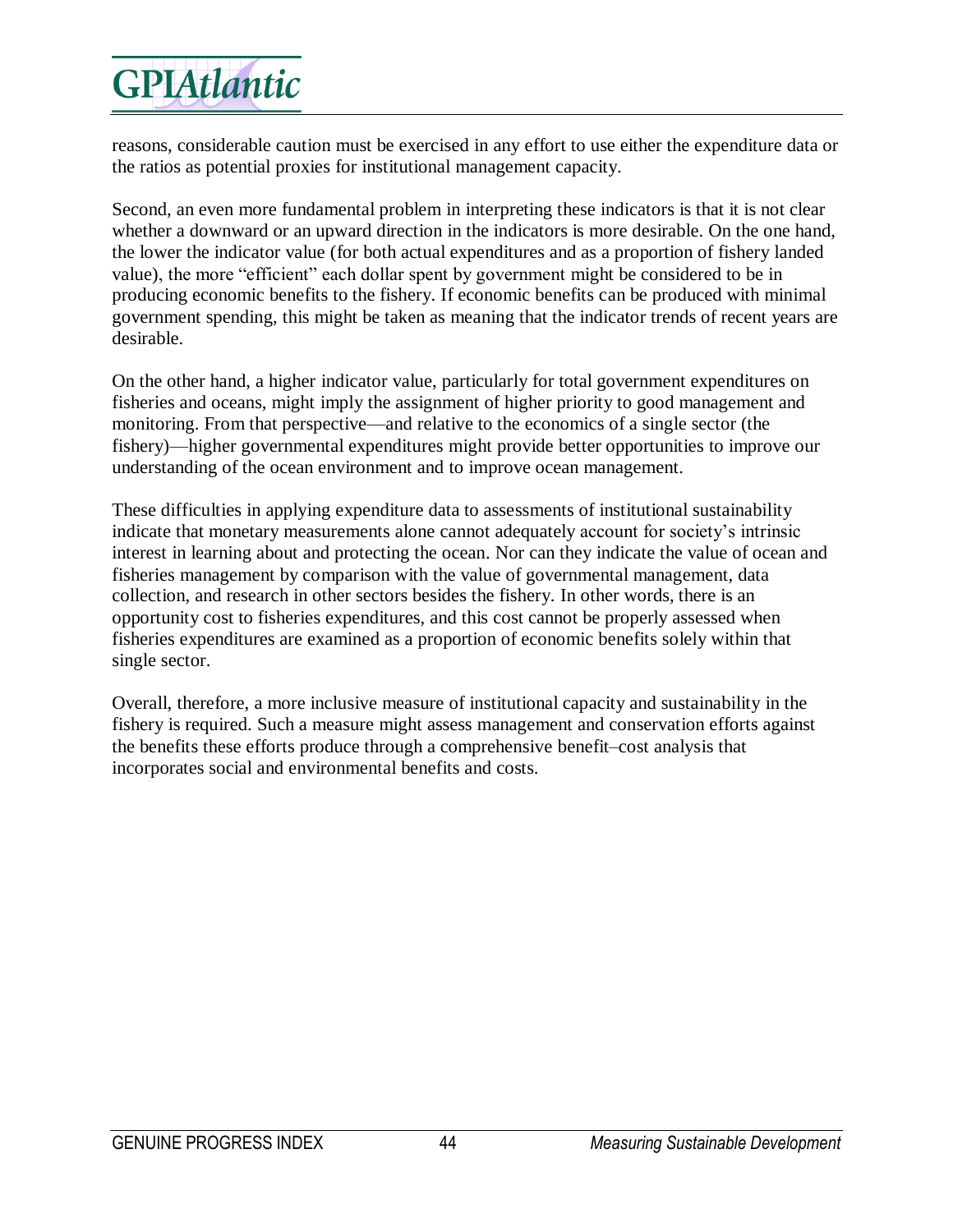### 11. Conclusion

Fisheries and marine environments are extraordinarily complex and uncertain. As a result, progress toward achieving their sustainable use requires a multi-dimensional, systematic approach that considers ecological, socioeconomic, and institutional perspectives (Charles 2001, 2005). Events such as the collapse of the groundfish fishery in Nova Scotia demonstrate that an over-reliance on conventional measures (such as the fishery GDP) can send misleading signals to managers and policy makers. Such signals can lead to a belief that marine resources are being used sustainably, when indeed, there are severe problems that threaten the ecological, social, and economic wellbeing of the fishery, and therefore, of the province itself.

The select indicators from the *GPI Fisheries and Marine Environment Accounts* included in this report measure key factors of our fisheries and the marine environment, from ecological, socioeconomic, and institutional perspectives. While a number of conventional measures are included, the report has also considered cutting-edge indicators that examine previously neglected social and ecological aspects of fisheries and the marine environment.

The results obtained for each indicator in this report is summarized in Table 2. The ecological indicators assess the state of both target and non-target marine species, the relationship between fisheries and marine ecosystems and food webs, and the quality of the marine environment as a whole. Socioeconomic indicators include conventional measures such as GDP and employment, but also important measures of community resilience such as the age distribution of fishers. Finally, and with major caveats, government departmental expenditures provide a simple, preliminary institutional indicator relating to management of the fisheries and the marine environment.

| <b>Indicator</b>                                                    | <b>Summary</b>                                                                                                                                                                                                                                                                   |
|---------------------------------------------------------------------|----------------------------------------------------------------------------------------------------------------------------------------------------------------------------------------------------------------------------------------------------------------------------------|
| Biomass of groundfish stocks in Eastern Scotian<br>Shelf, 1970-2006 |                                                                                                                                                                                                                                                                                  |
| Cod                                                                 | Large decline between 1985 and 2002.                                                                                                                                                                                                                                             |
| Haddock                                                             | Large decline since mid-1980s, slight increase into<br>early 2000s.                                                                                                                                                                                                              |
| <b>Pollock</b>                                                      | A long and fairly steady decline until 1999, after<br>which the stock experienced a modest increase.                                                                                                                                                                             |
| Value of groundfish in Eastern Scotian Shelf                        |                                                                                                                                                                                                                                                                                  |
| Cod (1972-2002)                                                     | Steady decline in value from \$200 million (\$2007)<br>in 1987 to \$9 million in 2002.                                                                                                                                                                                           |
| Haddock (1972-2001)                                                 | Despite continuing price increases for haddock over<br>1989-1999, the value of the stock did not recover to<br>the high levels of the mid-1980s, and in 2001 (the<br>most recently available data), it remained at half the<br>level (about \$60 million) of the 1987 peak year. |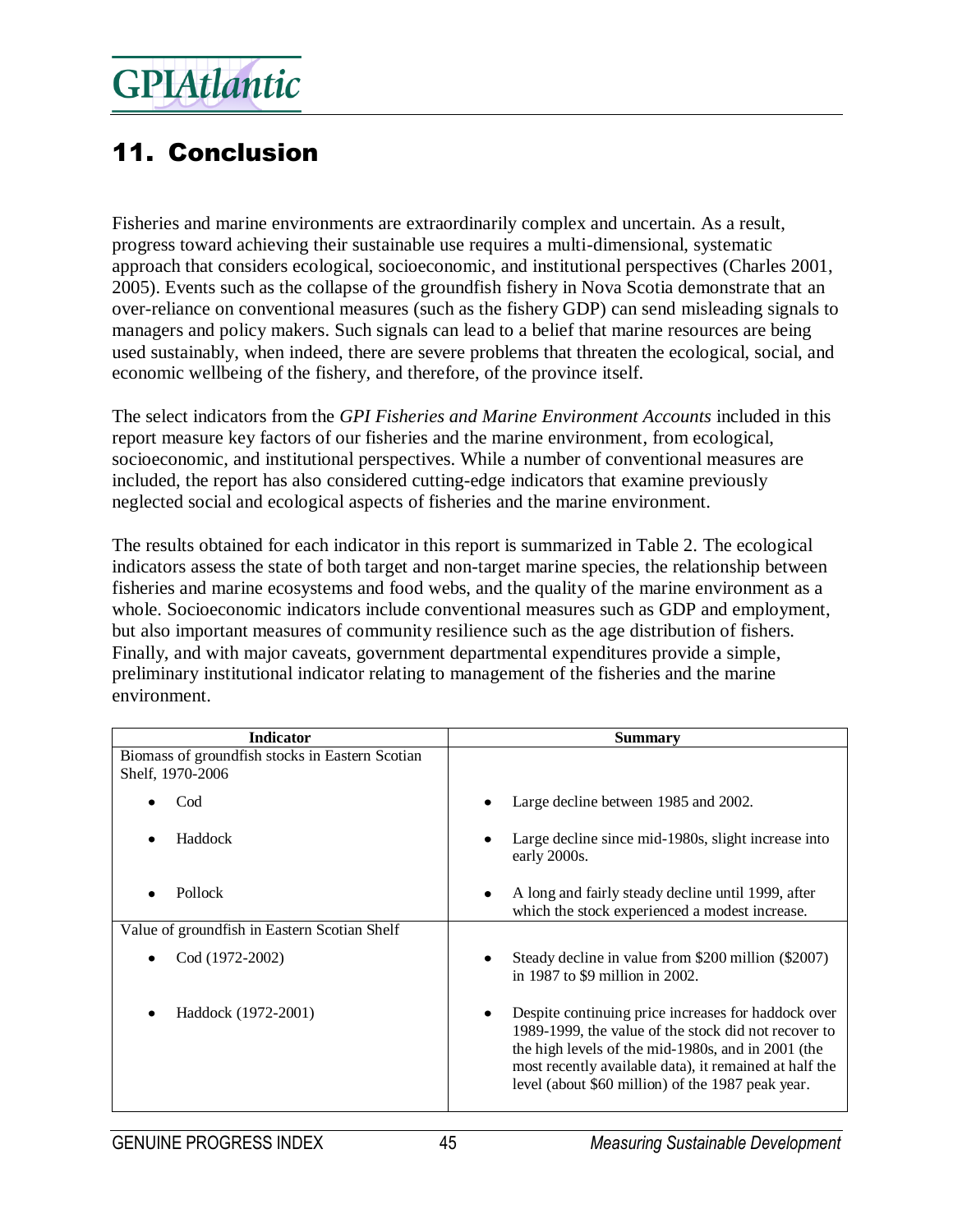| Pollock (1982-2006)                                                                                             | Stock value plummeted from peak value of \$44<br>million in 1987 to a 2000 low point of \$11 million,<br>before partially recovering to \$25 million in 2006.                                                                                                                            |
|-----------------------------------------------------------------------------------------------------------------|------------------------------------------------------------------------------------------------------------------------------------------------------------------------------------------------------------------------------------------------------------------------------------------|
| Lobster landings, Nova Scotia, 1972-2007                                                                        | Long-term increase in catches since early 1980s;<br>٠<br>30% drop in catch levels between 2006 and 2007.                                                                                                                                                                                 |
|                                                                                                                 |                                                                                                                                                                                                                                                                                          |
| Individual fish size trends, cod stocks, 1960-2006                                                              | Mixed trends among different populations.<br>$\bullet$                                                                                                                                                                                                                                   |
| Fish size trends for groundfish species, 1965-2006                                                              |                                                                                                                                                                                                                                                                                          |
| 4VsW Cod (age 3)                                                                                                | No overall trend, fluctuations up and down.                                                                                                                                                                                                                                              |
| 4X5Yb5Zc Pollock (age 5)                                                                                        | Considerable decrease between the early 1980s and<br>the mid-2000s—with a weight decline at age 5 of<br>about 40% during this 20-year period.                                                                                                                                            |
| 4WX Herring (age 4)                                                                                             | No overall trend, fluctuations up and down.<br>٠                                                                                                                                                                                                                                         |
| Mean trophic level in Nova Scotia fisheries,<br>1972-2007                                                       | After peaking in 1984, the mean TL began a period<br>$\bullet$<br>of steady decline; since 2000, the mean TL has<br>remained relatively stable at historic lows.                                                                                                                         |
| Marine Species at Risk                                                                                          |                                                                                                                                                                                                                                                                                          |
| Estimated population trend in North<br>Atlantic Right Whale, 1980-2005                                          | Recent increases in mortality rate and birth rate; the<br>population continues to decline.                                                                                                                                                                                               |
| Biomass of porbeagle shark in the<br>Northwest Atlantic, 1960, 1991, 2001                                       | The estimated biomass of porbeagle declined by<br>٠<br>89% between 1961 and 2001.                                                                                                                                                                                                        |
| Shellfish closures, Nova Scotia, 1940-2000                                                                      | The number of shellfish closures in Nova Scotia has<br>$\bullet$<br>increased steadily since 1940, and has more than<br>doubled since 1985.                                                                                                                                              |
| Employment trend in Nova Scotia fisheries,<br>1987-2007                                                         | The number of fishers decreased greatly from the<br>$\bullet$<br>highs of the late 1980s and early 1990s to levels<br>later in the 1990s following collapse of the ground-<br>fish fishery. After 2001, numbers rose somewhat,<br>then fell again - not back to the pre-collapse levels. |
| Nova Scotia fishery GDP, 1992-2006                                                                              | Fishery GDP was steady and high for several years<br>$\bullet$<br>up to the groundfish collapse. Between 1992 and<br>1995, that fishery GDP decreased by almost half.<br>After 1995, the fishery GDP increased again and by<br>2006 it had grown to nearly 80% of the 1992 level.        |
| Age distribution of fishers, 1931-2006                                                                          | The proportion of older fishers has increased since<br>1931, while the proportion of younger fishers has<br>decreased. The proportion of middle-aged fishers<br>has remained relatively stable.                                                                                          |
| Institutional expenditures                                                                                      |                                                                                                                                                                                                                                                                                          |
| Federal Department of Fisheries and<br>Oceans total expenditures, Nova Scotia,<br>1995-2003                     | Expenditures declined in second half of the 1990s,<br>jumped substantially in 2000, and then decreased<br>steadily over the period 2000-2003.                                                                                                                                            |
| NSDFA total expenditures, Nova Scotia,<br>1995-2003                                                             | Provincial Department of Fisheries and Aquaculture<br>٠<br>expenditures show increasing trend since 1996.                                                                                                                                                                                |
| DFO and NSDFA expenditures as a<br>proportion of the province's fishery<br>landed value, Nova Scotia, 1995-2003 | Both federal and provincial government<br>expenditures as a proportion of the landed value of<br>Nova Scotia fisheries have decreased over time.                                                                                                                                         |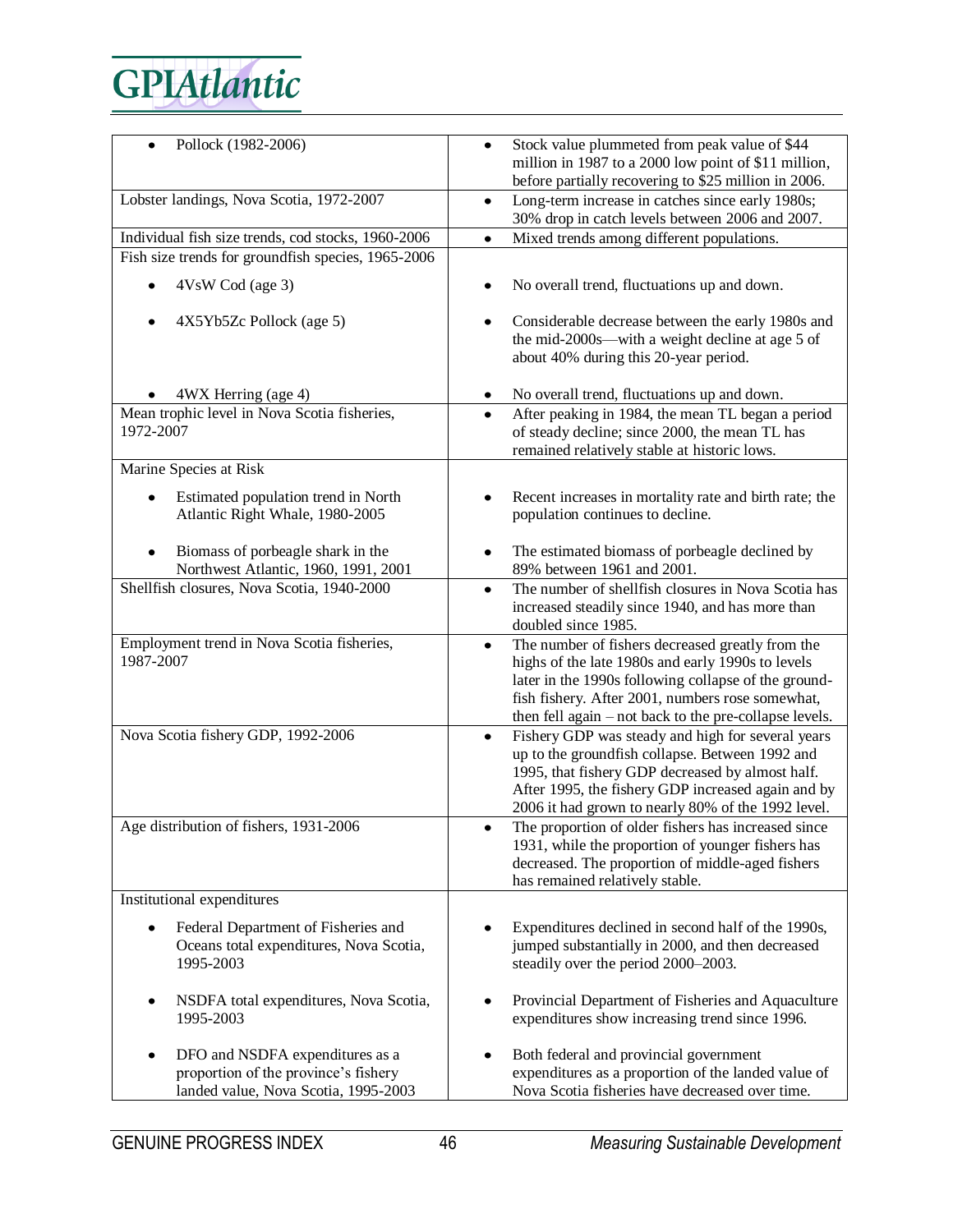This analysis strives for a rough balance between ecological and social indicators. While there are somewhat more indicators here dealing with fish stocks and marine ecosystems, and while ecological sustainability is undoubtedly a critical dimension of sustainable development, at the same time socioeconomic and institutional indicators are recognized as essential to a genuinely sustainable fishery. However, there continues to be a challenge in obtaining socioeconomic and institutional data to develop appropriate indicators. The lack of available and appropriate data points to an obvious need for more research (cf. Boyd and Charles 2006) – which should be an important component of future work in Nova Scotia and more broadly (including initiatives to advance the *GPI Fisheries and Marine Environment Accounts*).

Note as well that in seeking to keep the number of these key indicators to the essential minimum, it is certainly the case that what is presented here reflects only a sample of possible indicators measuring health, sustainability and resilience of fisheries and the marine environment. For additional indicators, see the previous (Charles et al. 2002) report on the *GPI Fisheries and Marine Environment Accounts*.

What, then, is the "bottom line" message about the current state of Nova Scotia's fisheries and marine environment arising out of the key indicators described in this report? Before drawing some conclusions, we note that each indicator tells a story, and there is a need to assess and understand the particular nuances of that story; it makes no sense to merely "sum up" results across all of the indicators. Furthermore, we cannot expect that all the indicators will point in the same direction—for example, what is true of one fish stock does not necessarily hold for all. Some indicators point to low or no levels of sustainability, others illustrate a strong trend in the right direction, and many others show no clear trend over time. Thus, the overall picture is a complex one, and we must be cautious in interpreting the results.

Having said this, there are some crucial features in the results that raise significant concerns. First, consider the ecological perspective. The fish stock indicators show clear examples of unsustainability in biomass, natural capital, and fish condition. Furthermore, (1) ecological resilience is threatened as Nova Scotia "fishes down the food chain" with the catch focusing on decreasing trophic levels, (2) several marine species at risk remain in danger of extirpation or extinction, and (3) deterioration in marine environmental quality is illustrated through increasing shellfish closures. This is not a positive situation in terms of ecological trends.

Second, there are negative socioeconomic signals concerning the resilience of Nova Scotia's fishery, with a major shift in the age structure of the fishing population (fewer young, more older fishers). There are also concerns about equity in the fishery, as indicated by a comparison of two indicators: a decrease in employment and a rising fishery GDP. This means fewer Nova Scotians are sharing the growing monetary output from the fishery.

Clearly, these concerns must be addressed in fishery management and ocean conservation work. Moreover, with this report demonstrating the effectiveness of a broad-based indicator framework in helping to identify fisheries and marine concerns, there is a clear need to institutionalize such a system and to regularly monitor a wide variety of indicators. This is imperative if we are to move toward genuinely sustainable fisheries and healthy marine environments in Nova Scotia.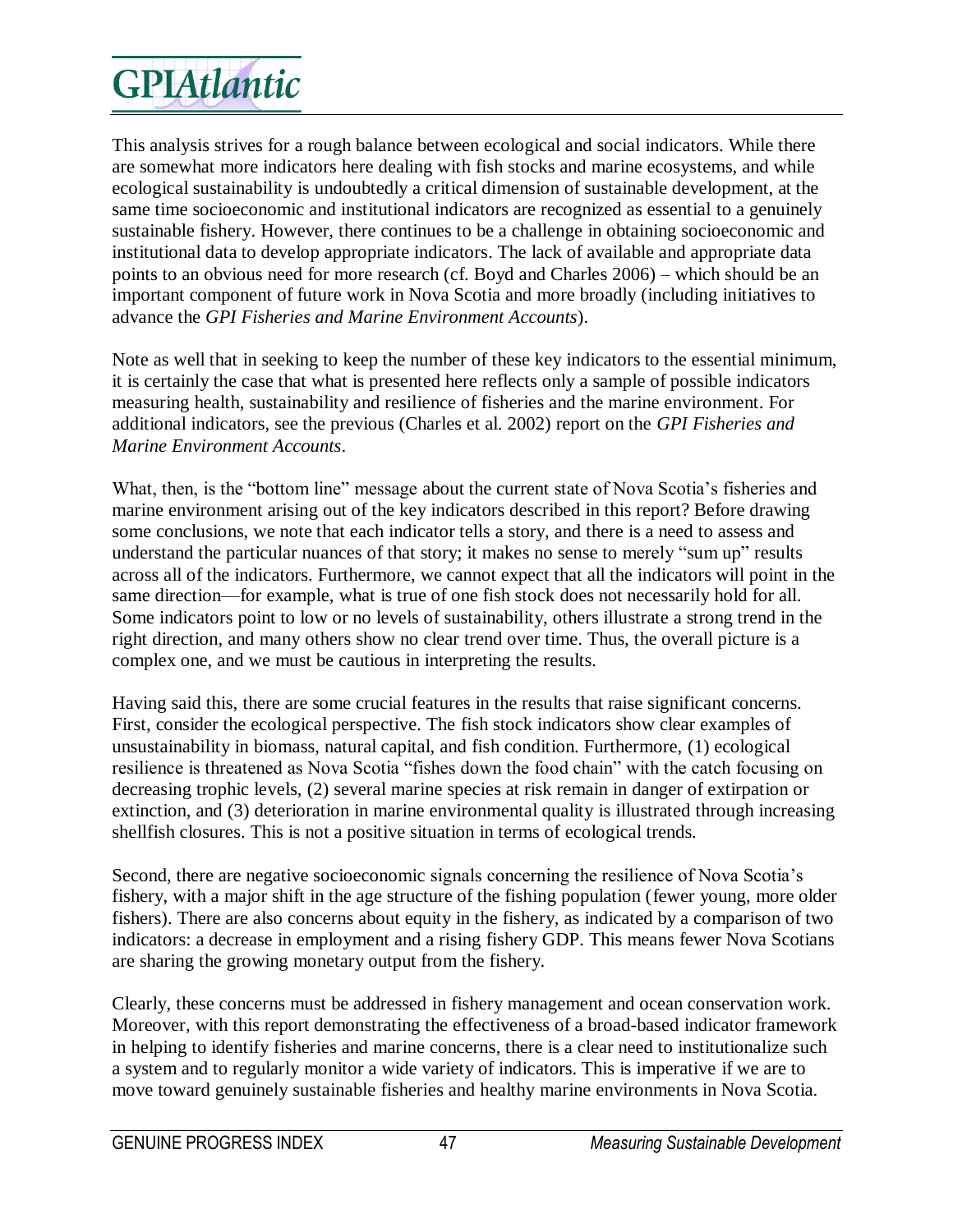#### References

- Baum, J.K., Myers, R.A., Kehler, D.G., Worm, B., Harley, S.J. and P.A. Doherty. 2003. Collapse and conservation of shark populations in the northwest Atlantic. *Science* 299: 389-392.
- Baum, J.K., Kehler, D.G. and R.A. Myers. 2005. Robust estimates of decline for pelagic shark populations in the northwest Atlantic and Gulf of Mexico. *Fisheries* 30(10): 27-29.
- Botsford, L.W., Castilla, J.C., Peterson, C.H. 1997. The management of fisheries and marine ecosystems. *Science* 25: 509-515.
- Boyd, H. and A.T. Charles. 2006. Creating Community-Based Indicators to Monitor Sustainability of Local Fisheries. *Ocean and Coastal Management* 49:237-258.
- Brown, M., Kraus, S., Gaskin, D. and B. White. 1994. Sexual composition and analysis of reproductive females in the North Atlantic Right Whale, *Eubalaena glacialis*, population. *Marine Mammal Science* 10(3): 253-265.
- Campana, S., Joyce, W. and L. Marks. 2003. *Status of the Porbeagle Shark (Lamna nasus) in the Northwest Atlantic in the Context of Species at Risk.* Canadian Science Advisory Secretariat Research Document 2003/007.
- Charles, A.T. 2005. Toward Sustainable and Resilient Fisheries: A Fishery-System Approach to Overcoming the Factors of Unsustainability. p.221-233 in *Overcoming Factors of Unsustainability and Over-exploitation in Fisheries: Selected Papers on Issues & Approaches.* (J. Swan & D. Greboval, eds). FAO Fisheries Report 782. UN Food & Agriculture Organization, Rome.
- Charles, A.T. 2001. *Sustainable Fishery Systems*. Blackwell Science Ltd., Oxford UK, 384p.
- Charles, A., Boyd, H., Lavers, A. and C. Benjamin. 2002. *A Preliminary Set of Ecological, Socioeconomic and Institutional Indicators for Nova Scotia's Fisheries and Marine Environment.* GPI Atlantic. Halifax, January, 2002. [\(http://www.gpiatlantic.org/pdf/fisheries/fisheries.pdf\)](http://www.gpiatlantic.org/pdf/fisheries/fisheries.pdf) September 30, 2008.
- Clark, D.S. and P. Perley. 2006. *Assessment of Cod in Division 4X in 2006.* Canadian Science Advisory Secretariat Research Document 2006/087.
- COSEWIC. 2005. *Canadian Species at Risk*. Committee on the Status of Endangered Wildlife in Canada.
- COSEWIC. 2004. Brief History. Committee on the Status of Endangered Wildlife in Canada. [\(http://www.cosewic.gc.ca/eng/sct6/index\\_e.cfm\)](http://www.cosewic.gc.ca/eng/sct6/index_e.cfm) September 29, 2008.
- deYoung, B., R.M. Peterman, A.R. Dobell, E. Pinkerton, Y. Breton, A.T. Charles, M.J. Fogarty, G.R. Munro, and C.T. Taggart. 1999. Canadian Marine Fisheries in a Changing and Uncertain World. Can. Spec. Publ. Fish. Aquat. Sci.129.199pp.
- DFO. 2008a. Canada Provincial Quantities, Commercial Landings, Seafisheries. DFO Statistical Services, Department of Fisheries and Oceans. [\(http://www.dfo](http://www.dfo-mpo.gc.ca/communic/statistics/commercial/landings/seafisheries/index_e.htm)[mpo.gc.ca/communic/statistics/commercial/landings/seafisheries/index\\_e.htm\)](http://www.dfo-mpo.gc.ca/communic/statistics/commercial/landings/seafisheries/index_e.htm) September 16, 2008.
- DFO. 2008b. Canada Provincial Values, Commercial Landings, Seafisheries. DFO Statistical Services, Department of Fisheries and Oceans. [\(http://www.dfo](http://www.dfo-mpo.gc.ca/communic/statistics/commercial/landings/seafisheries/index_e.htm)[mpo.gc.ca/communic/statistics/commercial/landings/seafisheries/index\\_e.htm\)](http://www.dfo-mpo.gc.ca/communic/statistics/commercial/landings/seafisheries/index_e.htm) September 16, 2008.
- DFO. 2008c. Aquatic Species at Risk, Maritimes. [\(http://www.dfo-mpo.gc.ca/species](http://www.dfo-mpo.gc.ca/species-especes/home_e.asp)[especes/home\\_e.asp\)](http://www.dfo-mpo.gc.ca/species-especes/home_e.asp) September 24, 2008.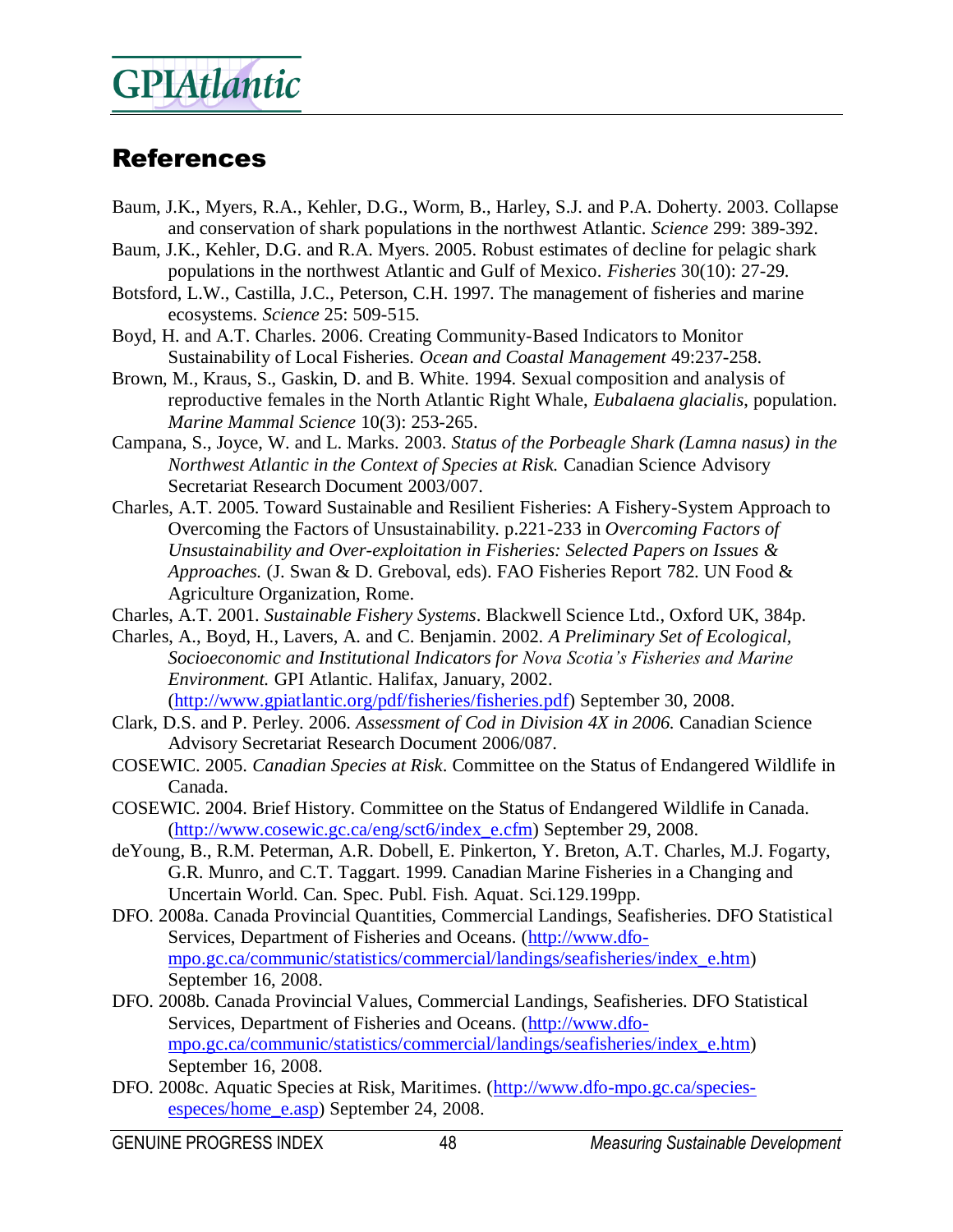- DFO. 2007a. Framework and Assessment for Lobster (Homarus americanus) in the Southern Gulf of St. Lawrence Lobster Fishing Areas 23, 24, 25, 26A and 26B. Canadian Science Advisory Secretariat Science Advisory Report 2007/035.
- DFO. 2007b. Framework and Assessment Indicators for Lobster (Homarus americanus) in the Bay of Fundy, Lobster Fishing Areas (LFAs) 35, 36, and 38. Canadian Science Advisory Secretariat Science Advisory Report 2007/037.
- DFO. 2005. 2005-2010 Strategic Plan: Our Waters, Our Future. [\(http://www.dfo-mpo.gc.ca/dfo-mpo/plan-eng.htm#min\)](http://www.dfo-mpo.gc.ca/dfo-mpo/plan-eng.htm#min) September 30, 2008.
- Environment Canada. 2004. *Canadian Shellfish Sanitation Program (CSSP).* [\(http://www.atl.ec.gc.ca/epb/sfish/cssp.html\)](http://www.atl.ec.gc.ca/epb/sfish/cssp.html) October 3, 2008.
- Environment Canada. 1999. Environmental Protection Branch, *Shellfish Monitoring Program*, Environment Canada Atlantic Region Office, Amar Menon.
- Fanning, L.P., Mohn, R.K. and W.J. MacEachern. 2003. *Assessment of 4VsW cod to 2002.*  Canadian Science Advisory Secretariat Research Document 2003/027.
- Fisheries Resource Conservation Council (FRCC). 2007. *Sustainability Framework for Atlantic Lobster 2007.* [\(http://www.frcc-ccrh.ca\)](http://www.frcc-ccrh.ca/) October 7, 2008.
- Froese, R. and D. Pauly. Editors. 2008. FishBase. World Wide Web electronic publication. [\(www.fishbase.org\)](http://www.fishbase.org) September 19, 2008.
- Garcia, S.M. and A.T. Charles. 2008. Fishery Systems and Linkages: Implications for Science and Governance. Ocean and Coastal Management 51:505-527.
- Gardner Pinfold. 2005. *Economic Value of the Nova Scotia Ocean Sector*. [\(http://www.mar.dfo-mpo.gc.ca/pande/ecn/ns/e/ns-e.pdf\)](http://www.mar.dfo-mpo.gc.ca/pande/ecn/ns/e/ns-e.pdf) September 17, 2008.
- Gavaris, S., O'Brien, L., Clark, K. and B. Hatt. 2007. *Assessment of Eastern Georges Bank Atlantic Cod for 2007.* Transboundary Resource Assessment Committee Research Document 2007/04.
- Hutchings, J.A. 2000. Collapse and recovery of marine fishes. Nature 406:882-885.
- Jentoft, S. 2000. The community: A missing link of fisheries management. Marine Policy 24: 53- 59.
- Koeller, P., M. Covey, and M. King. 1999. The Scotian Shelf shrimp (Pandalus borealis) fishery in 1999. Canadian Stock Assessment Secretariat Research Doc. 99/172.
- Kraus, S.D., Hamilton, P.K., Kenney, R.D., Knowlton, A. and C.K. Slay. 2000. Status and trends in reproduction of the North Atlantic right whale. *J. Cetacean Res. Management.*
- Kraus, S.D., Brown, M.W., Caswell, H., Clark, C.W., Fujiwara, M., Hamilton, P.K., Kenney, R.D., Knowlton, A.R., Landry, S., Mayo, C.A., McLellan, W.A., Moore, M.J., Nowacek, D.P., Pabst, D.A., Read, A.J. and R.M. Rolland. 2005. North Atlantic Right Whales in Crisis. *Science* 309: 561-562.
- Lamson, C. 1986. Planning for resilient coastal communities: lessons from ecological systems theory. *Coastal Zone Management Journal* 13: 265-280.
- Lassen, H. and R. Halliday. 1997. Biological advice on fishery management in the North Atlantic. pp.273-282 in: Hancock, D.A., D.C. Smith, A. Grant and J.P. Beumer (eds). Developing and Sustaining World Fisheries Resources: the State of Science and Management. 2nd World Fisheries Congress proceedings. Brisbane, 1996. CSIRO Publishing: Collingwood.
- Mohn, R., Lambert, T.C., Wilson, S., and G.A.P. Black. 1998. *Assessment of Status of 4Vn Cod (May-Oct.):1997*. Canadian Stock Assessment Secretariat Research Document 98/09.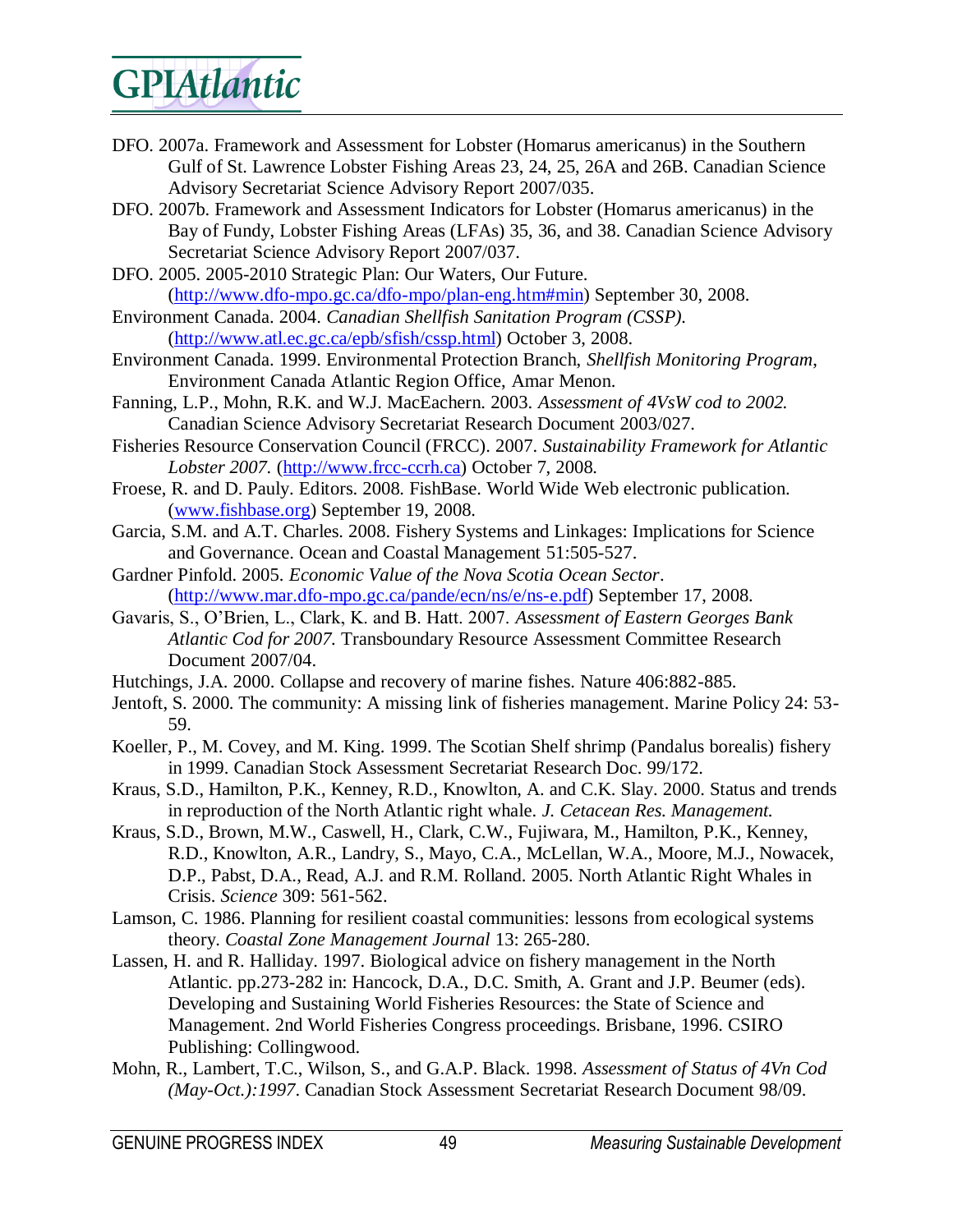- Mohn, R.K. and J.E. Simon. 2002. *Biological information relevant to the management of 4TVW haddock.* Canadian Science Advisory Secretariat Research Document 2002/102.
- Nova Scotia Department of Finance. 2008. Nova Scotia Statistical Review. Economics & Statistics Division.

[\(http://www.gov.ns.ca/finance/statistics/agency/publications/publications.asp?id=Pub21\)](http://www.gov.ns.ca/finance/statistics/agency/publications/publications.asp?id=Pub21) October 12, 2008.

- Nova Scotia Department of Finance. 2001. Information from Nova Scotia Department of Finance, Fiscal and Economic Policy, Statistics. Halifax. February 8, 2001.
- Office of Protected Resources. 2000. Northern Right Whale (*Eubalaena glacialis*): Western North Atlantic Stock. National Marine Fisheries Service, Silver Spring, Maryland USA. [\(www.nmfs.noaa.gov/prot\\_res/PR2/Stock\\_Assessment\\_Program/individual\\_sars.html\)](http://www.nmfs.noaa.gov/prot_res/PR2/Stock_Assessment_Program/individual_sars.html) September 28, 2008.
- Office of the Auditor General of Canada.1997. Fisheries and Oceans Canada Sustainable Fisheries Framework: Atlantic Groundfish. In *1997 October Report of the Auditor General of Canada.* [\(http://www.oag-bvg.gc.ca/internet/English/parl\\_oag\\_199710\\_14\\_e\\_8095.html\)](http://www.oag-bvg.gc.ca/internet/English/parl_oag_199710_14_e_8095.html). Accessed September 28, 2008.
- Pauly, D. and M.L. Palomares. 2005. Fishing down marine food web: It is far more pervasive than we thought. *Bulletin of Marine Science* 76(2): 197-211.
- Pauly, D., Palomares, M.L., Froese, R., Sa-a, P., Vakily, M., Preikshot, D. and S. Wallace. 2001. Fishing down Canadian aquatic food webs. *Can. J. Fish. Aquat. Sci.* 58: 51-62.
- Pauly, D., Christensen, V., Dalsgaard, J., Froese, R. and F. Torres, Jr. 1998. Fishing down marine food webs. *Science* 279: 860-863.
- Pauly, D. and V. Christensen. 1997. Trophic levels of fishes. Box 16, p. 127 In R. Froese and D. Pauly (eds) FishBase 97: concepts, design and data sources. ICLARM, Manila.
- Power, M.J., Clark, K.J., Fife, F.J., Knox, D., Melvin, G.D., Stephenson, R.L. and L.M. Annis. 2006. *2006 Evaluation of 4VWX Herring.* Canadian Science Advisory Secretariat Research Document 2006/49.
- Preikshot, D. and D. Pauly. 2005. Global Fisheries and Marine Conservation: Is Coexistence Possible? In *Marine Conservation Biology: The Science of Maintaining the Sea's Biodiversity.* Norse, E.A. and L.B. Crowder (eds). Washington, D.C.: Island Press.
- Reeves, R.R., J.M. Breiwick, and E. Mitchell. 1992. Pre-exploitation abundance of right whales off the eastern United States. Pp.5-7 In: *The right whales in the western North Atlantic: A science and management workshop*. NEFSC Reference Document No.92-05. NOAA/ NMFS, Northeast Fisheries Science Center, Woods Hole Mass. USA. 88pp.
- Riget, F. and J. Engelstoft. 1998. Size-at-age of cod (Gadus morhua) off West Greenland, 1952- 92. NAFO Sci. Coun. Studies 31: 1-12.
- Statistics Canada, Census. 1931. *Labour Force Survey for Canada, Provinces and Territories*. 1931 Census. Statistics Canada.
- Statistics Canada, Census. 1941. *Labour Force Survey for Canada, Provinces and Territories*. 1941 Census. Statistics Canada.
- Statistics Canada, Census. 1951. *Labour Force Survey for Canada, Provinces and Territories*. 1981 Census. Statistics Canada.
- Statistics Canada, Census. 1961. *Labour Force Survey for Canada, Provinces and Territories*. 1961 Census. Statistics Canada.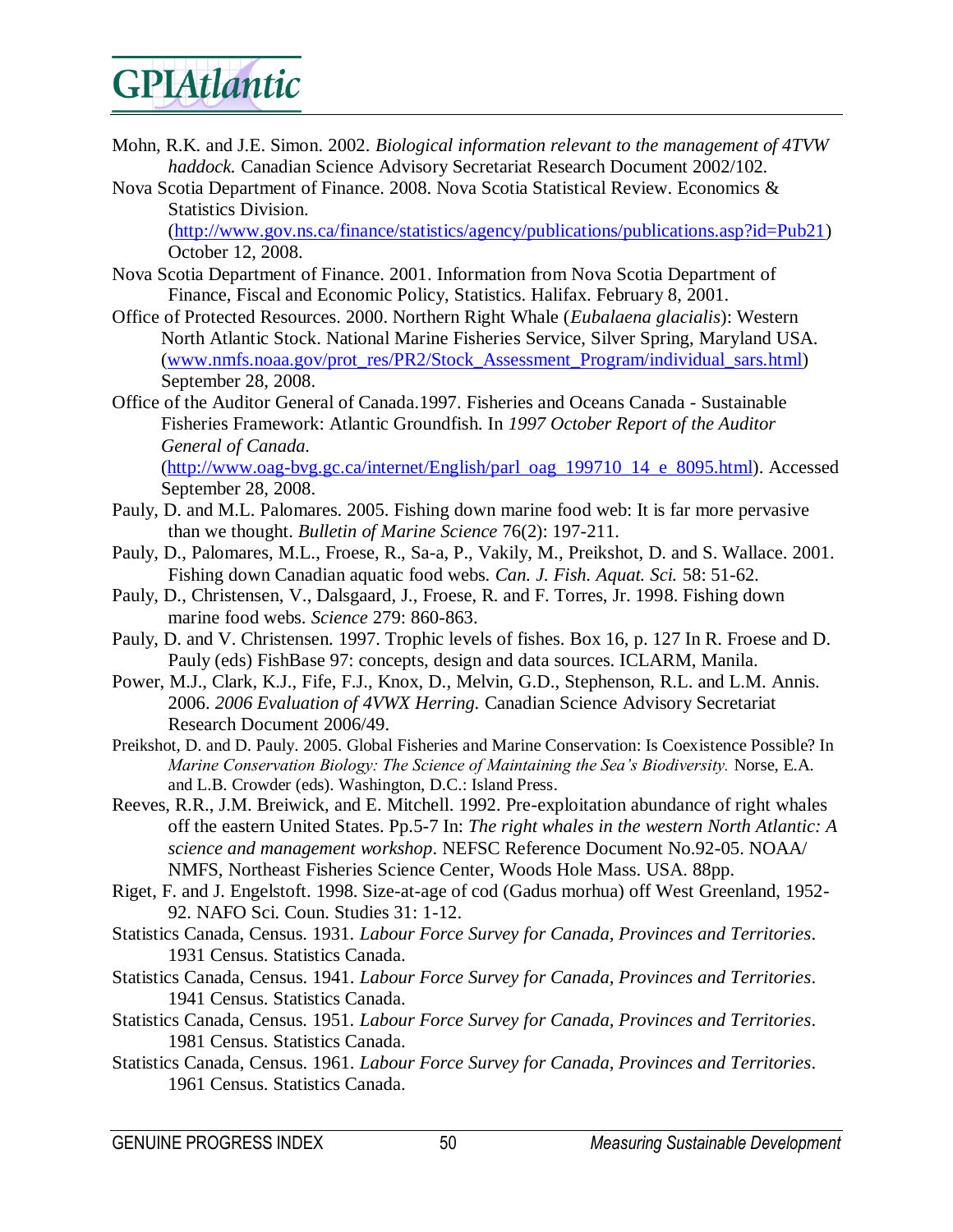- Statistics Canada, Census. 1971. Labour Force 15 years and over by Detailed Industry, Age and Sex, for Canada, Provinces and Territories. 1971 Census. Statistics Canada. 94-747: 13- 25.
- Statistics Canada, Census. 1981. Labour Force 15 years and over by Detailed Industry and Sex, Showing (a) Age Groups and (b)Class of Worker for Canada, Provinces and Territories. 1981 Census. Statistics Canada. 92-921: 3-21.
- Statistics Canada, Census. 1991. *Labour Force 15 years and over by Detailed Industry and Sex, Showing (a) Age Groups and (b) Class of Worker for Canada, Provinces and Territories*. 1991 Census. Statistics Canada. 93-113: 1-37.
- Statistics Canada, Census. 2001. *Industry - North American Industry Classification System, Age Groups and Sex for the Labour Force 15 Years and Over of Canada, Provinces, Territories, Census Metropolitan Areas and Census Agglomerations*. 2001 Census. [\(http://www.statcan.ca/menu-en.htm\)](http://www.statcan.ca/menu-en.htm) October 1, 2008.
- Statistics Canada, Census. 2006. *Industry - North American Industry Classification System, Age Groups and Sex for the Labour Force 15 Years and Over of Canada, Provinces, Territories, Census Metropolitan Areas and Census Agglomerations*. 2006 Census. [\(http://www.statcan.ca/menu-en.htm\)](http://www.statcan.ca/menu-en.htm) October 1, 2008.
- Statistics Canada. 2008. *Labour force survey estimates (LFS), by North American Industry Classification System (NAICS), sex and age group, annual (persons x 1,000).* [\(http://cansim2.statcan.ca/\)](http://cansim2.statcan.ca/) September 24, 2008.
- Stone, H., Perley, P. and D. Clark. 2006. *2006 Assessment of Pollock in 4VWX and 5Zc.*  Canadian Science Advisory Secretariat Research Document 2006/088.
- Swain, D.P., Currie, L.G., Chouinard, G.A., Poirier, G.A., Savoie, L., Hurlbut, T. and D. Daigle. 2007. *Assessment of the southern Gulf of St. Lawrence cod stock, March 2007.* Canadian Science Advisory Secretariat Research Document 2007/033.
- Thorne, S. 2000. Cod recovery unlikely, scientists predict. Chronicle Herald, Canadian Press. 2000 September 14: B5.
- Treasury Board of Canada Secretariat. 2008. Departmental Performance Reports. [\(http://www.tbs-sct.gc.ca/rma/dpr/dpr-rmr\\_e.asp\)](http://www.tbs-sct.gc.ca/rma/dpr/dpr-rmr_e.asp) September 24, 2008.
- Trippel, E.A. 1995. Age at maturity as a stress indicator in fisheries. Bioscience 45(11): 759-771.
- Trippel, E.A., M.J. Morgan, A. Fréchet, C. Rollet, A. Sinclair, C. Annand, D. Beanlands, and L. Brown. 1997. Changes in age and length at sexual maturity of Northwest Atlantic Cod, Haddock and Pollock Stocks, 1972–1995. Can. J. Fish. Aquat. Sci. Tech. Rep.
- Wilson, S. 2000. *The GPI Water Quality Accounts,* GPI Atlantic, Halifax, section 7.1, pages 101- 103.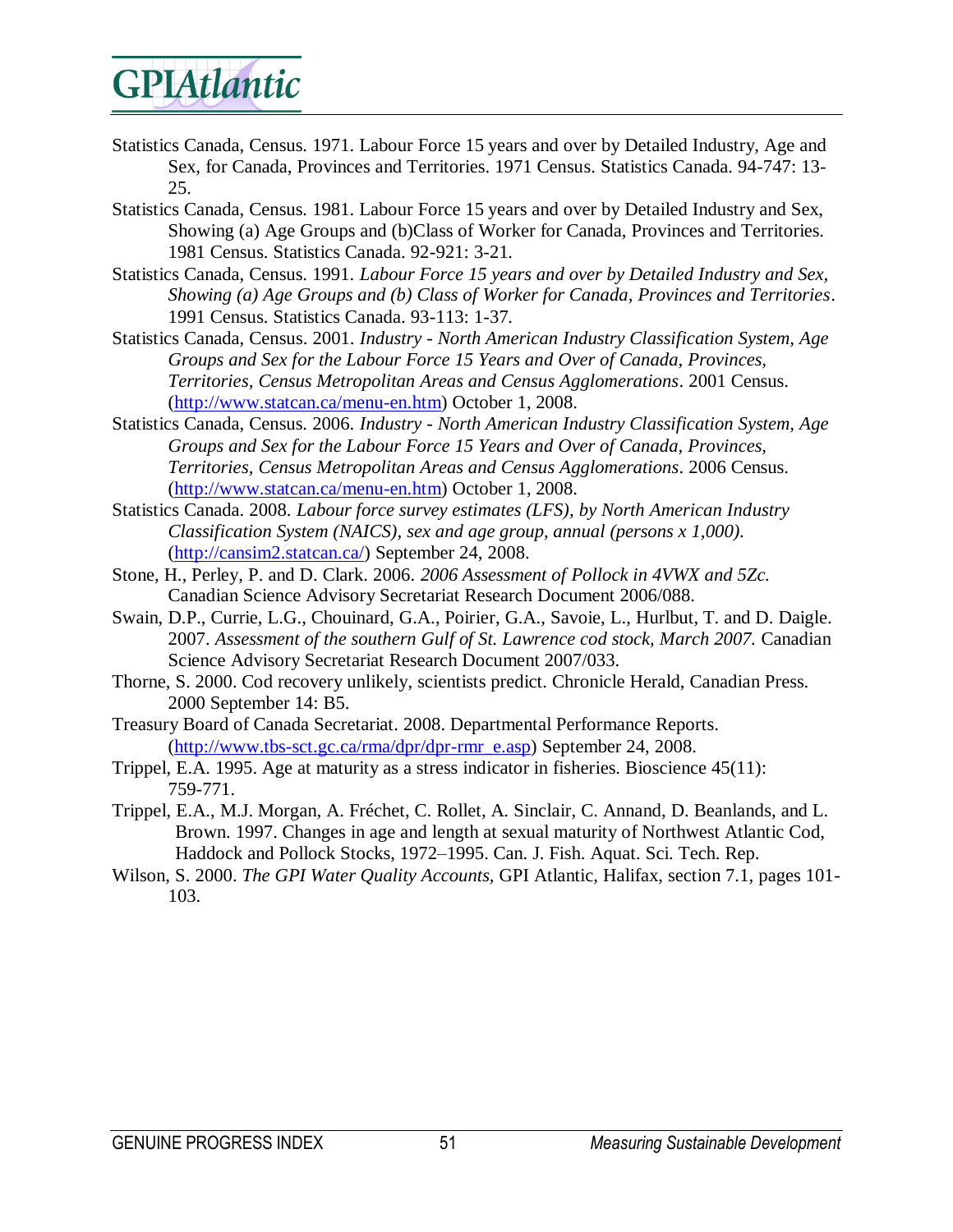#### Appendix: figures and tables



**Appendix Figure 1. Cod prices per metric tonne (\$2007), Nova Scotia, 1972–2007** 

Sources: DFO (2008a); DFO (2008b).





Sources: DFO (2008a); DFO (2008b).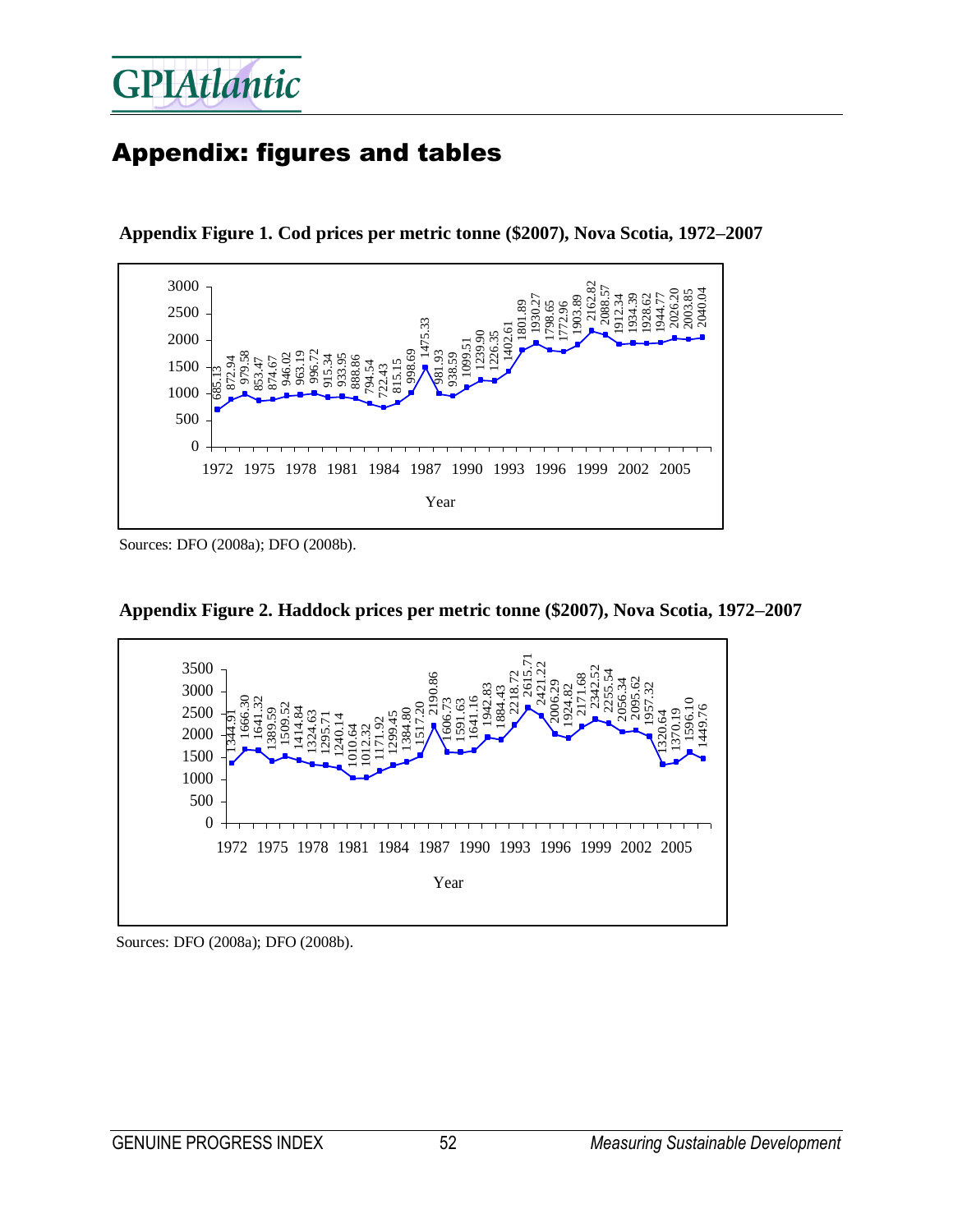





Sources: DFO (2008a); DFO (2008b).

| Year | 4VW Cod | 4TVW<br><b>Haddock</b> | 4VWX5Zc<br>Pollock (Western) | Year | 4VW Cod | 4TVW<br><b>Haddock</b> | 4VWX5Zc<br><b>Pollock (Western)</b> |
|------|---------|------------------------|------------------------------|------|---------|------------------------|-------------------------------------|
| 1970 | 30.390  | 32.663                 | n/a                          | 1989 | 79.235  | 35.315                 | 42.674                              |
| 1971 | 52.075  | 22.441                 | n/a                          | 1990 | 83.553  | 25.318                 | 40.229                              |
| 1972 | 45.206  | 11.538                 | n/a                          | 1991 | 66.120  | 19.066                 | 37.157                              |
| 1973 | 84.362  | 9.388                  | n/a                          | 1992 | 40.594  | 16.552                 | 36.307                              |
| 1974 | 17.275  | 7.045                  | n/a                          | 1993 | 58.200  | 11.785                 | 28.618                              |
| 1975 | 16.415  | 8.440                  | n/a                          | 1994 | 26.085  | 10.190                 | 19.813                              |
| 1976 | 26.499  | 8.601                  | n/a                          | 1995 | 33.199  | 12.098                 | 16.887                              |
| 1977 | 47.048  | 15.022                 | n/a                          | 1996 | 23.842  | 16.333                 | 17.730                              |
| 1978 | 56.149  | 25.207                 | n/a                          | 1997 | 22.666  | 17.997                 | 21.533                              |
| 1979 | 80.751  | 34.494                 | n/a                          | 1998 | 19.219  | 21.389                 | 15.337                              |
| 1980 | 86.318  | 49.553                 | n/a                          | 1999 | 16.622  | 23.270                 | 9.750                               |
| 1981 | 146.029 | 46.904                 | n/a                          | 2000 | 6.702   | 22.782                 | 10.930                              |
| 1982 | 160.423 | 42.293                 | 54.759                       | 2001 | 10.222  | 28.919                 | 14.022                              |
| 1983 | 207.704 | 47.687                 | 66.103                       | 2002 | 4.722   | n/a                    | 19.744                              |
| 1984 | 239.111 | 65.228                 | 72.634                       | 2003 | n/a     | n/a                    | 24.307                              |
| 1985 | 180.143 | 83.536                 | 65.693                       | 2004 | n/a     | n/a                    | 29.719                              |
| 1986 | 113.776 | 75.727                 | 57.463                       | 2005 | n/a     | n/a                    | 31.041                              |
| 1987 | 133.257 | 55.101                 | 48.555                       | 2006 | n/a     | n/a                    | 32.828                              |
| 1988 | 98.445  | 43.551                 | 42.894                       |      |         |                        |                                     |

**Appendix Table 1. Biomass (age 3+) of cod, haddock, and pollock (000s of metric tonnes), Eastern Scotian Shelf, 1970–2006**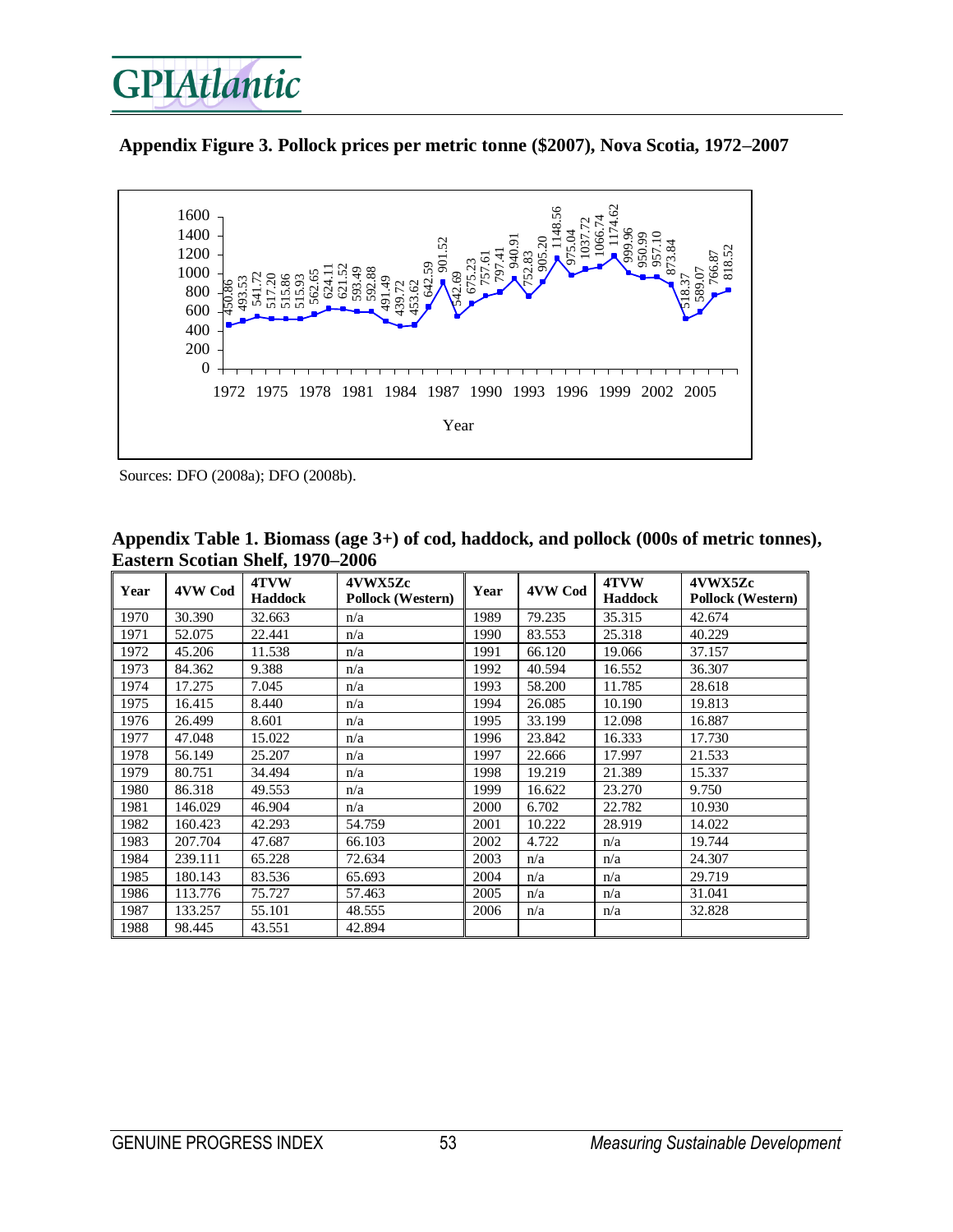#### **Appendix Table 2. Size trends across cod populations (kilograms), waters around Nova Scotia, 1960–2006**

| Year | 5Zjm | $4X$ - Fundy | 4X - Scotia | 4VsW  | Gulf | Year | 5Zjm | $4X$ - Fundy | 4X - Scotia | 4VsW  | Gulf |
|------|------|--------------|-------------|-------|------|------|------|--------------|-------------|-------|------|
| 1960 | n/a  | n/a          | n/a         | n/a   | 0.35 | 1984 | 2.45 | 1.62         | 1.30        | 0.740 | 0.27 |
| 1961 | n/a  | n/a          | n/a         | n/a   | 0.31 | 1985 | 2.09 | 1.48         | 1.07        | 0.710 | 0.32 |
| 1962 | n/a  | n/a          | n/a         | n/a   | 0.36 | 1986 | 2.45 | 1.41         | 1.13        | 0.680 | 0.27 |
| 1963 | n/a  | n/a          | n/a         | n/a   | 0.38 | 1987 | 2.50 | 1.57         | 1.40        | 0.480 | 0.25 |
| 1964 | n/a  | n/a          | n/a         | n/a   | 0.40 | 1988 | 2.36 | 1.46         | 1.30        | 0.630 | 0.30 |
| 1965 | n/a  | n/a          | n/a         | n/a   | 0.40 | 1989 | 2.27 | 1.52         | 1.57        | 0.770 | 0.28 |
| 1966 | n/a  | n/a          | n/a         | n/a   | 0.39 | 1990 | 2.46 | 1.69         | 1.29        | 0.760 | 0.33 |
| 1967 | n/a  | n/a          | n/a         | n/a   | 0.45 | 1991 | 2.55 | 1.88         | 1.13        | 0.770 | 0.27 |
| 1968 | n/a  | n/a          | n/a         | n/a   | 0.41 | 1992 | 2.46 | 1.73         | 1.14        | 0.630 | 0.30 |
| 1969 | n/a  | n/a          | n/a         | n/a   | 0.44 | 1993 | 2.31 | 1.73         | 1.21        | 0.570 | 0.30 |
| 1970 | n/a  | n/a          | n/a         | n/a   | 0.42 | 1994 | 2.41 | 1.74         | 1.09        | 0.690 | 0.31 |
| 1971 | n/a  | n/a          | n/a         | 0.488 | 0.41 | 1995 | 2.51 | 1.77         | 1.23        | 0.690 | 0.25 |
| 1972 | n/a  | n/a          | n/a         | 0.803 | 0.39 | 1996 | 2.36 | 1.63         | 1.17        | 0.662 | 0.34 |
| 1973 | n/a  | n/a          | n/a         | 0.740 | 0.34 | 1997 | 2.23 | 1.65         | 1.30        | 0.512 | 0.22 |
| 1974 | n/a  | n/a          | n/a         | 0.684 | 0.46 | 1998 | 2.37 | 1.84         | 1.02        | 1.032 | 0.30 |
| 1975 | n/a  | n/a          | n/a         | 0.585 | 0.30 | 1999 | 2.29 | 1.94         | 1.72        | 0.759 | 0.28 |
| 1976 | n/a  | n/a          | n/a         | 0.549 | 0.26 | 2000 | 2.13 | 2.07         | 1.20        | 0.958 | 0.32 |
| 1977 | n/a  | n/a          | n/a         | 0.730 | 0.34 | 2001 | 2.33 | 2.00         | 1.52        | 0.897 | 0.32 |
| 1978 | 2.46 | n/a          | n/a         | 0.932 | 0.33 | 2002 | 2.27 | 1.92         | 1.26        | n/a   | 0.27 |
| 1979 | 2.15 | n/a          | n/a         | 0.681 | 0.26 | 2003 | 2.15 | 2.30         | 1.37        | n/a   | 0.26 |
| 1980 | 2.47 | n/a          | n/a         | 0.795 | 0.35 | 2004 | 2.03 | 1.77         | 1.25        | n/a   | 0.21 |
| 1981 | 2.36 | n/a          | n/a         | 0.789 | 0.30 | 2005 | 1.72 | 1.74         | 1.47        | n/a   | 0.30 |
| 1982 | 2.66 | n/a          | n/a         | 0.773 | 0.28 | 2006 | 1.76 | n/a          | n/a         | n/a   | 0.24 |
| 1983 | 2.38 | 1.48         | 1.22        | 0.772 | 0.26 |      |      |              |             |       |      |